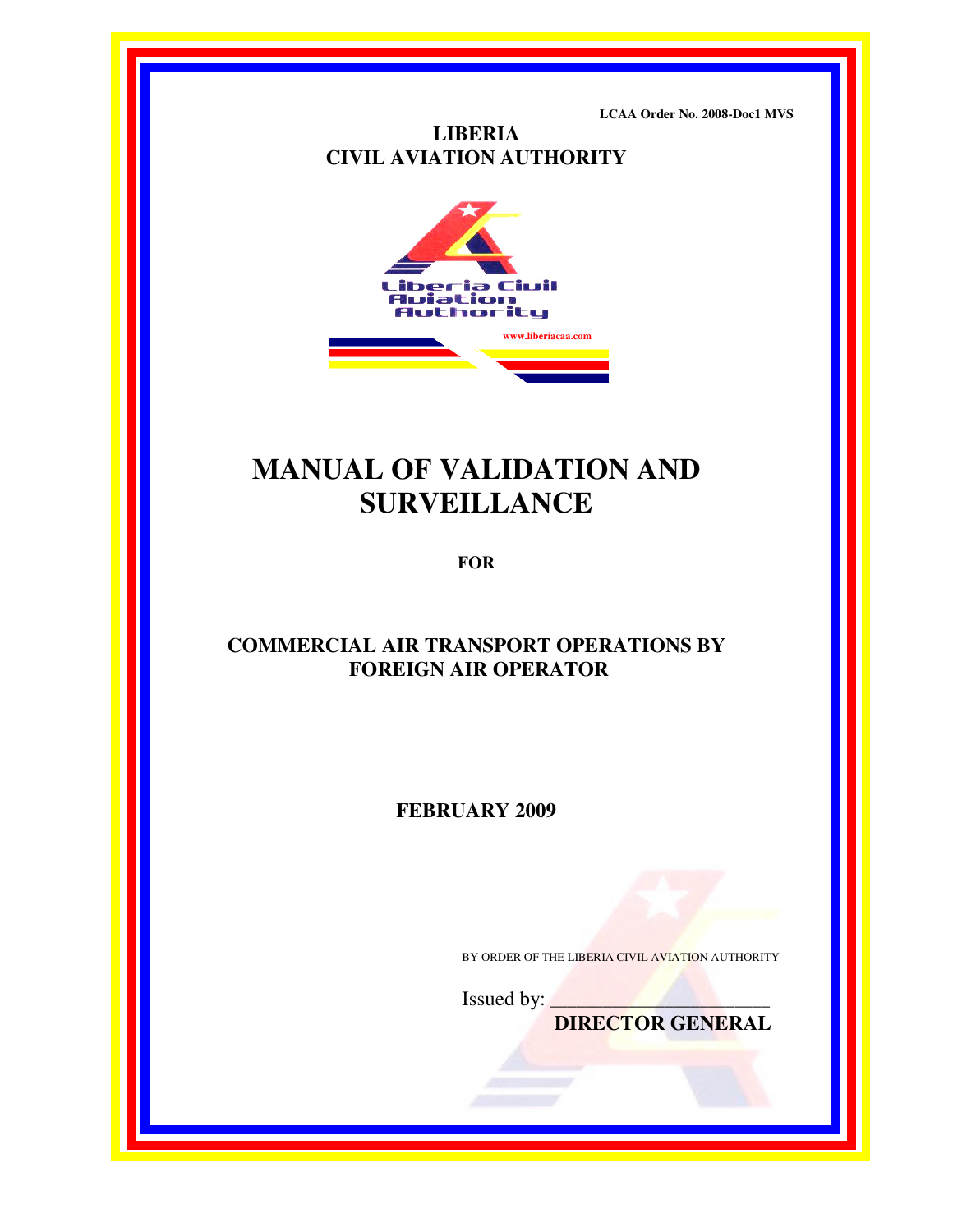# Foreword

This Manual outlines Liberia Civil Aviation Authority procedures for the validation, surveillance and resolution of safety issues, associated with commercial air transport operations by an operator from another State. The primary role in the safety oversight of any operator is that of the State of the Operator which issued the Air Operator Cetificate (AOC). However, each State has a responsibility to insure that every aircraft flying over or manoeuvring within its territory shall comply with the rules and regulations relating to the flight. Because of the wide scope of operations involved and the many variables that can be encountered, it is impossible to anticipate all situations, therefore LCAA personnel must exercise common sense and good judgement in the application of these policies and procedures.

Richelieu A. Williams Director General, Liberia Civil Aviation Authority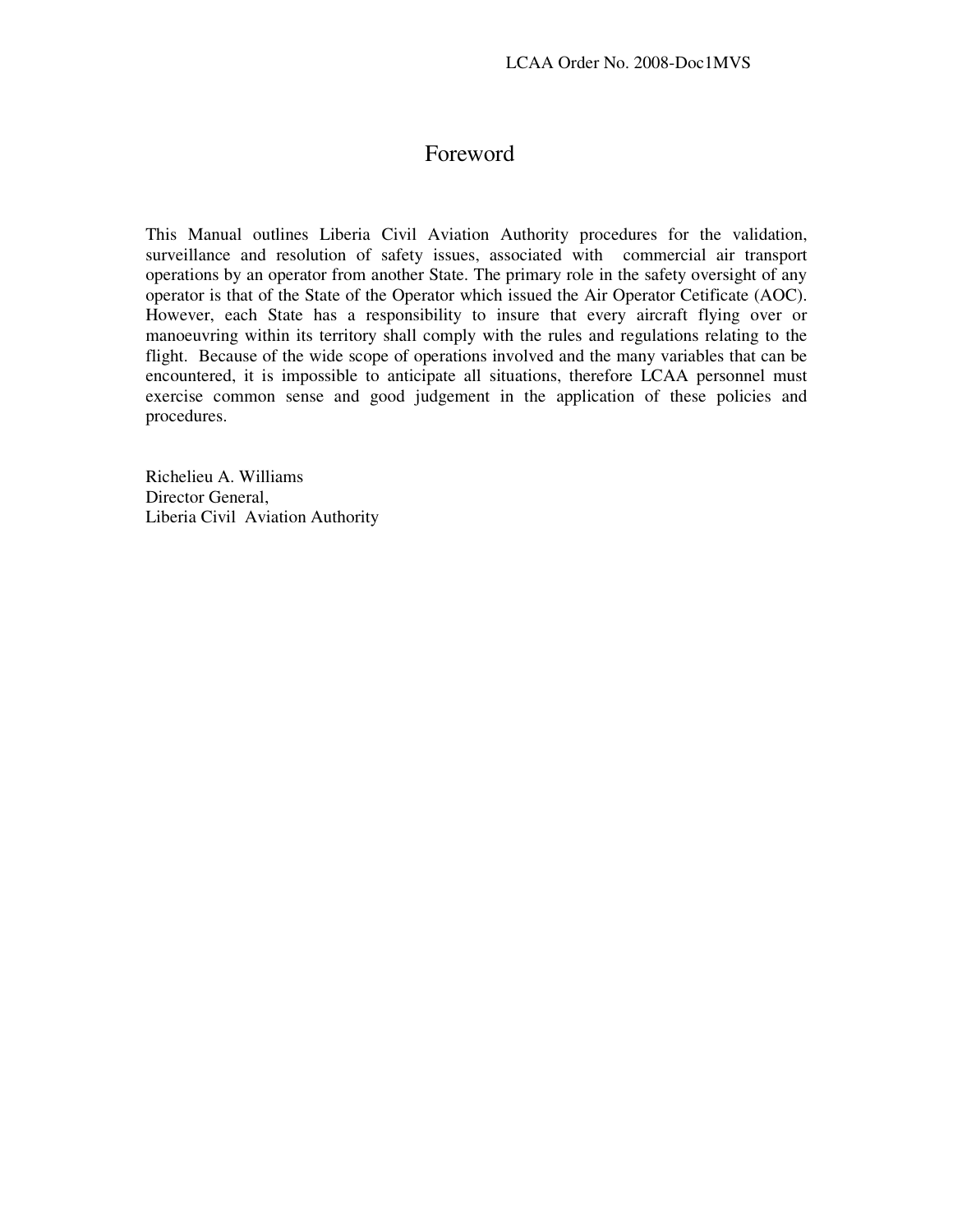| Amendment               | Date of   | Pages Affected | Date Entered | Initials |
|-------------------------|-----------|----------------|--------------|----------|
| Number                  | Amendment |                |              |          |
| $\mathbf{1}$            |           |                |              |          |
| $\overline{2}$          |           |                |              |          |
| $\overline{\mathbf{3}}$ |           |                |              |          |
| $\overline{4}$          |           |                |              |          |
| $\overline{5}$          |           |                |              |          |
| 6                       |           |                |              |          |
| $\overline{7}$          |           |                |              |          |
| $\overline{8}$          |           |                |              |          |
| $\overline{9}$          |           |                |              |          |
| $10\,$                  |           |                |              |          |
| $11\,$                  |           |                |              |          |
| 12                      |           |                |              |          |
| 13                      |           |                |              |          |
| 14                      |           |                |              |          |
| 15                      |           |                |              |          |
| 16                      |           |                |              |          |
| 17                      |           |                |              |          |
| $18\,$                  |           |                |              |          |
| 19                      |           |                |              |          |
| $20\,$                  |           |                |              |          |
| 21                      |           |                |              |          |
| 22                      |           |                |              |          |
| 23                      |           |                |              |          |
| $24\,$                  |           |                |              |          |
| $25\,$                  |           |                |              |          |

# Record of Amendments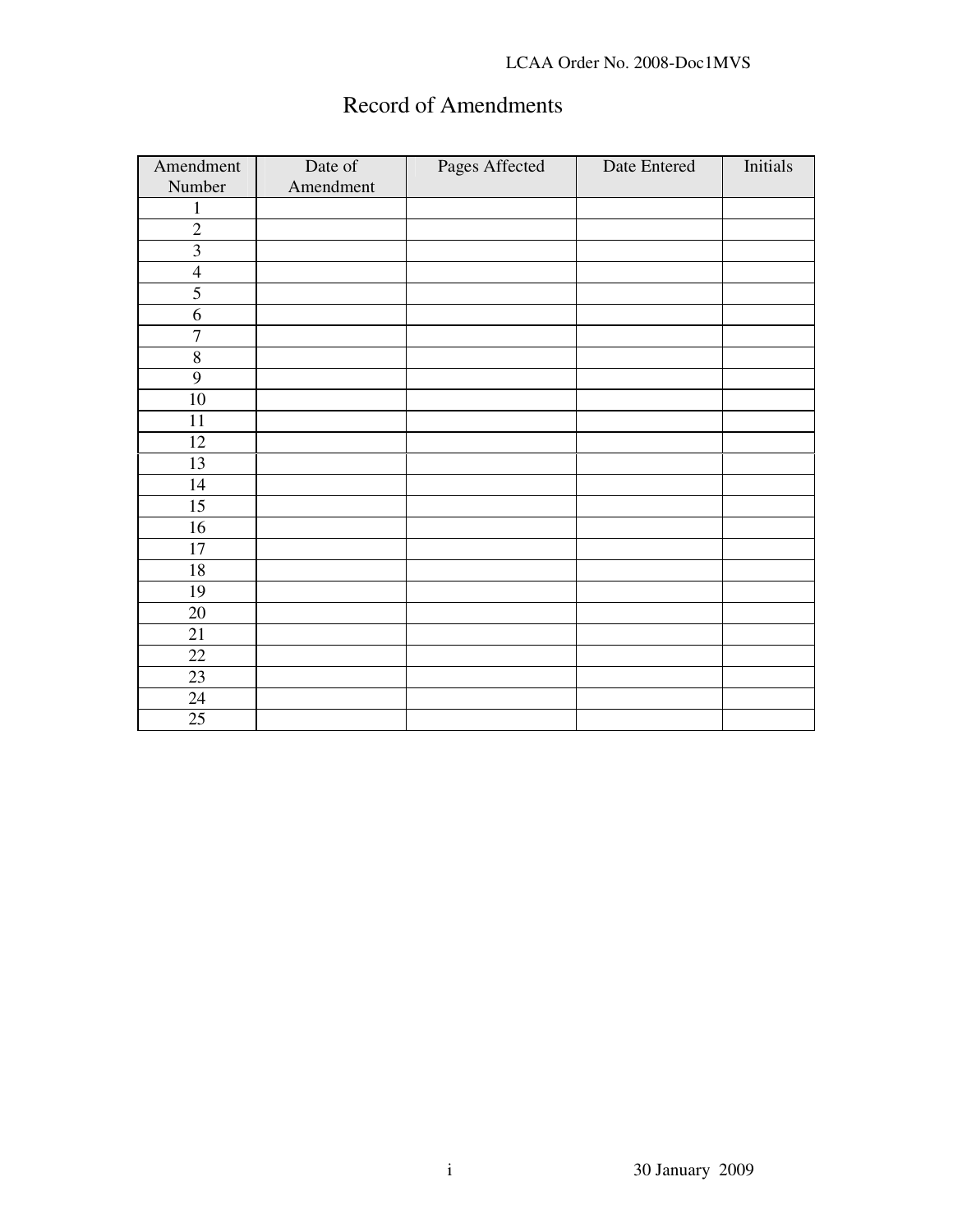# TABLE OF CONTENTS

| 1 |         |       |                                                    |   |
|---|---------|-------|----------------------------------------------------|---|
|   | 1.1     |       | Flight Safety Standards                            | 2 |
|   |         | 1.1.1 |                                                    |   |
|   |         | 1.1.2 |                                                    |   |
|   | 1.2     |       | Application of the Manual                          | 2 |
|   |         | 1.2.1 |                                                    |   |
|   |         | 1.2.2 |                                                    |   |
|   |         | 1.2.3 |                                                    |   |
|   | 1.3     |       | Preparation and Distribution of the Manual         | 3 |
|   | 1.4     |       | <b>Manual Revisions</b>                            | 3 |
|   | 1.5     |       | <b>General Considerations</b>                      | 3 |
|   |         | 1.5.1 |                                                    |   |
|   |         | 1.5.2 |                                                    |   |
|   |         | 1.5.3 |                                                    |   |
|   |         |       |                                                    |   |
| 2 |         |       |                                                    |   |
|   | 2.1     |       | General                                            | 5 |
|   | $2.2\,$ |       | <b>Validation Process</b>                          | 5 |
|   |         | 2.2.1 |                                                    |   |
|   |         | 2.2.2 |                                                    |   |
|   |         | 2.2.3 |                                                    |   |
|   |         | 2.2.4 | Review of Documentation.<br>. 6                    |   |
|   |         | 2.2.5 |                                                    |   |
|   |         | 2.2.6 |                                                    |   |
|   | 2.3     |       | Reserved                                           | 7 |
|   | 2.4     |       | Leased Aircraft -- Additional Requirements         | 7 |
|   |         | 2.4.1 |                                                    |   |
|   |         | 2.4.2 |                                                    |   |
|   |         | 2.4.3 |                                                    |   |
|   | 2.5     |       | Issuance or Amendment to a validation              | 8 |
|   | 2.6     |       | Inactive Approval Application or Amendment Request | 9 |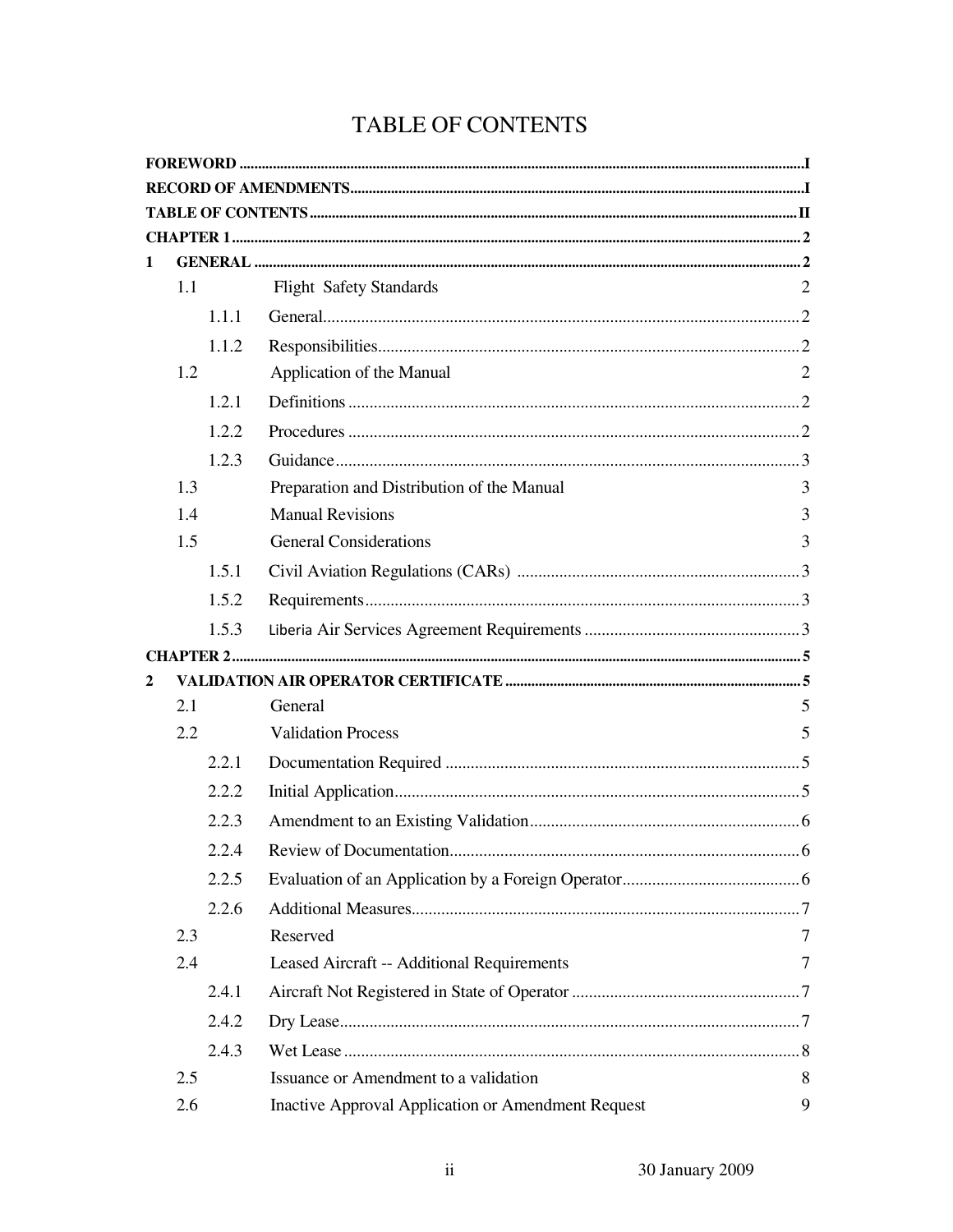|   | 2.7 | Records Management            | 9  |
|---|-----|-------------------------------|----|
|   |     |                               |    |
| 3 |     |                               |    |
|   | 3.1 | Introduction                  | 11 |
|   | 3.2 | Inspectors                    | 11 |
|   | 3.3 | Sharing of safety information | 13 |
|   | 3.4 | Pre-inspection planning       | 13 |
|   | 3.5 | Inspections                   | 13 |
|   |     |                               |    |
| 4 |     |                               |    |
|   | 4.1 | General                       | 14 |
|   |     |                               |    |
|   |     |                               |    |
|   |     |                               |    |
|   |     |                               |    |
|   |     |                               |    |
|   |     |                               |    |
|   |     |                               |    |
|   |     |                               |    |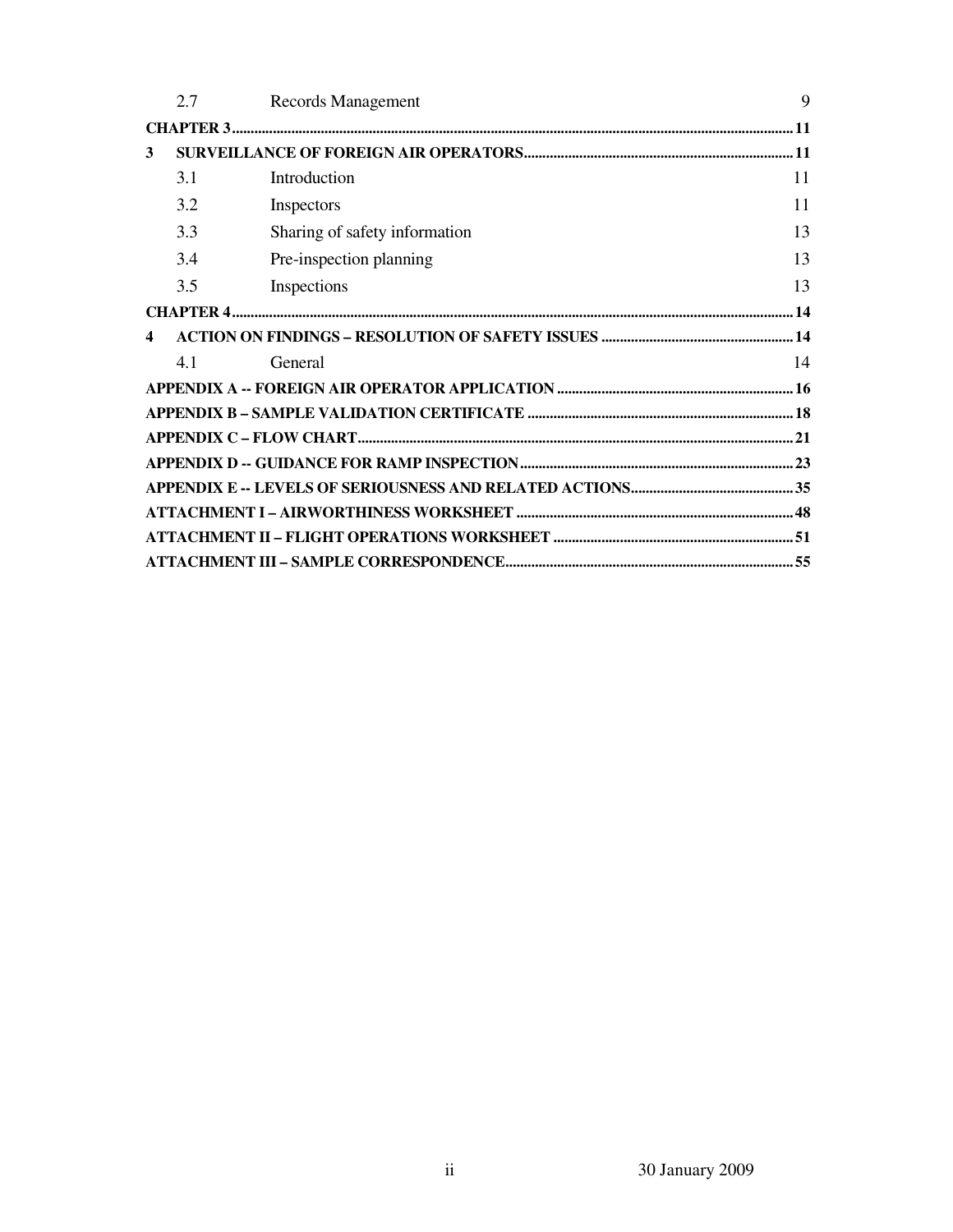# Chapter 1

# **1 General**

# **1.1 Flight Safety Standards**

# **1.1.1 General**

Pursuant to Sub chapter II, Sec. 201 of the Civil Aviation Law, the Director General is responsible for the regulation and supervision of all aeronautical matters within Liberia. Pursuant to Part 9.1.1.5 the Liberia Civil Aviation Regulations (LCARs), the Liberia Civil Aviation Authority has determined that all foreign aircraft operated in air transport operations within Liberia shall be operated and maintained in accordance with ICAO Standards, as well as the terms of an Air Operator Certificate (AOC) and associated Operations Specifications issued by the State of the Operator. The Director General shall issue a formal validation of the air operator certificate, which may include additional authorizations, conditions and limitations which are intended to address unique and special requirements associated with the airspace of the State where the operations will occur. Such approvals, conditions and limitations should not conflict with the AOC and the associated operations specifications issued by the State of the Operator. The discharge of this responsibility has been delegated to the Director, Flight Safety Standards.

# **1.1.2 Responsibilities**

The Flight Safety Standards Department is responsible for:

- (1) Promulgating functional direction for the regulation of foreign air operators operating in and out of Liberia.
- (2) Issuance of the validation of air operator certificate, establishment of foreign air operator surveillance programme and subsequently implementation of the programme;
- (3) Communicating with foreign civil aviation authorities, and related coordinating and liaising with appropriate [State] government departments and agencies;
- (4) Participating in working groups, seminars, conferences, on matters relating to international air services and the regulation thereof; and
- (5) Providing assistance, when requested, to foreign civil aviation authorities (CAAs).

# **1.2 Application of the Manual**

# **1.2.1 Definitions**

For the purposes of this manual:

"LCAA" identifies Civil Aviation Authority of Liberia.

"LCAA inspector" identifies, as applicable, an operations inspector, a cabin safety inspector or an airworthiness inspector.

# **1.2.2 Procedures**

The procedures herein shall apply to the operation of any civil aircraft for the purpose of commercial air transport operations by any air operator who's Air Operator Certificate is issued and controlled by a civil aviation authority other than the Civil Aviation Authority of Liberia. Adherence to the guidance herein provided will enable LCAA personnel to perform foreign air operator validation and surveillance in a uniform manner.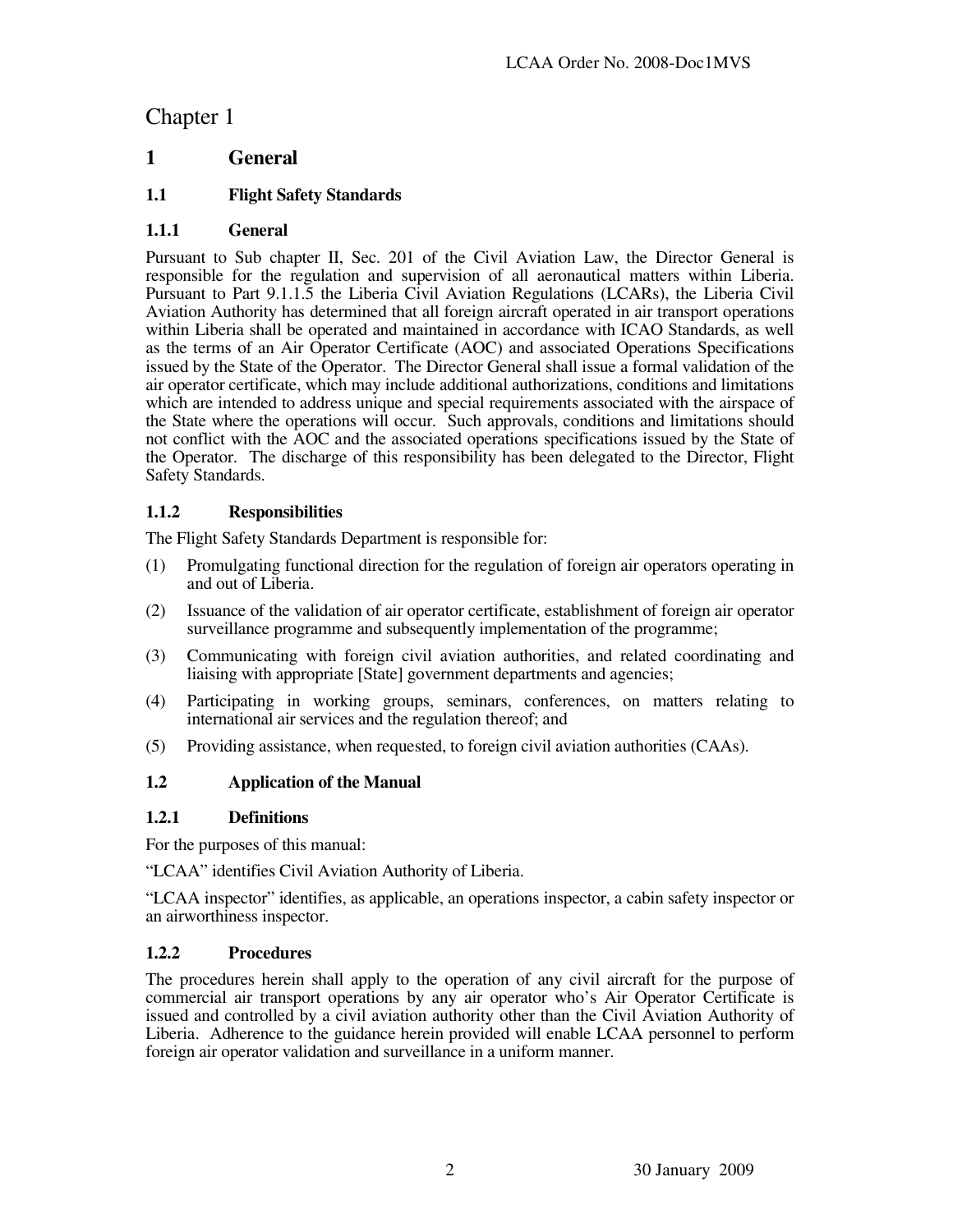# **1.2.3 Guidance**

The guidance herein provided applies to all foreign commercial air operators falling within the scope of Part 9.1.1.5 of the Liberia Civil Aviation Regulations. Because of the broad scope of foreign air operations and the many variables involved, it is impossible to provide detailed procedures and guidance for all requirements. Therefore, LCAA inspectors must have a sound knowledge of their inspection responsibilities and exercise sound judgement in applying the policy, procedures and guidance found in this manual.

# **1.3 Preparation and Distribution of the Manual**

This manual is an official Liberia Civil Aviation Authority document, available to the public upon request.

# **1.4 Manual Revisions**

Suggestions and comments for amendment of the Manual should be sent to the Director General.

# **1.5 General Considerations**

# **1.5.1 Liberia Civil Aviation Regulations (LCARs)**

 **Pursuant to the authority of Part 10.1.1.4 of the LCARs, a foreign air operator shall not operate an aircraft in commercial air transport operations in Liberia contrary to the requirements of:** 

- (1) Part 10
- (2) Applicable paragraphs of Parts 7 & 8
- (3) The Validation of Air Operator Certificate; and
- (4) The rules of the State of Registry and the State of the Operator of the aircraft that give effect to the Standards and Recommended Practices contained in Annex 6, Part I and Part III, Section II, and in Annex 8 to the Chicago Convention.

# **1.5.2 Requirements**

To recommend the issuance of a validation of air operator certificate, LCAA inspectors shall ensure that:

- (1) The foreign air operator has been issued an Air Operator Certificate (AOC) and associated operations specifications by the State of the Operator in accordance with pertinent national regulations,
- (2) The AOC authorizes the air operator to conduct operations to [State] as requested by the foreign air operator; and,
- (3) Determination that the State of the Operator is capable to carry out safety oversight of the foreign air operator.

#### **1.5.3 Liberia Air Services Agreement Requirements**

- 1.5.3.1 All foreign air operators wishing to operate an air service within Liberia or into and out of Liberia must obtain an Air Services Agreement from Liberia. This requirement is entirely separate from the process of obtaining a validation of air operator certificate.
- 1.5.3.2 The Air Service Agreement may contain a safety clause addressing safety requirements that each party to an agreement would need to maintain and helps to ensure that aircraft using airspace and airports in another State are operated and maintained in accordance with ICAO Standards. Ongoing dialogue, as well as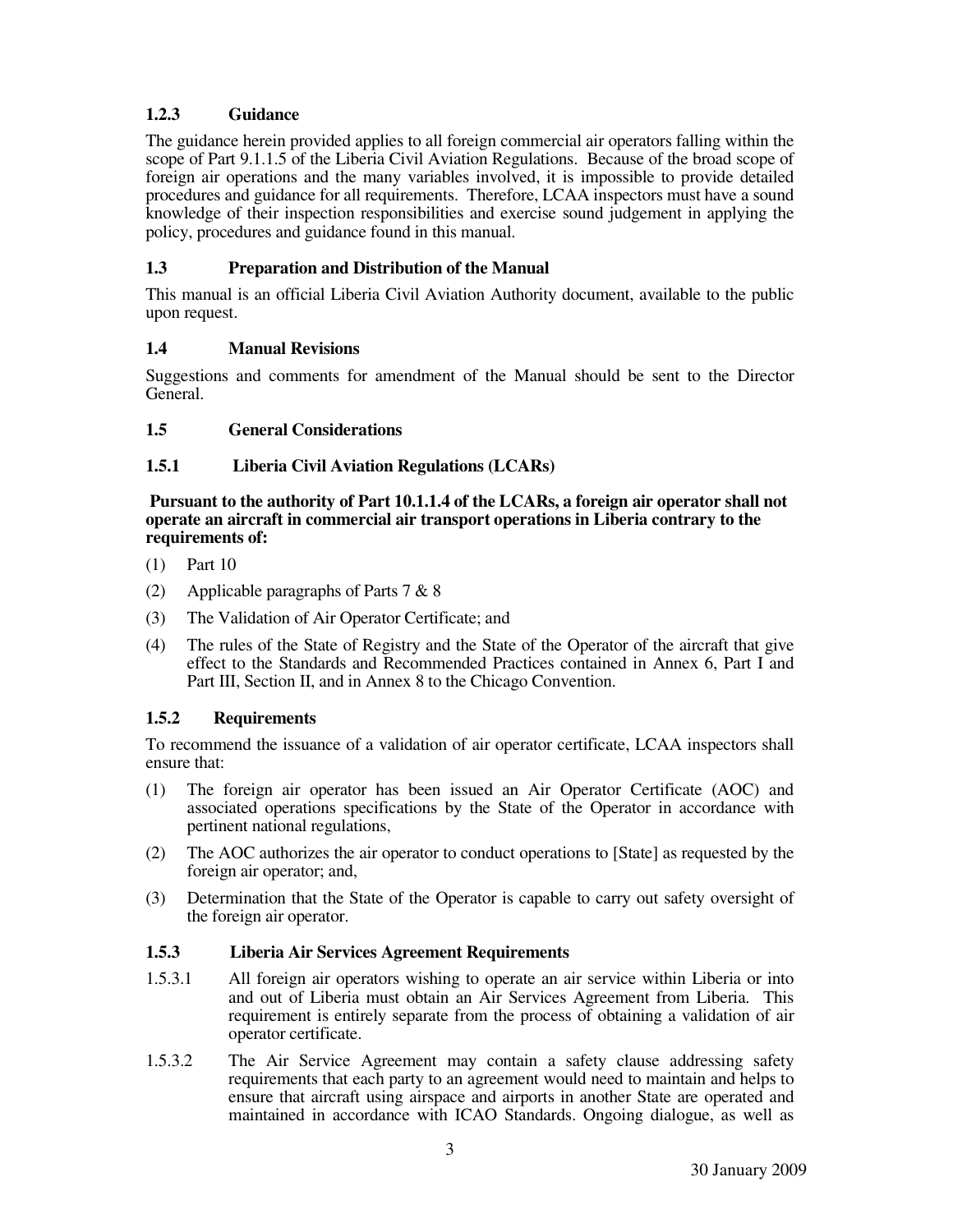surveillance of air operations, would be required to maintain the validity of such an agreement.

*Note: DOC 8335, Manual of Procedures for Operations Inspections, Certification and Continued Surveillance outlines the text of a model clause in Attachment VI-A.* 

1.5.3.3 Liberia may authorize flights not contained in the Air Services Agreement on a case by case basis. Such flights would be of short duration for special events, for emergency purposes, etc., and a validation of the AOC in accordance with the procedures of this manual may or may not be required depending on the circumstances. Nevertheless, LCAA will determine that such operations can be conducted in a safe manner.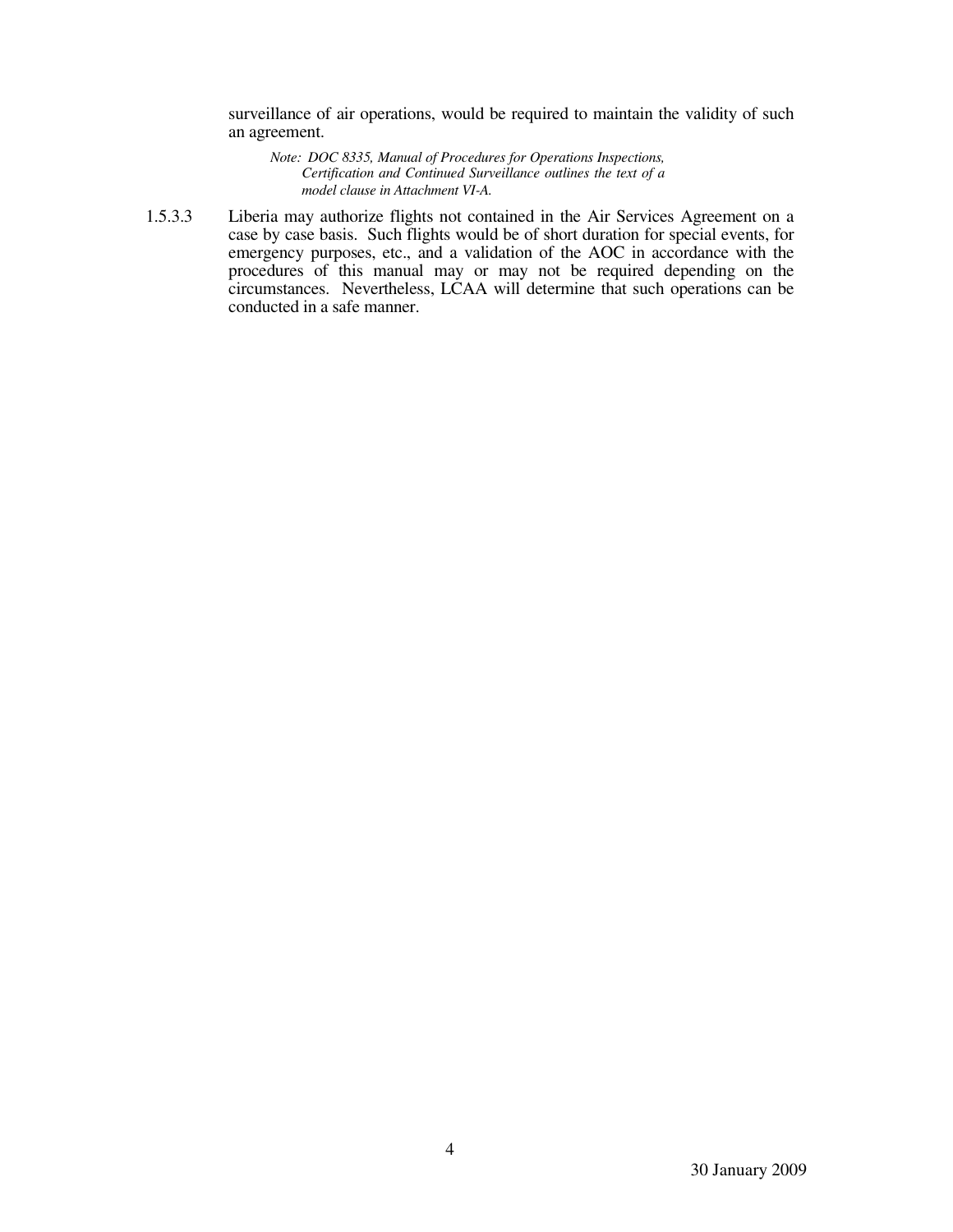# Chapter 2

# **2 Validation Air Operator Certificate**

# **2.1 General**

- 2.1.1 Pursuant to Part 9.1.1.5 of the LCARs, all foreign air operators conducting air transport operations in Liberia shall do so under the terms and conditions of an AOC and associated Operations Specifications issued by the State of the Operator, and Validation of AOC with additional authorizations, conditions and limitations as applicable, issued by the Director Genera- LCAA.
- 2.1.2 Pursuant to Article 11 of the ICAO Convention, each member state recognizes the other contracting States' right to regulate aircraft that operate in their airspace. Consequently, the foreign air operator must comply, where applicable, with the Liberia's Civil Aviation Law and the LCARs when operating within Liberia's territory.
- 2.1.3 When evaluating an application by an operator from another State to operate within its territory, the Liberian Civil Aviation Authority must examine both the safety oversight capabilities and record of the State of the Operator and, if different, the State of Registry, as well as the operational procedures and practices of the operator.
- 2.1.4 In the case where bilateral or multilateral agreements have been established, validations should be granted on the basis of such an agreement rather than under this manual. Such agreements should consider the provisions outlined below and should include appropriate safety provisions.
- 2.1.4 Where no bilateral or multilateral agreement exists, an administrative review of the relevant documentation as detailed below should be performed. Validation should be granted in the absence of any significant negative findings / major deficiencies.

 In the case of any significant negative findings / major deficiencies, the document review may be followed by additional measures as described in 2.2.6 prior to issuing a validation.

#### **2.2 Validation Process**

*Note: Appendix C contains a flow chart of the approval process as outlined below* 

# **2.2.1 Documentation Required**

Foreign air operators shall be required to submit the documentation below:

- (1) Air Operator Certificate and associated operations specifications;
- (2) Insurance certificate;
- (3) In case of wet-lease of aircraft, approval of LCAA of the State of the Operator, with identification of the operator that exercises operational control on the aircraft; and
- (4) Document authorizing the specific traffic rights, issued by appropriate department or resulting from a bilateral air transport agreement, if required, by Liberia.

# **2.2.2 Initial Application**

(1) Applicants from a contracting State to the Chicago Convention shall make application in accordance with the application contained in Appendix A.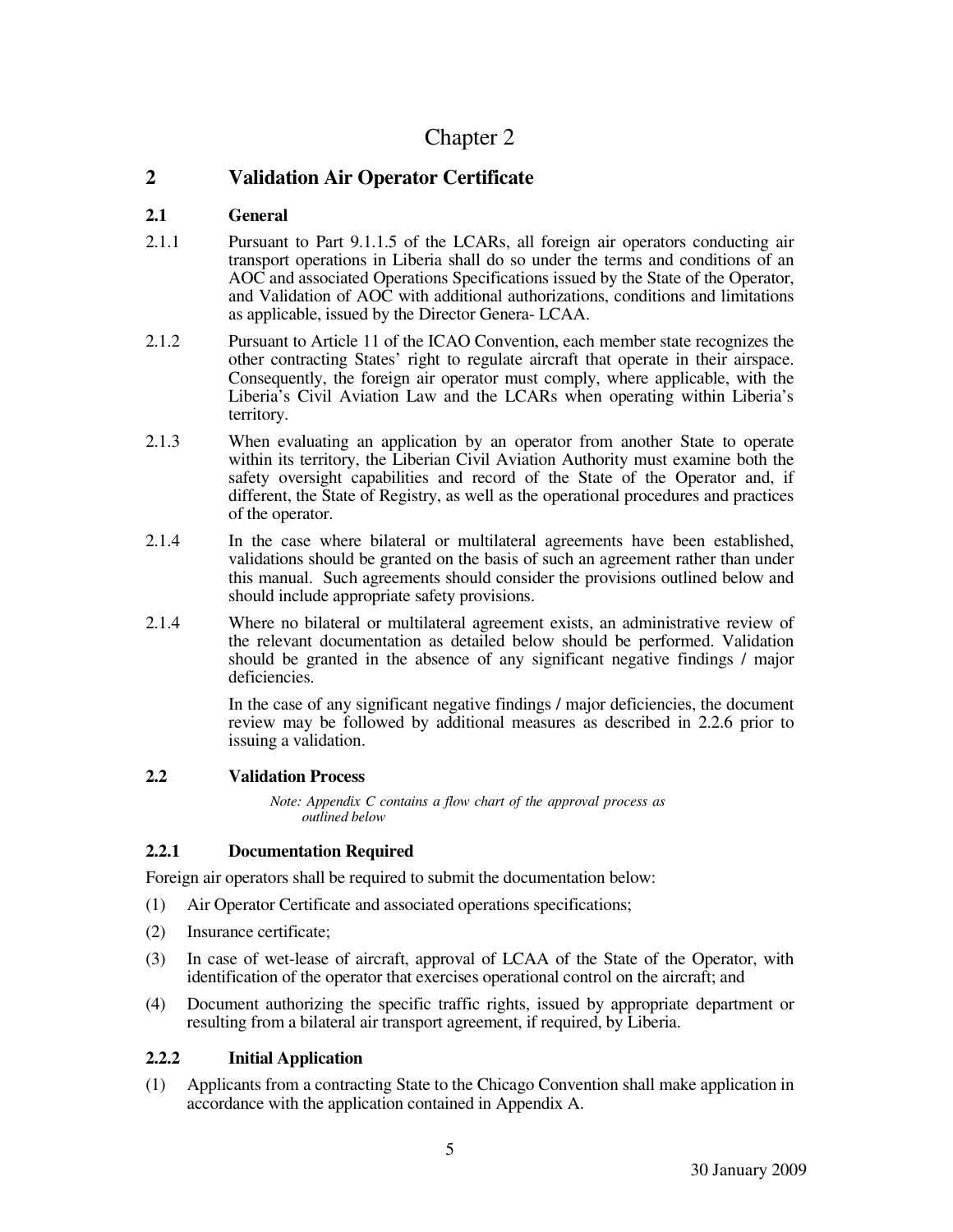(2) Application requirements for applicants from a State that is not a contracting State to the Chicago Convention will be determined on a case-by-case basis.

# **2.2.3 Amendment to an Existing Validation**

Applicants requesting an amendment to an existing Validation (that is, a change in or addition to service, aircraft type, etc.) will be required to provide the following documentation:

- (1) a copy of the relevant amended CAA authority, as applicable;
- (2) a copy of the relevant CAA authority to operate the aircraft into Liberia, if amended;
- (3) a completed Liberian Foreign Operator's Application Form;
- (4) if the aircraft is leased, documentation as outlined in section 2.2.4 below;
- (5) copies of any additional operations specifications relevant to the application and issued by the State of the Operator; and
- (6) any other information required by the Director General.

#### **2.2.4 Review of Documentation**

 LCAA personnel shall confirm receipt of all requested documents. Normally, certificates and licences issued or rendered valid by a contracting State to the Chicago Convention will be recognized. This recognition is predicated on the understanding that the requirements under which the certificates and licences were issued or rendered valid are equal to or exceed the minimum standards established by ICAO.

*Note: If there is a concern about the validity of any aspect of the collected documentation and the air operator is unable to provide clarification, this concern is to be conveyed to the LCAA of the applicant's State of Registry or State of the Operator as applicable.* 

#### **2.2.5 Evaluation of an Application by a Foreign Operator**

- 2.2.5.1 When evaluating a new application by a foreign air operator LCAA must examine both the safety oversight capabilities and record of the State of the Operator and, if different, the State of Registry. . This is necessary in order for the Liberia Civil Aviation Authority, in the terms of Article 33 to the Convention, to have confidence in the validity of the certificates and licences associated with the operator, its personnel and aircraft, in the operational capabilities of the operator and in the level of oversight applied to the activities of the operator by the State of the Operator.
- 2.2.5.2 ICAO has developed a *Safety Oversight Audit (SOA) Secure Site* internet website [http://www.icaosoa.ca/soamain] to provide all Contracting States the ability to access safety critical information collected from Contracting States during the Universal Safety Oversight Audit Programme (USOAP) audit. This secure site contains final safety oversight audit reports including the audit findings, recommendations, State's action plan and comments, as well as the comments of the Safety Oversight Audit Section on a State's action plan in addition to all relevant information derived from the *Audit Findings and Differences Database (AFDD)*. The SOA Secure Site is also accessible through the ICAO Flight Safety Information Exchange (FSIX) website [http://www.icao.int/fsix].
- 2.2.5.3 LCAA may be able to obtain information on an operator from another State by request to the State of the Operator for reports of any inspections that may have been conducted.
- 2.2.5.4 LCAA may also request access to reports of audits of the operator in question conducted by independent internationally recognized aviation audit organizations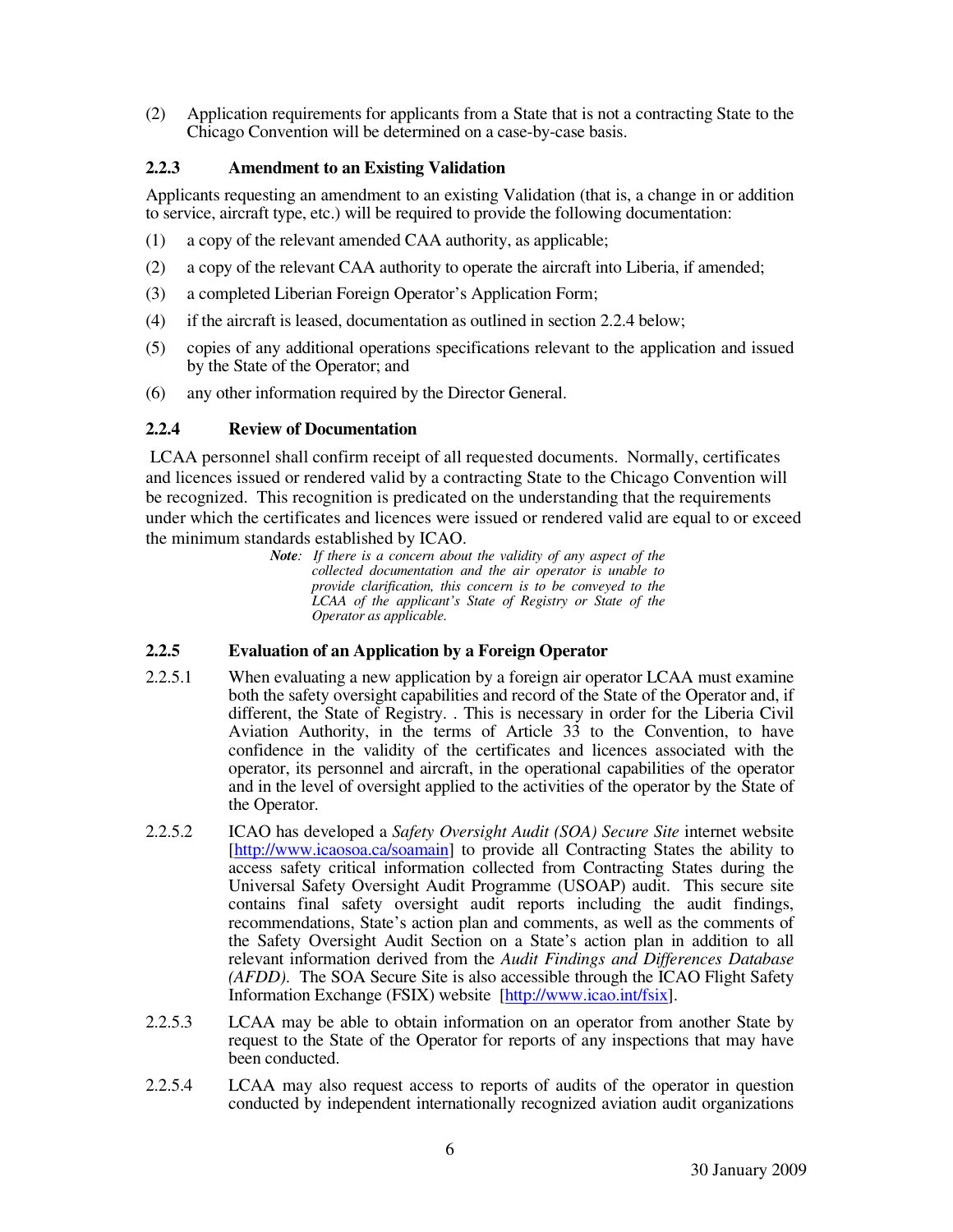and / or by other air operators, such as code-sharing partners. Such non-regulatory audits should be used in conjunction with other information such as a report from the ICAO USOAP or other inspection results to evaluate the application.

## **2.2.6 Additional Measures**

- 2.2.6.1 Additional measures will be taken by LCAA if the initial review indicates significant deficiencies in the safety oversight system of the State of the Operator and, if different, the State of Registry or in the safety performance of the air operator.
- 2.2.6.2 An audit of the standards maintained by an operator from another State, performed by an audit organization, using one of the internationally recognized evaluation systems, may be acceptable as an additional measure. For example, an operator listed on the IATA Operational Safety Audit (IOSA) registry has satisfactorily undergone an IOSA audit in the last 24 months, a result that may be taken into account.
- 2.2.6.3 LCAA inspectors may also request additional documentation from the air operator that could demonstrate that deficiencies have been rectified.
- 2.2.6.4 In case of unsatisfactory additional measures to rectify significant negative findings / major deficiencies, the application to operate by the foreign operator shall be denied and a letter forwarded to the State of the Operator and the State of Registry, if different, with a copy to the operator's management with details of the significant findings. An air operator may provide additional supporting documentation or evidence should they have it.

#### **2.3 Reserved**

#### **2.4 Leased Aircraft -- Additional Requirements**

#### **2.4.1 Aircraft Not Registered in State of Operator**

For those aircraft intended to be operated in Liberia which are not registered by the State of Operator, LCAA requires evidence of conformity with oversight responsibilities of the State of Registry and the State of the Operator for each aircraft so operated.

#### **2.4.2 Dry Lease**

- 2.4.2.1 A dry lease is understood to be the lease of an aircraft where the aircraft is operated under the AOC of the lessee. It is a lease where the aircraft is provided without a crew, operated under the custody and the operational and commercial control of the lessee using the lessee's airline designator code and traffic rights.
- 2.4.2.2 Where an aircraft is operated under a dry lease arrangement from the State of Registry to another state (the State of the Operator) and the registration is not changed, the applicant shall provide LCAA with the following information:
	- a) the aircraft type and serial number;
	- b) the name and address of the registered owner;
	- c) State of Registry nationality and registration marks;
	- d) Certificate of Airworthiness and statement from the registered owner that the aircraft fully complies with the airworthiness requirements of the State of Registry;
	- e) name, address and signature of the lessee or person responsible for operational control of the aircraft under the lease agreement, including a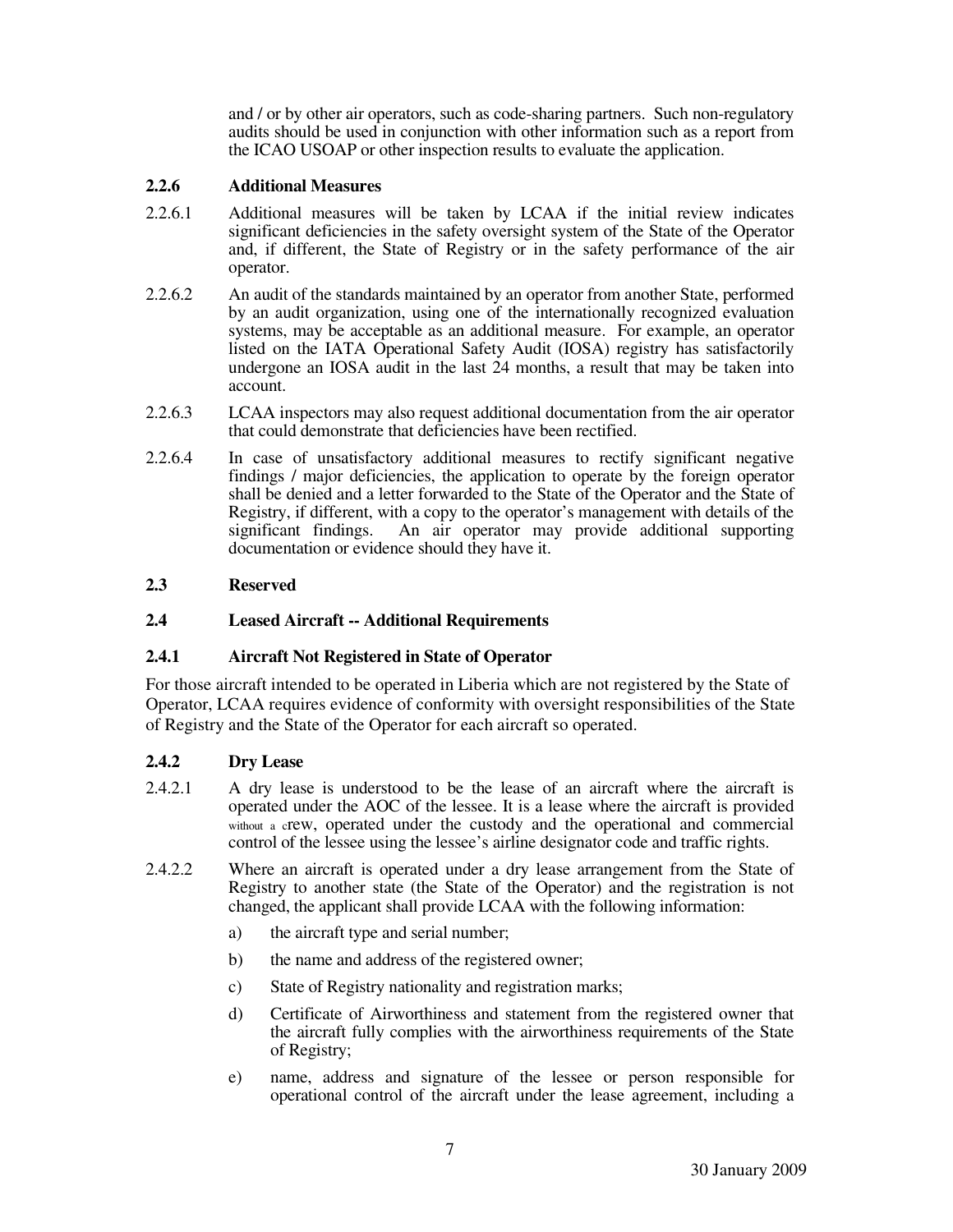statement that such individual and the parties to the lease agreement fully understand their respective responsibilities under the applicable regulations;

2.4.2.3 Once satisfied that the lease agreement is a dry lease, a review of the Operations Specifications issued by the State of the Operator shall be carried out to ensure all aspects of the lease have been considered. During the evaluation of the application, LCAA should ensure that the responsibilities of the State of Registry and State of Operator have been clearly defined.

#### **2.4.3 Wet Lease**

- 2.4.3.1 A wet lease is where the aircraft is provided with a crew. In wet leases the lessor normally exercises operational control of the aircraft. A wet lease situation therefore means that an aircraft will be operated under an AOC issued by the State of the lessor.
- 2.4.3.2 In the rare event that there is a determination that the lessee will be the operator of a wet leased aircraft under a wet lease agreement, LCAA must determine whether the lessee can effectively maintain operational control of the aircraft. In such cases, the training and supervision of the flight crew, including how they are to be integrated into the lessee's operations, become critical considerations. If it is apparent that the lessee will not be able to maintain effective operational control under the terms of the agreement, the LCAA should not approve the proposed operations with a wet leased aircraft.
- 2.4.3.3 LCAA] shall ensure that the wet lease operation is authorized by the State of the Operator, with identification of the operator who has operational control of the aircraft.
- 2.4.3.4 Some wet leasing operations, charters or sub-charters, are organized for short terms at very short notice (for example, where an operator wishes to replace an unserviceable aircraft on a particular service and is forced to contract with another operator for that service to be operated). In the case of short term wet lease, charter or sub-charter, the lessor will retain all responsibilities and operational control.
- 2.4.3.5 Where application is made to operate an aircraft that is wet leased, LCAA shall require:
	- (1) That the operator from whom the applicant is leasing the aircraft hold a valid AOC (containing the required privileges) prior to the LCAA processing the applicant's request; and
	- (2) The documentation required by 2.4.2.2.

*Note: [State] will examine on a case by case basis whether wet lease operations will be permitted before validation of the air operator certificate is issued.* 

#### **2.5 Issuance or Amendment to a validation**

- 2.5.1 Pursuant to 9.1.1.7 of the Liberia Civil Aviation Regulations (LCARS), the Director General, shall, upon determination that the applicant has met all of the safety and regulatory requirements, issue or amend the validation and the conditions and limitations as applicable.
- 2.5.2 If the Liberia Civil Aviation Authority decides to approve the service, it will issue an appropriate written validation (see Appendix "B") to the operator. This document may include additional authorizations, conditions and limitations for elements not listed in the operator's AOC and its associated operations specifications but considered necessary for the safe operation within [State] territory.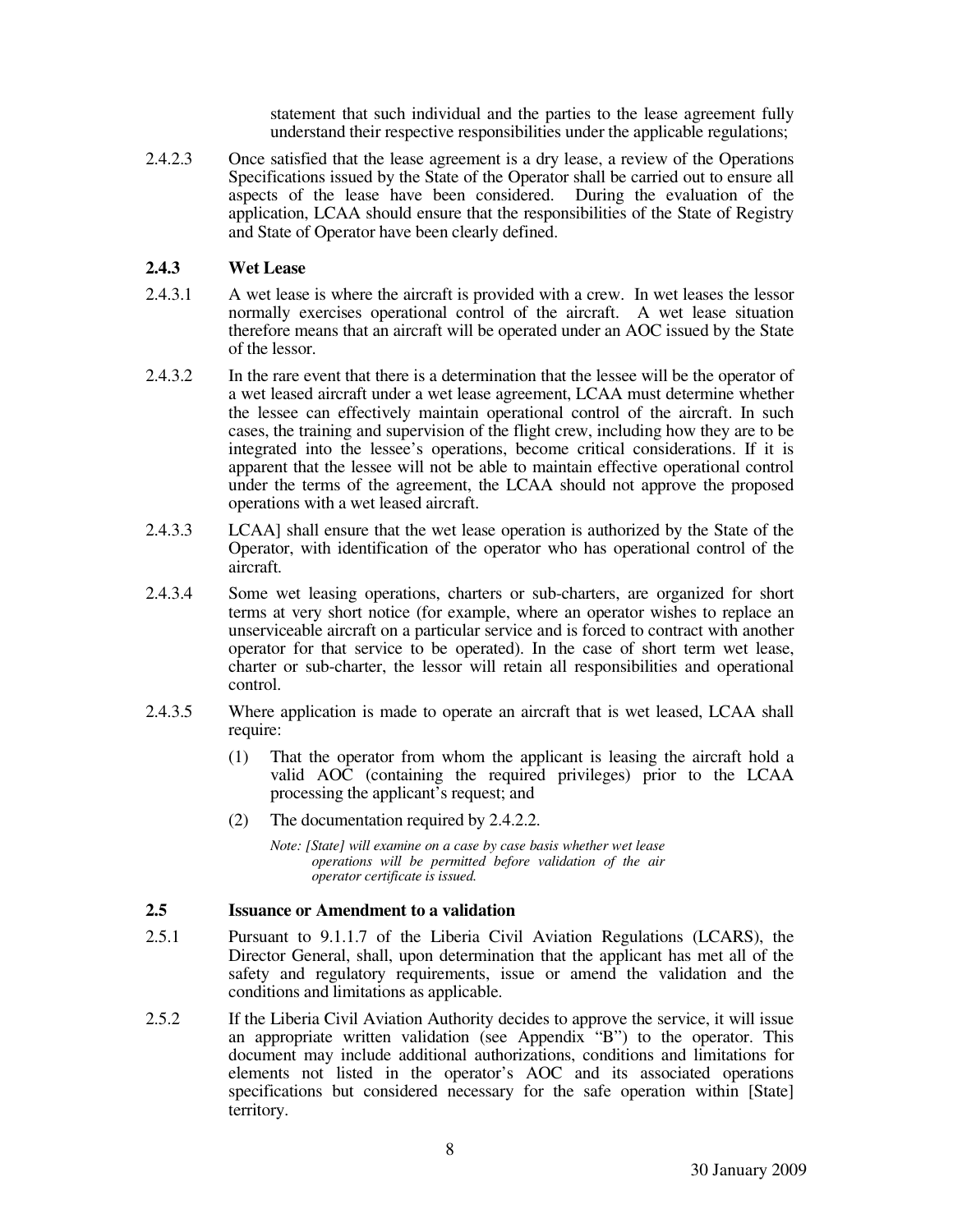2.5.3 These authorizations, conditions and limitations, that may be included, are intended to provide more detailed information and may address unique and special requirements associated with the airspace of Liberia where the operations will occur. The issue of these authorizations, conditions and limitations is part of the State approval of the operations. Such authorizations, conditions and limitations should not conflict with the AOC and the operations specifications issued by the State of the Operator.

## **2.6 Inactive Approval Application or Amendment Request**

Once LCAA has responded to an initial application for a validation or to a request for an amendment to an existing validation, the following periods will apply:

- (1) if no response from the applicant has been received after a period of 90 days, LCAA will send a reminder to the applicant; and
- (2) if there is no response after 180 days (including the above 90), then the application file will be closed.

Should the applicant reapply, it will be considered a new application.

# **2.7 Records Management**

Two files are used to maintain records associated with the validation of air operator certificate:

- (1) Liberia ####] (the suffix numbers are controlled by Central Records): This file is opened by Central Records for material relating to an application, up to the time of approval issuance; and
- (2) Liberia #####) (the suffix numbers are controlled by the Director General: This file is opened on the day that the validation is issued and is to contain all material that supports or justifies the granting of a validation. It contains the latest validation issued to the foreign air operator, justification for the validation, and copies of all superseded documents.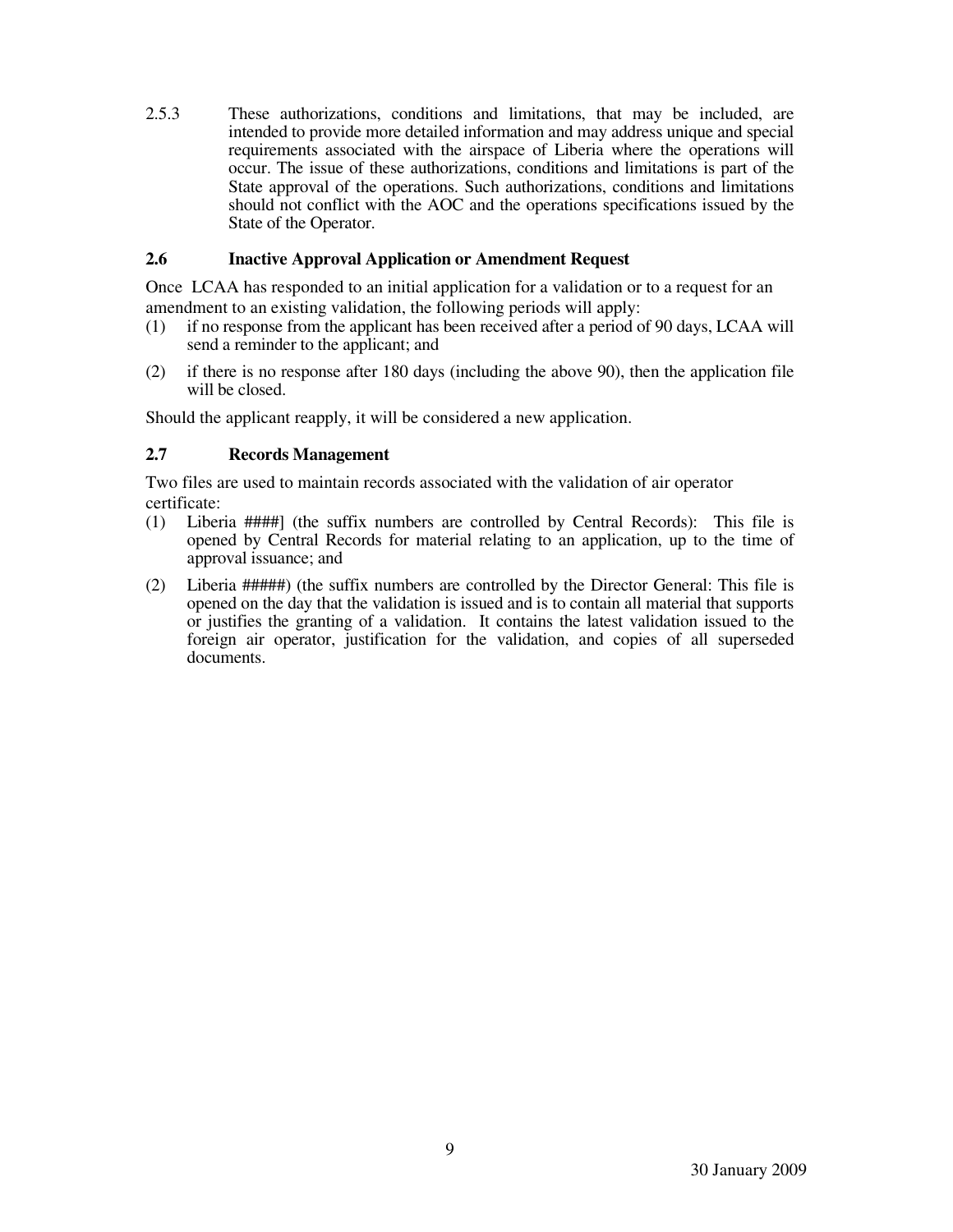Intentionally Blank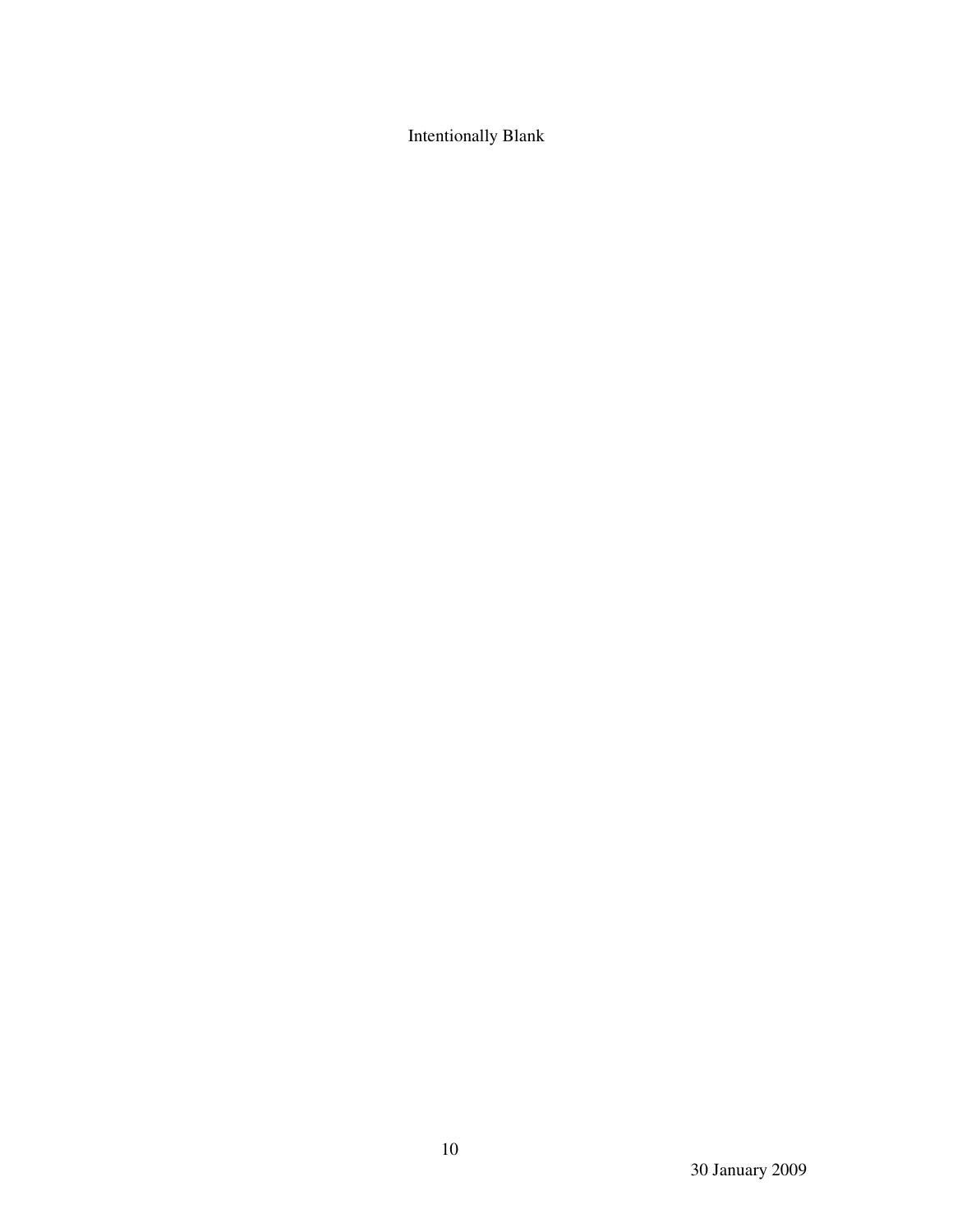# Chapter 3

# **3 Surveillance of Foreign Air Operators**

# **3.1 Introduction**

- 3.1.1 In order to maintain a Validation of Air Operator Certificate issued by the Liberia Civil Aviation Authority, operators will be subject to appropriate surveillance. This includes regular ramp checks and documentation reviews. In case any significant negative finding / major deficiency is encountered during this process, LCAA shall take appropriate measures, to ensure significant negative findings / major deficiencies are rectified.
- 3.1.2 While the State of the Operator which issued the AOC has primary responsibility for overseeing the safety of operations of its certificate holders, LCAA undertakes, in accordance with Article 12 to the Convention, to ensure that every aircraft flying over or manoeuvring within its territory shall comply with ICAO and Liberian requirements.

# **3.2 Inspectors**

- 3.2.1 All inspectors who conduct inspections of foreign aircraft must be experienced inspectors who understand the difference between ramp inspections conducted on their own operators as part of their certificate management responsibilities and surveillance inspections conducted on aircraft of foreign operators. These inspectors must be specifically trained and authorized to conduct such inspections and possess appropriate credentials identifying them as inspectors employed by LCAA.
- 3.2.2 Inspections of an aircraft should be conducted by Inspectorate staff already experienced in the inspections of Liberian national operators. The foreign operator's ramp inspections should be carried out in a similar manner to the ramp inspections of [State] operators, with some important differences, as the standards applied to foreign operators are based primarily on international standards and not on national regulations. Inspectors shall be fluent in both spoken and written English language. The classroom training should also be followed by On the Job Training. The inspector's training file shall be annotated to indicate that the required training has been completed and attesting to the inspector's qualifications to conduct surveillance of foreign air operators.

The inspectors shall be trained and knowledgeable in the following:

- (a) ICAO Convention and its Annexes 1, 6 and 8;
- (b) Differences between ICAO standards and national regulations, which may be more detailed or restrictive;
- (c) Diplomacy, including dealing with potential language difficulties and cultural differences;
- (d) Sovereignty of foreign aircraft, which means that the inspector authority is limited to document, communicate and report findings, except as provided below at 3.2.8.
- (e) Observing, recording and reporting procedures during inspections of foreign operators; and
- (f) Surveillance activities which are not linked to the certification process of the operator.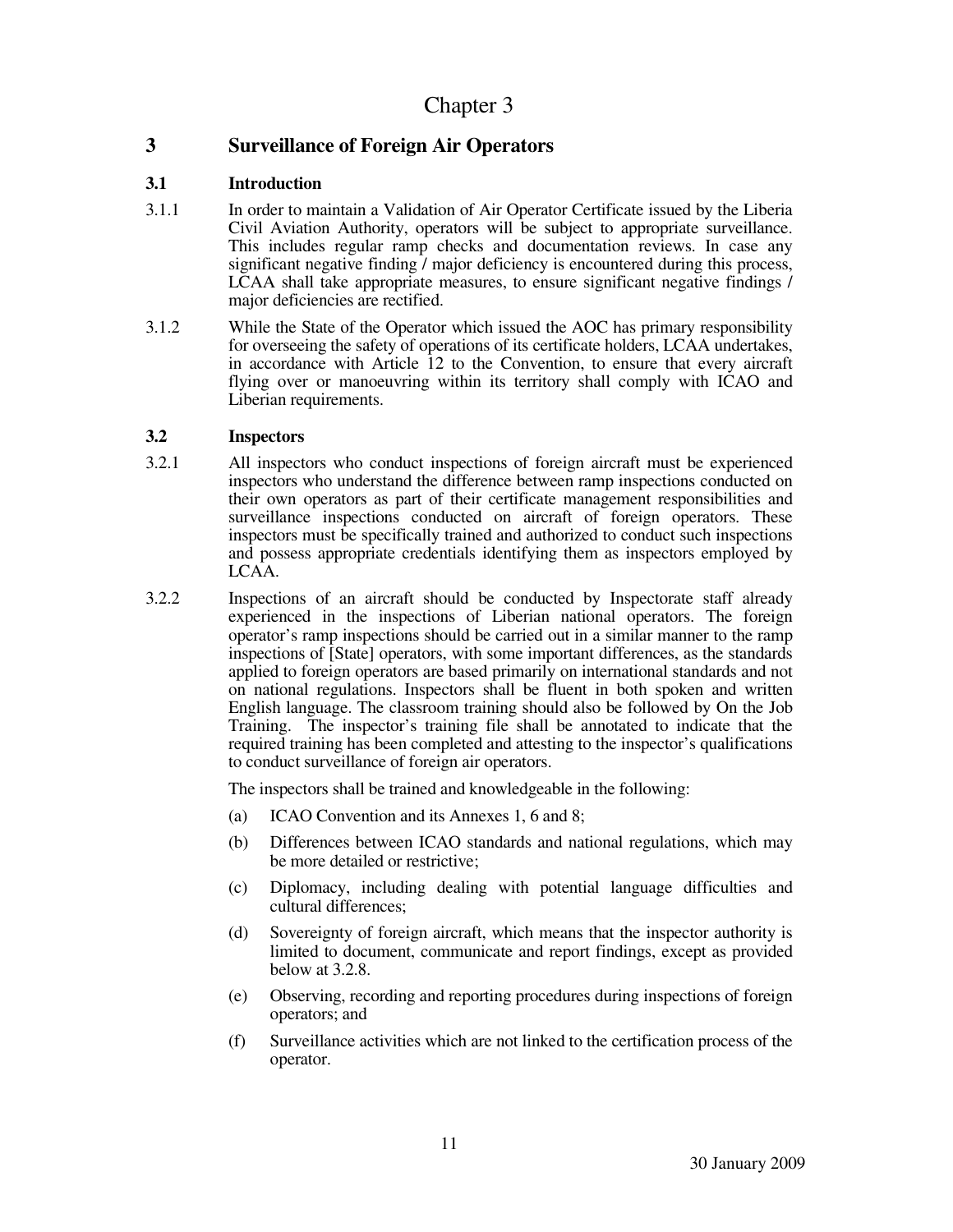- 3.2.3 Inspectors should exercise particular tact and diplomacy during contact with representatives of various foreign government agencies they may deal with, as well as with representatives of foreign air operators.
- 3.2.4 Routine surveillance will be conducted on all foreign air operators by LCAA inspectors at each international airport during ramp inspections. All ramp inspections of aeroplanes will be conducted utilizing the Ramp Inspection Worksheets contained in Attachment I and Attachment II. The ramp inspection will be chiefly concerned with the aircraft documents and manuals, flight crew licenses, the apparent condition of the aircraft, and the presence and condition of mandatory cabin safety equipment.
- 3.2.5 An annual inspection plan for foreign air operators will be developed prior to each calendar year by inspectorate staff. The plan will ensure that each foreign air operator shall be inspected at least once each year. Inspections shall be conducted at each airport where foreign air operators may operate. The plan will ensure that there is consideration of inspections that may be required under 3.2.6 below.
- 3.2.6 Special-purpose inspections, based on risk assessment and focused on a particular air operator, may be conducted where previous inspections have indicated a high level of non-conformances to requirements by a particular air operator. In addition, reports from air traffic services, airport staff and/or incident reports may also result in a requirement for special-purpose inspections.
- 3.2.7 If there is any finding from an inspection, the air operator in question will be advised in writing, and depending on the seriousness, with a copy to the appropriate foreign CAA of the State of the Operator and/or the State of Registry, as applicable, advising of the safety deficiency or observation and requesting remedial action or comment as appropriate. If a response is not received from the air operator within thirty days then the foreign CAA should be contacted directly and requested to ensure that corrective action has been taken to rectify the situation. (See Appendix, Section 4 for guidance regarding notification and sample letters that will be used by inspectorate staff.)
- 3.2.8 It is to be noted that ramp inspections of foreign air operators are by their nature on-the-spot assessments which can not substitute or replace safety oversight responsibilities of the State of the Operator or the State of Registry. Ramp inspections serve as pointers but they are not intended to, and they cannot, guarantee the airworthiness of a particular aircraft or the safety of the operator's flight operations.
- 3.2.9 In accordance with Article 16 of the Chicago Convention, Inspectors will not normally cause a delay to a particular flight to complete a Ramp Inspection. Where there is insufficient time to complete a particular inspection due to the late arrival of the aircraft or for some other reason, then another inspection should be planned for a subsequent flight, subject to the following section 3.2.10
- 3.2.10 Delays may be unavoidable where it has been determined that the aircraft has damage and is not airworthy. Annex 8, Part II, 3.6 allows the State to prevent a damaged foreign aircraft from resuming its flight operation on the condition that the CAA shall advise the State of Registry or State of the Operator as applicable. The State of Registry or State of the Operator, as applicable, will consider the airworthiness of the aircraft and prohibit the aircraft from resuming flight until it is restored to an airworthy condition or permit the aircraft to resume its flight, if considered airworthy, or permit the aircraft to conduct a non-commercial air transport operation, under prescribed limiting conditions, to an aerodrome at which it will be restored to an airworthy condition.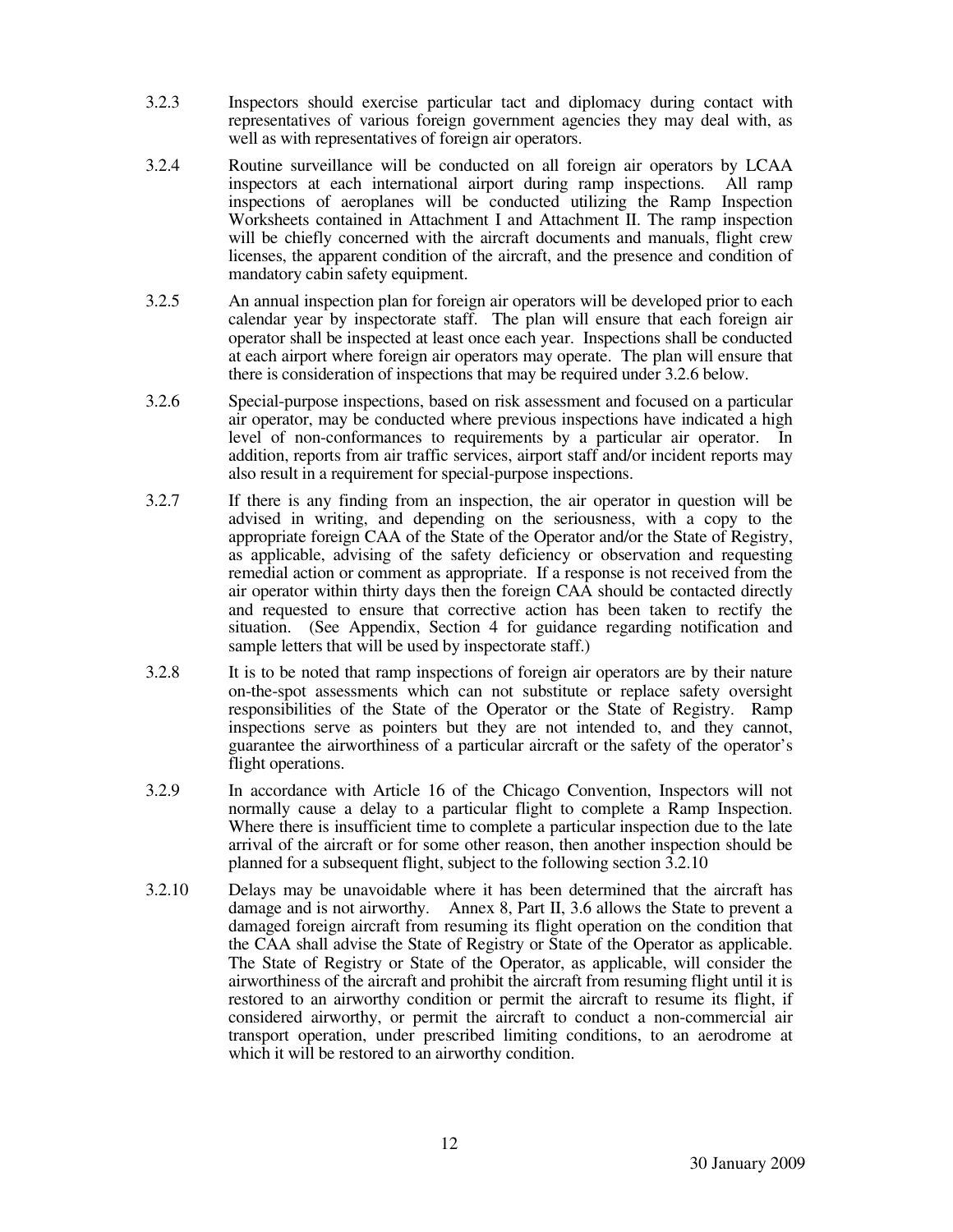# **3.3 Sharing of safety information**

LCAA will share relevant safety findings regarding a foreign operator with other Contracting States.

# **3.4 Pre-inspection planning**

- 3.4.1 Inspectors should prepare for an inspection by updating themselves on any recent changes to Liberian regulations with respect to operations by operators from other States.
- 3.4.2 A check should be made of the authority for the operator to operate, and to operate the particular aircraft concerned, by consideration of its nationality and registration marks. $<sup>1</sup>$ </sup>
- 3.4.3 The record of the operator's history in Liberia should be examined, including records of past aircraft inspections and, in particular, those of the specific aircraft concerned in the inspection to be conducted, to check for any outstanding actions or recurring trends that might warrant particular attention.
- 3.4.4 Ramp inspections customarily involve the aircraft and its crew, line station operations, servicing and maintenance and the ramp and gate area condition and activity. Time constraints may apply only to the inspection of the aircraft and crew. Determination should be made of the number of inspectors and the specializations to be involved, the distribution of tasks and the time to be allocated to each task.
- 3.4.5 Whilst the plan will include comprehensive inspections it might not be possible to cover all the desired elements in the time available for a particular inspection without causing unreasonable delay to the operation. As inspections on aircraft of any one operator may be conducted at different airports by different inspectors, the overall inspection plan will need to take this into account. Some elements should be covered at every inspection, others can be covered over a number of inspections. Thus comprehensive records must be kept of all inspections of aircraft of a particular operator in [specify State records management location or central database, as applicable] accessible to and updated by the inspectors concerned. From these records it will be possible to plan the content of inspections so that a complete inspection of the aircraft of any one operator is undertaken over [ define period for a complete inspection cycle. Normally one year].
- 3.4.6 Selection of a particular aircraft to inspect should normally be done at random, in a non-discriminatory manner. However, LCAA Inspectors shall apply principles of risk management to identify operations perceived to present a higher safety risk and, as a result, conduct additional inspection activities aimed at those operations, which can be linked to a specific:
	- (a) State of the Operator;
	- (b) aircraft type;
	- (c) nature of operations (scheduled, non-scheduled, cargo, air taxi, etc.);
	- (d) foreign operator; or
	- (e) individual aircraft.

# **3.5 Inspections**

Detailed guidance on the conduct of inspections of foreign operators, are described in Appendix "D".

 $\overline{1}$  $<sup>1</sup>$  In the near future, data may be available from the international register of AOCs, to be established by ICAO.</sup>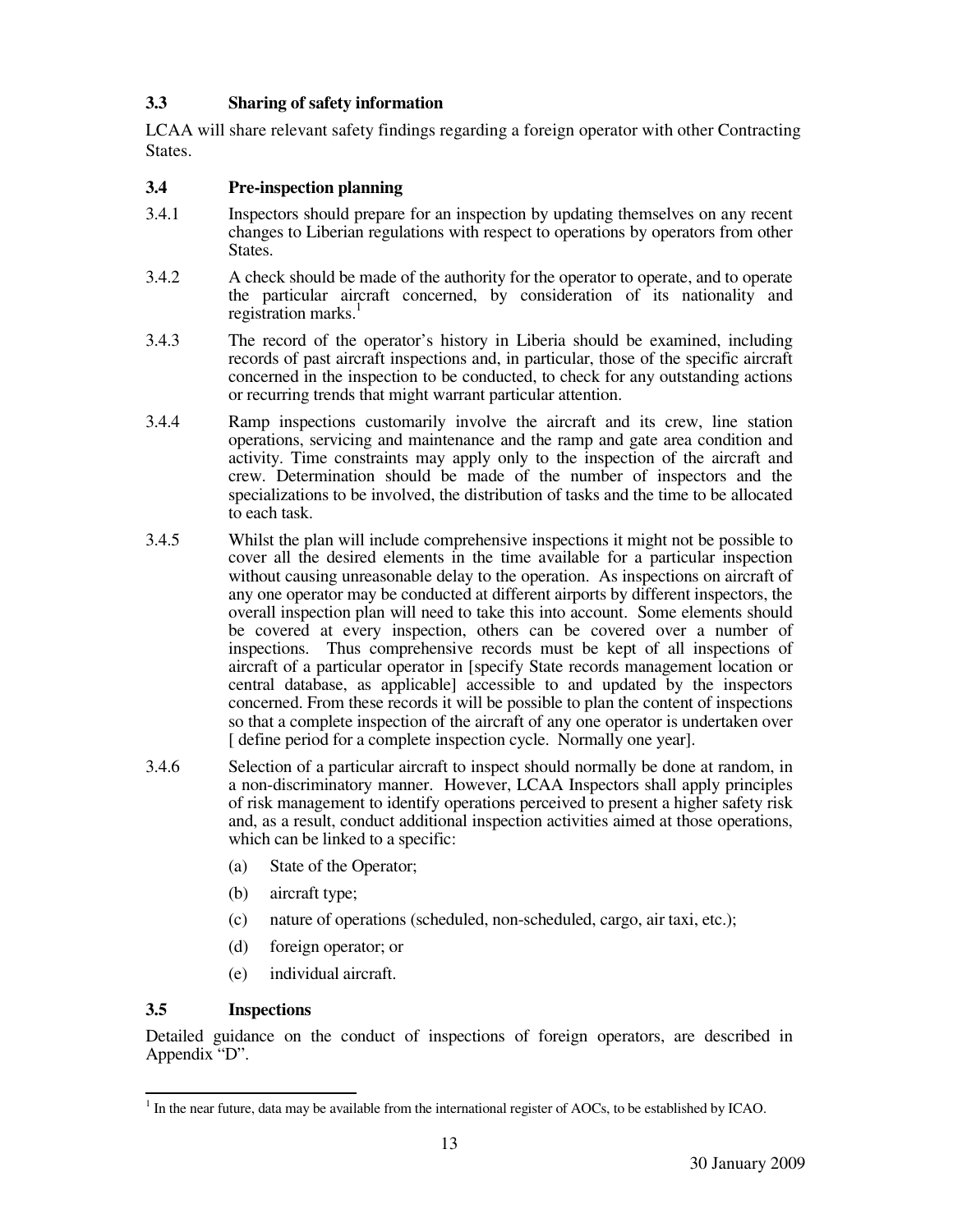# Chapter 4

# **4 Action on Findings – Resolution of Safety Issues**

# **4.1 General**

- 4.1.1 After a ramp inspection of a foreign air operator, Inspector action resulting from findings will depend on the seriousness of the safety finding. Specific action may also be needed where the State of Registry of the aircraft is different from the State of the Operator.
- 4.1.2 LCAA will use the information contained in Appendix E as a guide in determining the seriousness of a finding and in the course of action to be taken. Should a foreign air operator not resolve a major finding in a timely manner then LCAA will consider revocation of the validation to operate to Liberia.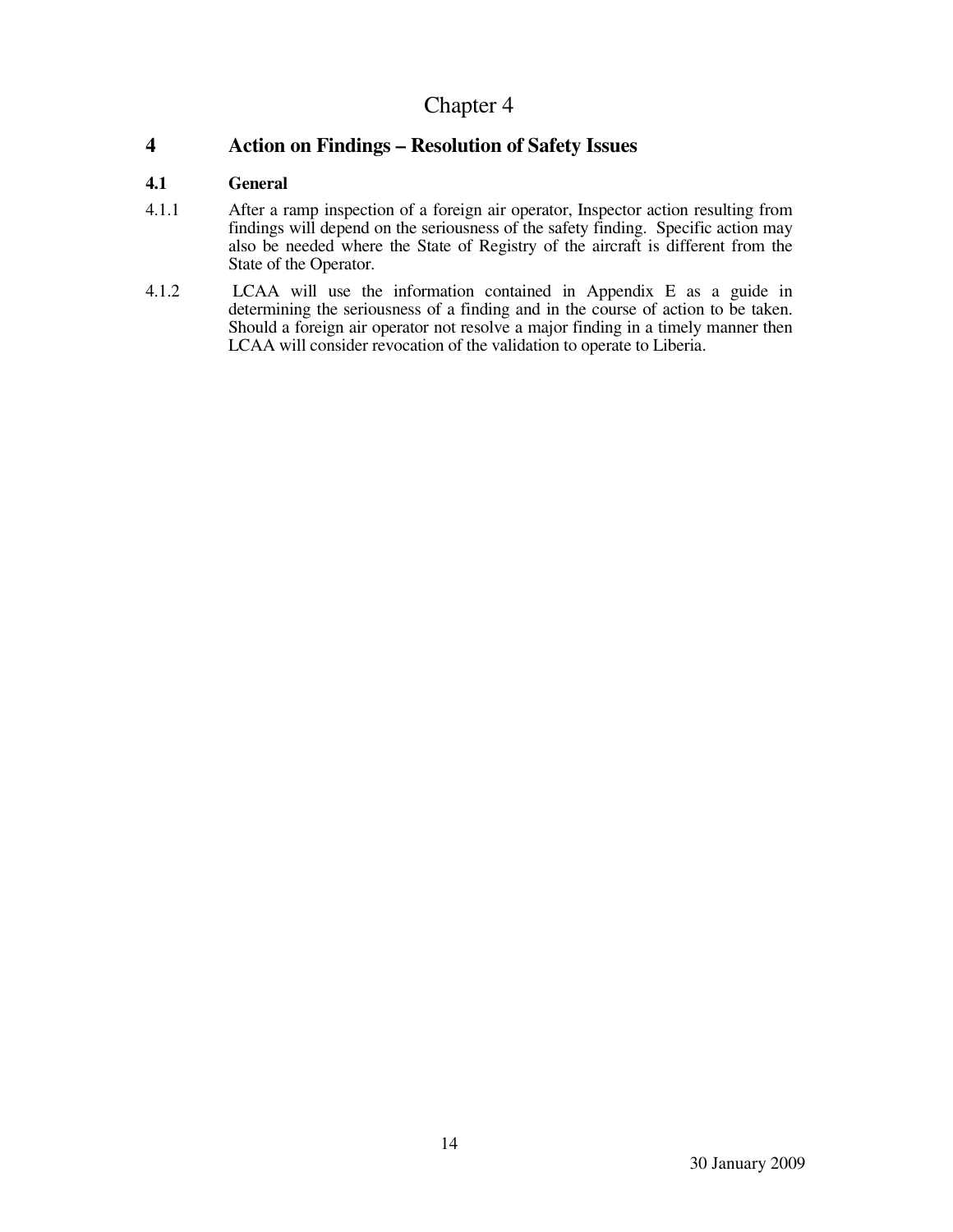Intentionally Blank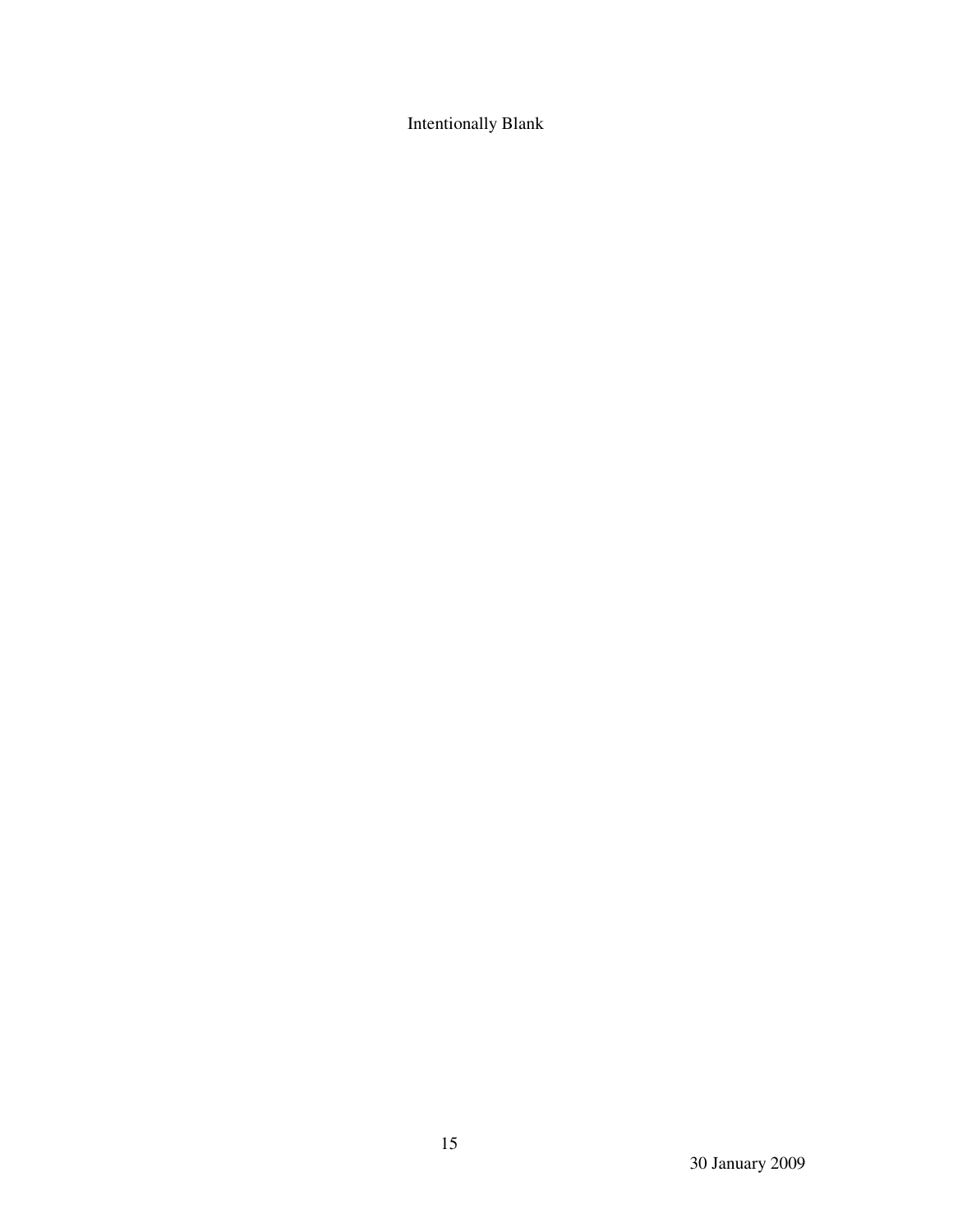# Appendix A -- FOREIGN AIR OPERATOR APPLICATION

# **FOREIGN AIR OPERATOR APPLICATION PAGE 1 of 2**

| Application for Air Transport Operations by a Foreign Operator<br>(To be completed by a foreign air operator for an approval to conduct operations in Liberia |       |               |         |                                                                                                                                                                        |  |
|---------------------------------------------------------------------------------------------------------------------------------------------------------------|-------|---------------|---------|------------------------------------------------------------------------------------------------------------------------------------------------------------------------|--|
| Section 1A. To be completed by the air operator                                                                                                               |       |               |         |                                                                                                                                                                        |  |
| Company registered name and trading name if different.<br>Address of company: mailing address; telephone; fax; and e-<br>mail.                                |       |               |         | Address of the principal place of business including:<br>telephone; fax; and e-mail.                                                                                   |  |
| 3. Proposed Start Date of Operations:<br>(dd/mm/yyyy):                                                                                                        |       |               | agency: | 4. ICAO 3-letter Designator for aircraft operating                                                                                                                     |  |
| $etc.$ )                                                                                                                                                      |       |               |         | 5. Operational Management Personnel (Chief Executive Officer, Chief Pilot, Director Maintenance, Safety Officer                                                        |  |
| Name                                                                                                                                                          | Title |               |         | Telephone, fax and e-mail                                                                                                                                              |  |
|                                                                                                                                                               |       |               |         |                                                                                                                                                                        |  |
|                                                                                                                                                               |       |               |         | Section 1B. Type of approval requested - To be completed by the air operator, checking applicable boxes                                                                |  |
| 6.<br>1.<br>2.                                                                                                                                                |       |               |         | Air operator intends to conduct commercial flights to and from aerodromes in Liberia<br>Air operator intends to only conduct Overflight and technical stops in Liberia |  |
| 7.<br>Air Operator proposed types of                                                                                                                          | 8.    |               |         | Geographic areas of intended operations and proposed route                                                                                                             |  |
| operation:                                                                                                                                                    |       | structure:    |         |                                                                                                                                                                        |  |
| Passengers and Cargo<br>Cargo Only<br><b>Scheduled Operations</b><br><b>Charter Flight Operations</b><br>Dangerous Goods                                      |       |               |         |                                                                                                                                                                        |  |
| Section 1C on Page 2 to be completed by the air operator                                                                                                      |       |               |         |                                                                                                                                                                        |  |
| Signature:                                                                                                                                                    | Date  | (dd/mm/yyyy): |         | Name and Title:                                                                                                                                                        |  |
| Section 2. To be completed by the LCAA                                                                                                                        |       |               |         |                                                                                                                                                                        |  |
| Evaluated by (Name and Office):                                                                                                                               |       |               |         | LCAA Decision: $\Box$ Approval granted<br>Not approved                                                                                                                 |  |
| Remarks:                                                                                                                                                      |       |               |         |                                                                                                                                                                        |  |
| Signature of LCAA representative:                                                                                                                             |       |               |         | Date (dd/mmm/yyyy):                                                                                                                                                    |  |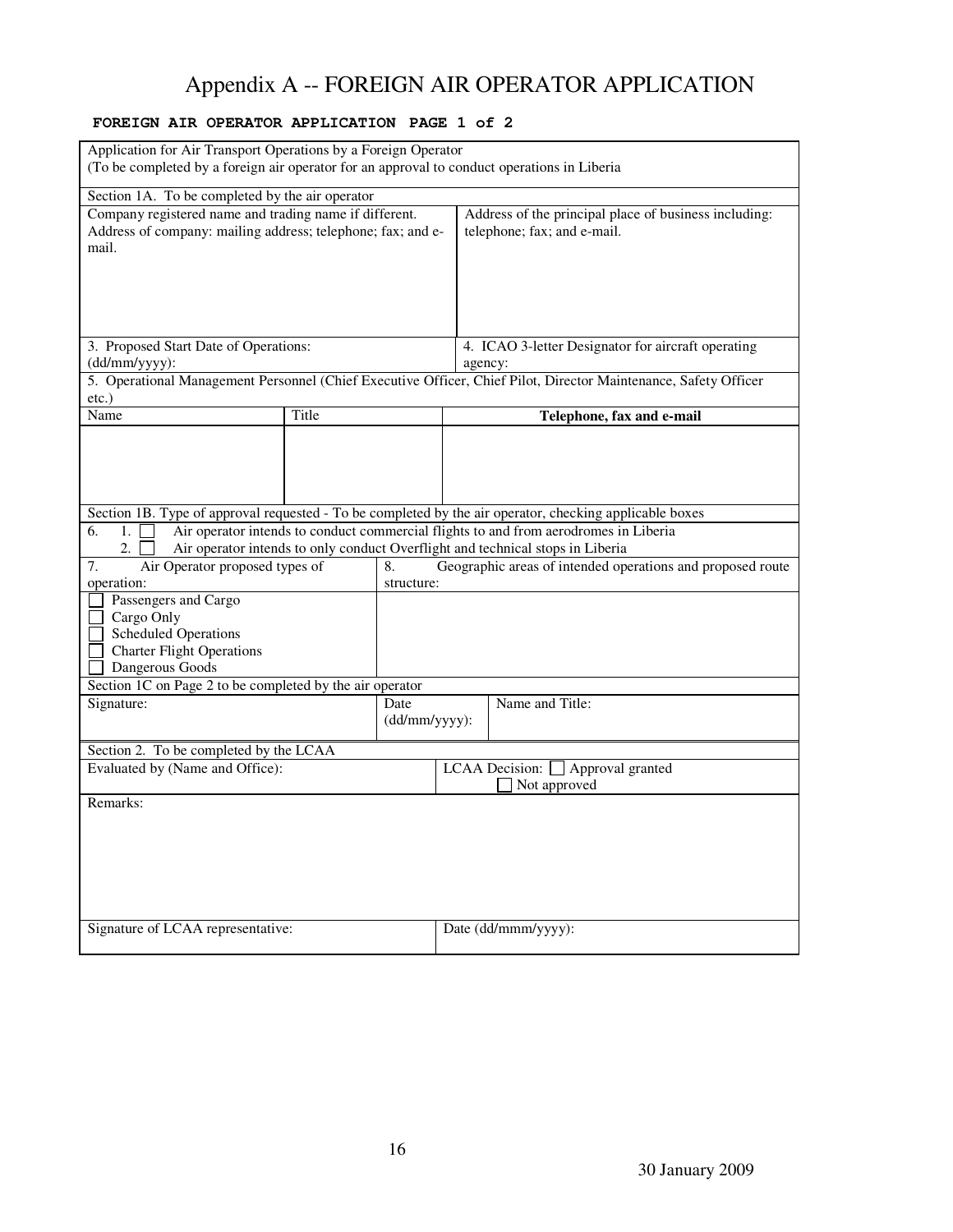#### **FOREIGN AIR OPERATOR APPLICATION PAGE 2 of 2**

Section 1C. To be completed by the air operator 9. Provide location on board or provide separate documentation where individual aircraft nationality and registration marks are listed as part of the aircraft fleet operated within [State] territory under the air operator certificate: Provide following information: **Aircraft Type**  RVSM ETOPS Noise Certification **(**make, model and series, or Approval (Annex 16 Ch.) Remarks master series) [Aircraft type 1]  $\Box$  $\Box$  $\Box$  $\Box$ [Aircraft type 2]  $\Box$  $\Box$ [Aircraft type 3] [Aircraft type 4]  $\Box$  $\Box$  $\Box$  $\Box$ Etc.

Attach copies of:

Air Operator Certificate and associated operations specifications;

Insurance certificate;

In case of wet-lease of aircraft: approval of LCAA of the State of the Operator, with identification of the operator that exercises operational control on the aircraft; and

Document authorizing the specific traffic rights, issued by [appropriate department] or resulting from a bilateral air transport agreement (if required by the State to which the operator is flying to).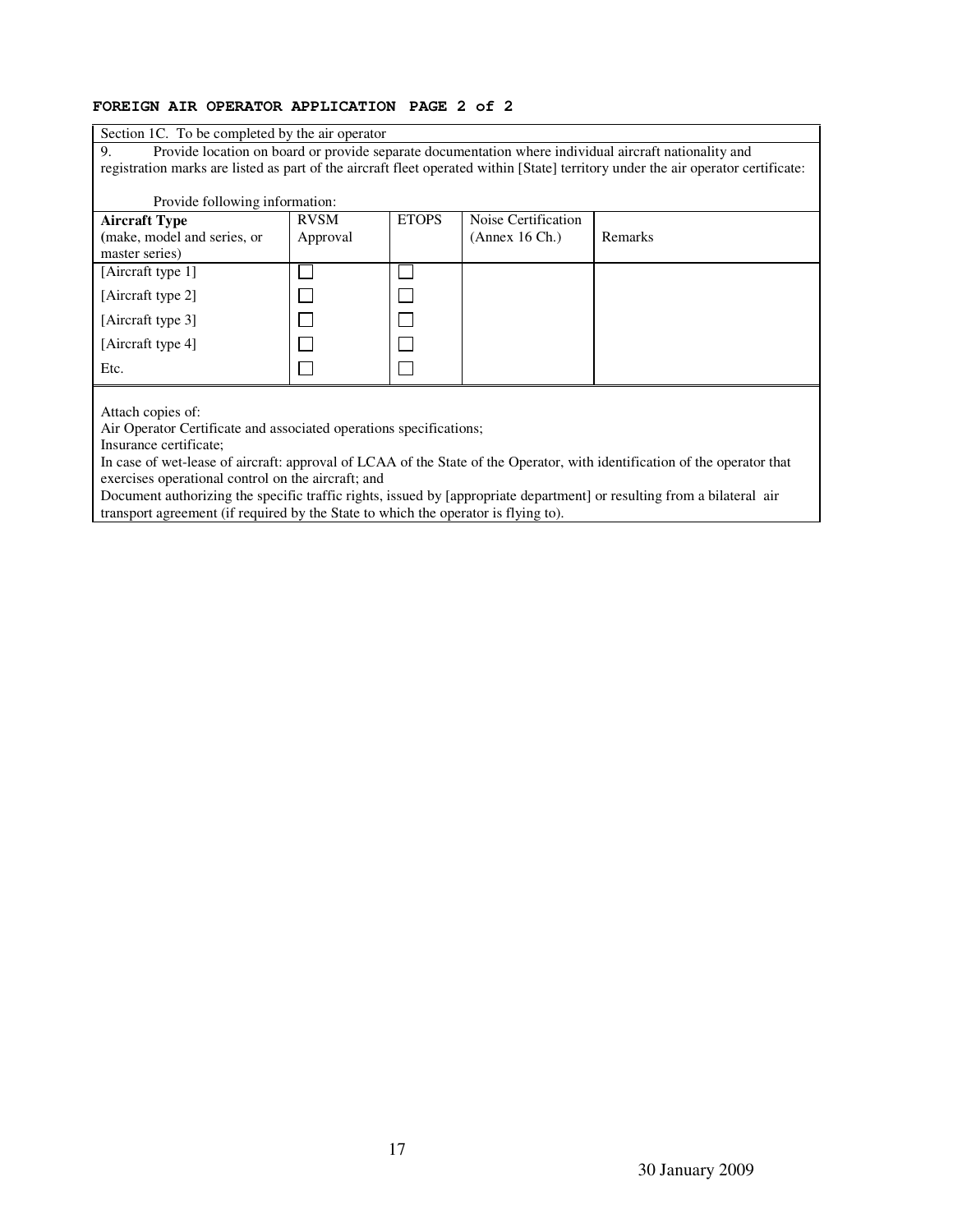Appendix B – Sample Validation Certificate

Liberia

# **Validation of Air Operator Certificate 12.12.23 No. No.**

This is to certify that

[The Company Registered name and Trading name if different]

**meets the requirements of Liberia Civil Aviation Regulations Part 9 & 10 and may conduct commercial air operations into, within, or from Liberia territory in accordance with the Air Operator Certificate and associated operations specifications issued by the [State of Operator] and limitations and conditions stated in this Approval.**

**This Validation is issued on the basis of the [State of Operator] Air Operator Certificate number \_\_\_\_, and remains valid from the date of issue as long as the Air Operator Certificate remains valid. Unless otherwise stated in the attached Authorizations, Conditions and Limitations the approvals and restrictions of the Air Operator Certificate and its associated Operations Specifications remain valid within Liberia, in so far as they are not repugnant to the Civil Aviation Regulations of Liberia.** 

This Approval, may be cancelled, suspended, or revoked by the Director General at any time if the conditions of the issue are not met by the foreign air operator or if the Director General determines that such action is required in the interests of aviation safety.

Director General - LCAA Signature: Title: Department: Date issued: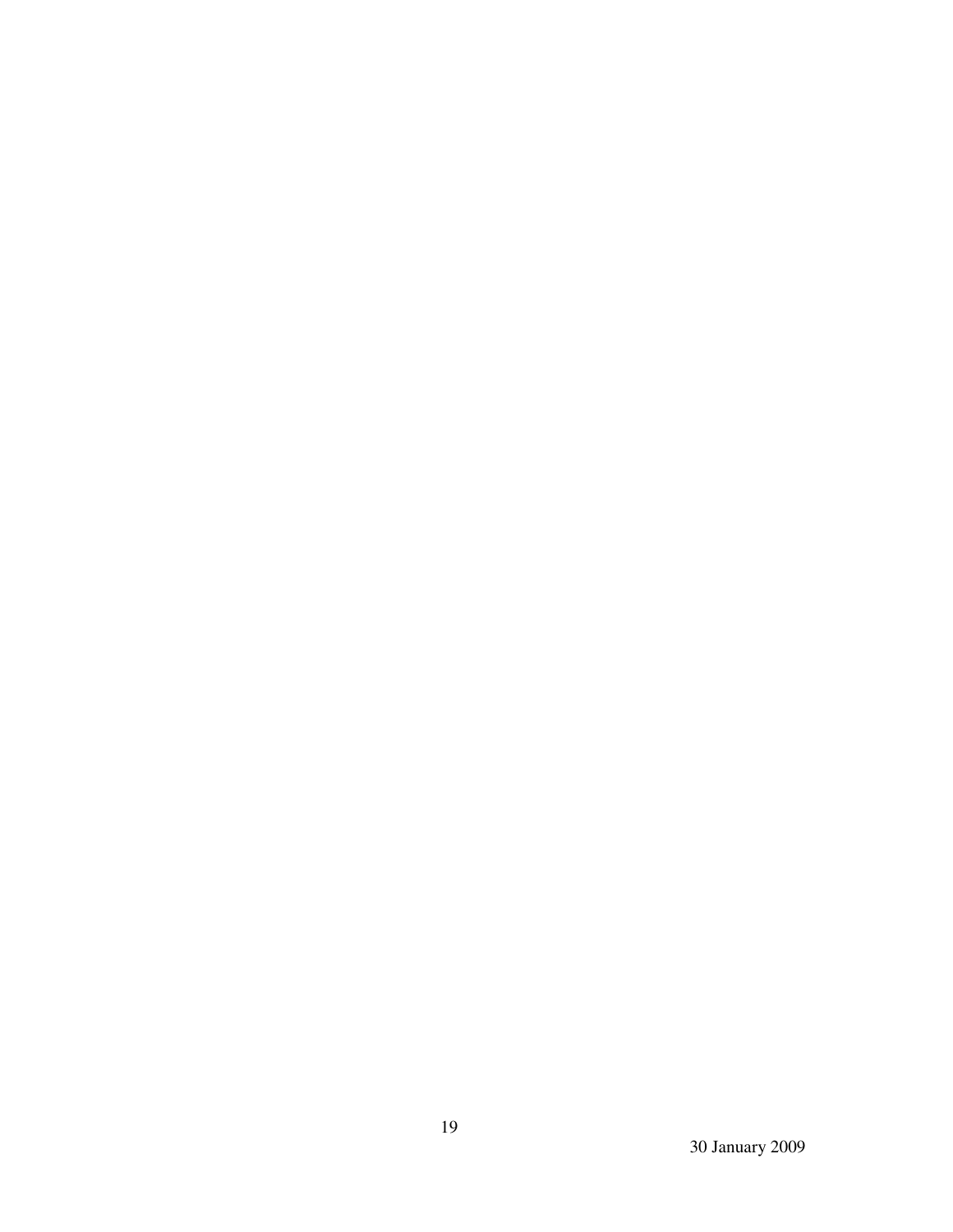#### **AUTHORIZATIONS, CONDITIONS AND LIMITATIONS FOR OPERATIONS INTO, WITHIN, OR FROM [STATE] TERRITORY**

| Company Registered name as Stated in the approval document:                                                                                                     |                                                                                                    |  |  |  |  |
|-----------------------------------------------------------------------------------------------------------------------------------------------------------------|----------------------------------------------------------------------------------------------------|--|--|--|--|
| Address of Principal Place of Business                                                                                                                          |                                                                                                    |  |  |  |  |
| Mailing address:                                                                                                                                                | Telephone number:                                                                                  |  |  |  |  |
|                                                                                                                                                                 | Fax number:                                                                                        |  |  |  |  |
|                                                                                                                                                                 | E-mail:                                                                                            |  |  |  |  |
| operator may operate:                                                                                                                                           | Trading name(s) if different than the Registered name stated on the Authorization, under which the |  |  |  |  |
| The types of operations authorized:                                                                                                                             |                                                                                                    |  |  |  |  |
| <b>Scheduled Operations</b><br>Passenger and Cargo<br>Cargo only<br>Dangerous Goods<br><b>Charter Operations</b>                                                |                                                                                                    |  |  |  |  |
| Destination airport(s) in [State] to be served/Area(s) of operation or routes:                                                                                  |                                                                                                    |  |  |  |  |
| Aircraft types authorized for use (If State limits the authorization to specified aircraft, the registration<br>and serial number of each aircraft authorized): |                                                                                                    |  |  |  |  |
| Frequency of flights:                                                                                                                                           |                                                                                                    |  |  |  |  |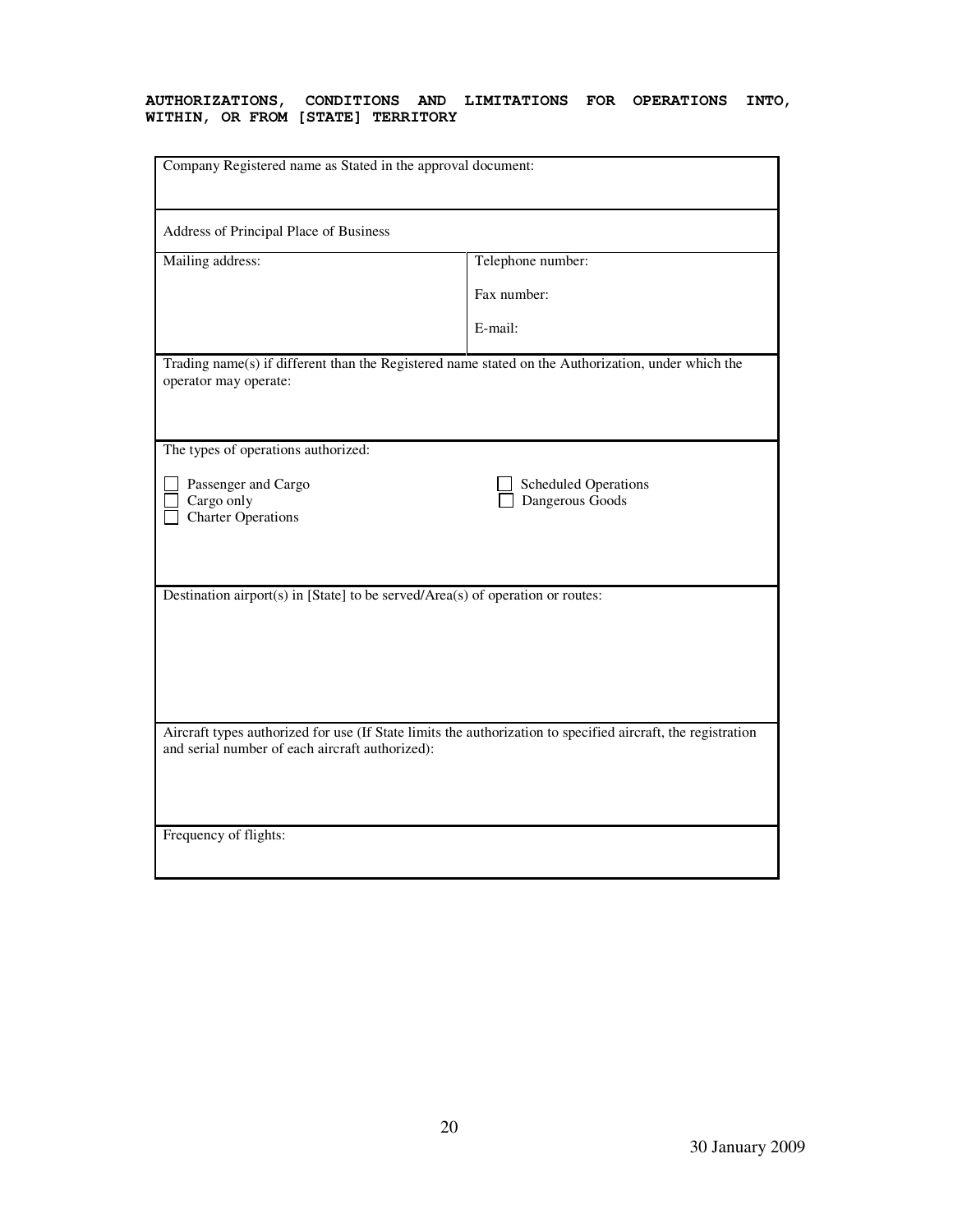

# Appendix C – Flow Chart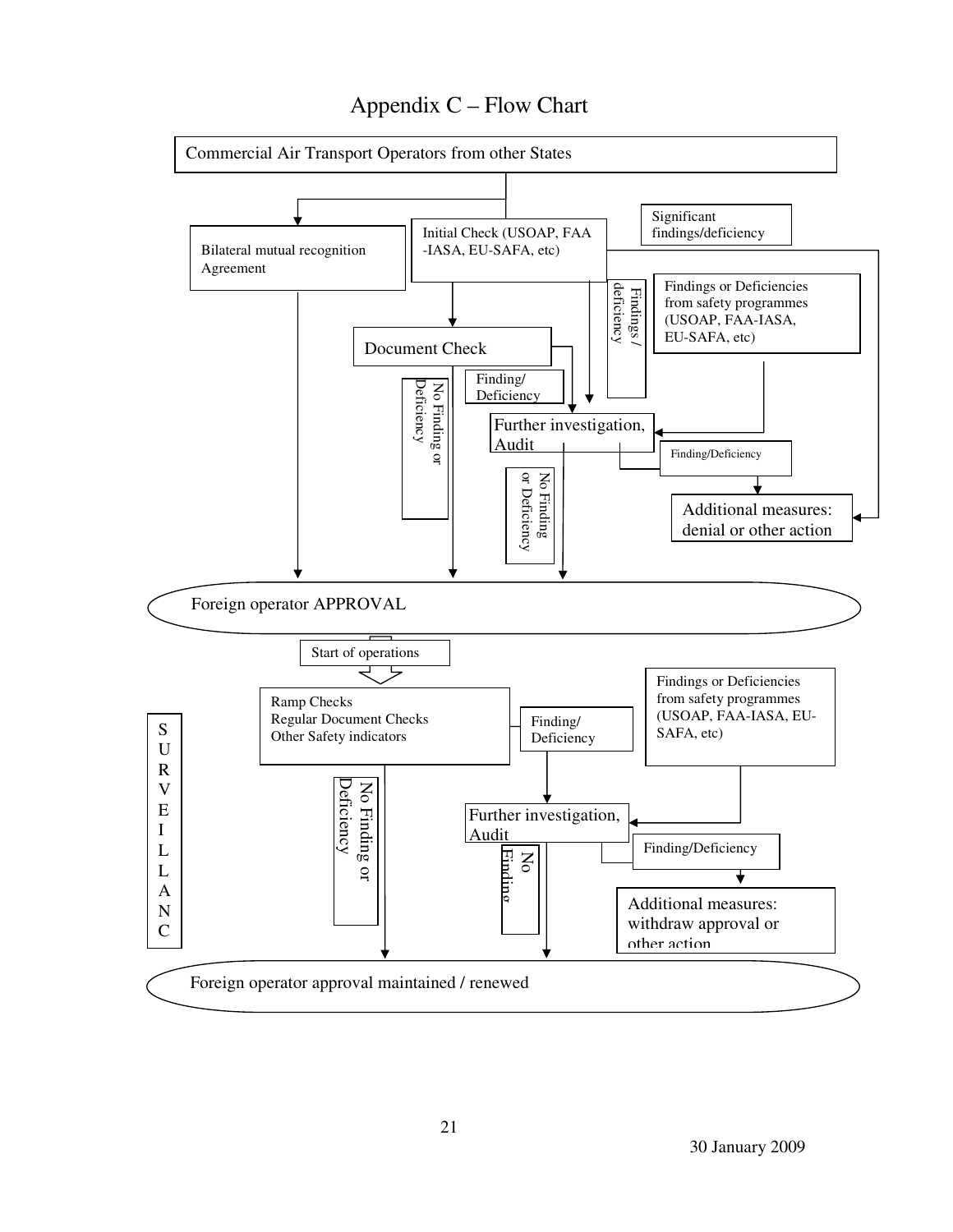Intentionally Blank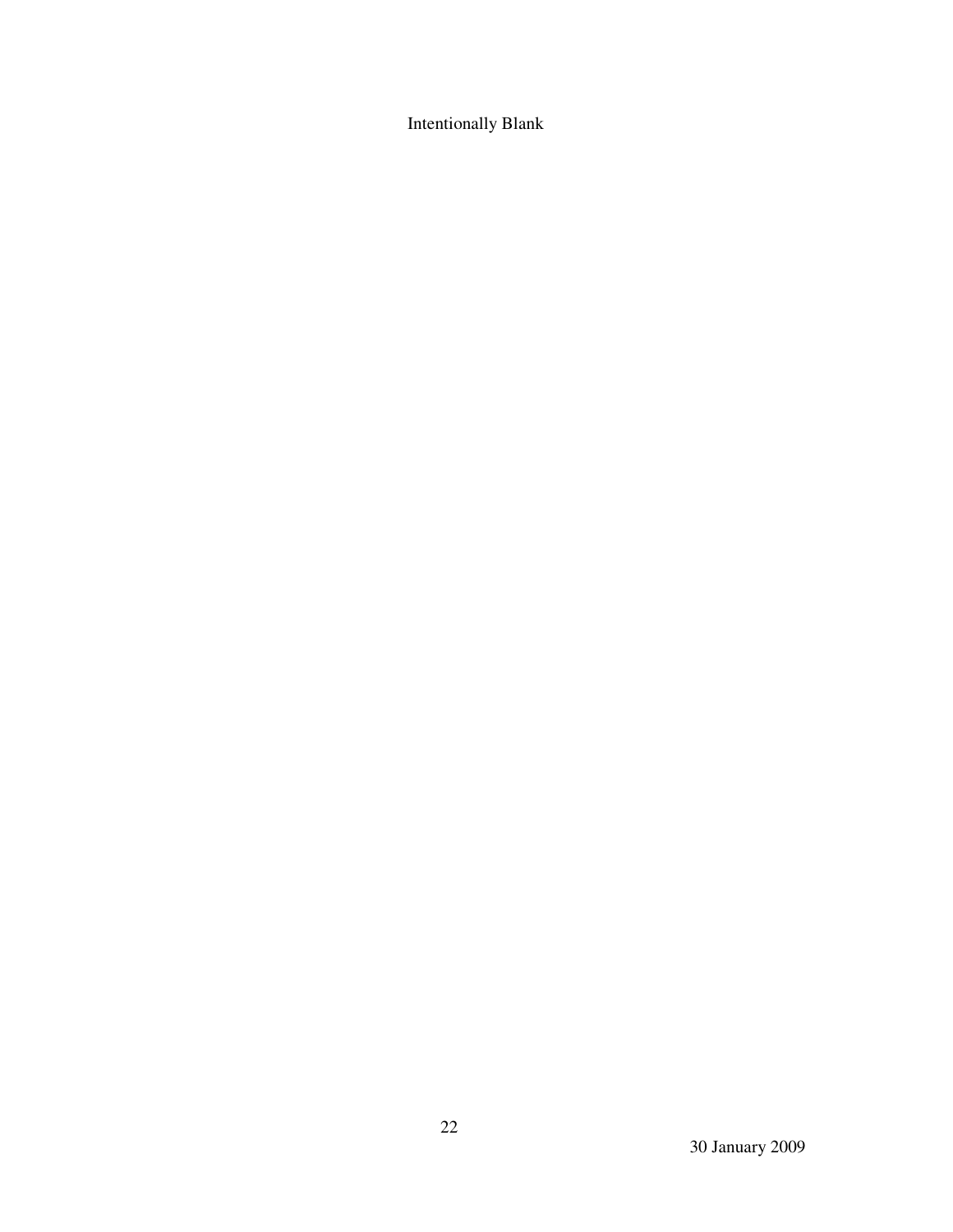# Appendix D -- Guidance For Ramp Inspection

1. General

The items to be checked during a Ramp Check are summarized below:

A - Flight Deck,

- B Cabin / Safety,
- C Aircraft External Condition,
- D Cargo, and

E - General.

2. Detailed List

**The detailed list contains information on the items to be checked. For each item, guidance is provided on how to perform the check. Each item is also provided with the applicable reference in ICAO Annexes, where available. However the specific references should be checked for the complete requirements.** 

3. Scope

**It is not possible to cover all items on the list at every ramp inspection. Inspections should be planned to cover high risk items and to cover all other items over a series of inspections. It is essential that adequate records be kept and that there is complete coordination between all inspectors involved in ramp inspections of any one operator.**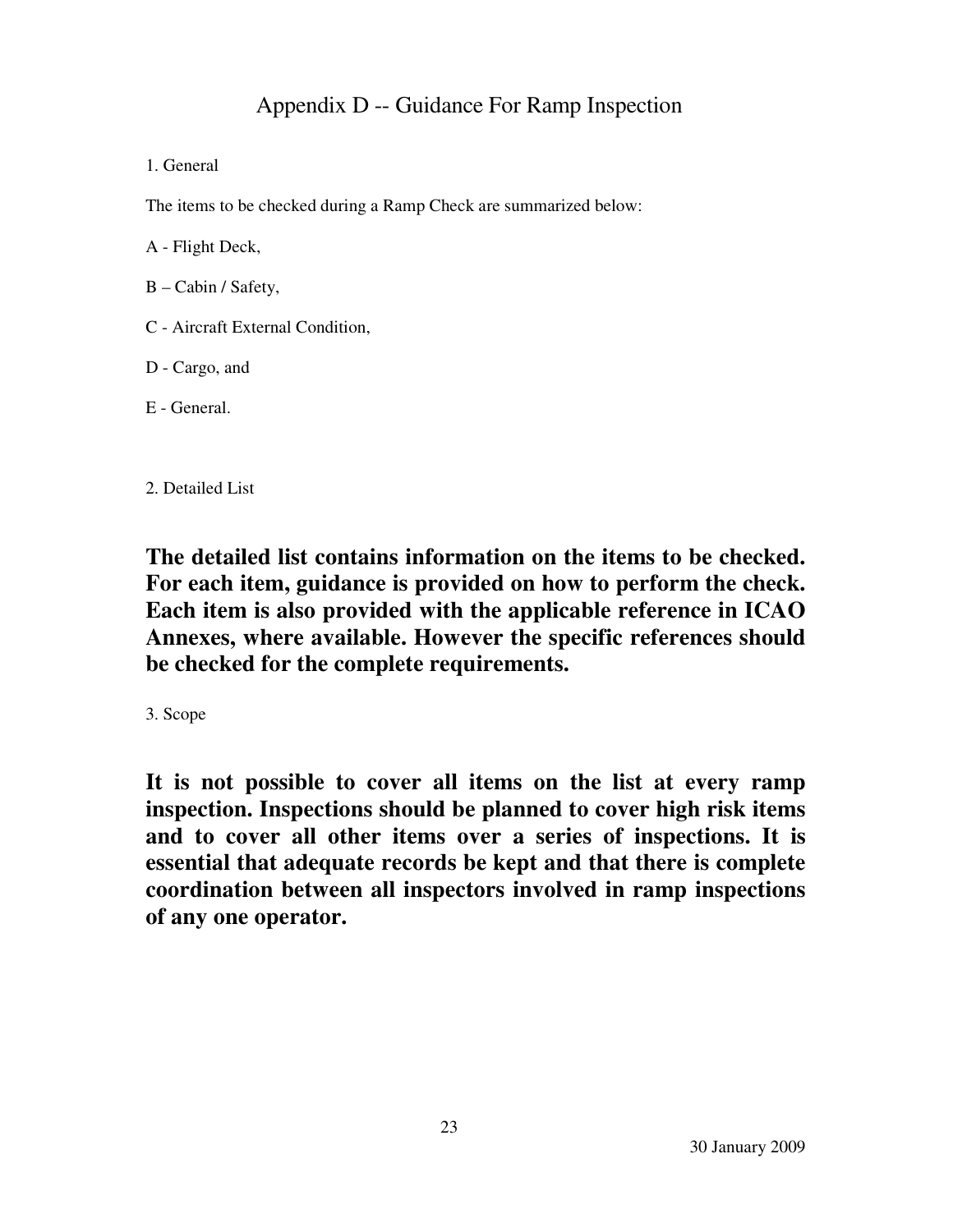# 4. Items to be checked

## **Flight Deck:**

#### **General**

#### **A 1. General Condition**

Instructions: Check cleanliness, tidiness and general condition.

References: Nil.

#### **A 2. Emergency Exit**

Instructions: Check if in compliance with ICAO Standards and Recommended Practices.

References: Annex 8, 4.1.7 - Emergency landing provisions.

# A 3. Equipment

Instructions: Check for the presence of the following equipment where required:

Two sensitive pressure altimeters with counter drum pointer or equivalent presentation (IFR operations)

Airborne collision avoidance system (ACAS);

Cockpit voice recorder (CVR) and flight data recorder (FDR);

Emergency locator transmitter (ELT);

Ground proximity warning system (GPWS); and

Where a flight management computer (FMC) is provided - valid database.

References:

Altimeters Annex 6, Part I, 6.9.1. c).

ACAS IIAnnex 6, Part I, 6.18.

CVR and FDR Annex 6, Part I, 6.3; and Part III, Section II, 4.3.

GPWSAnnex 6, Part I, 6.15.

ELT Annex 6, Part I, 6.17 and Part III, Section II, 4.7.

Database Annex 6, Part I, 7.4.2.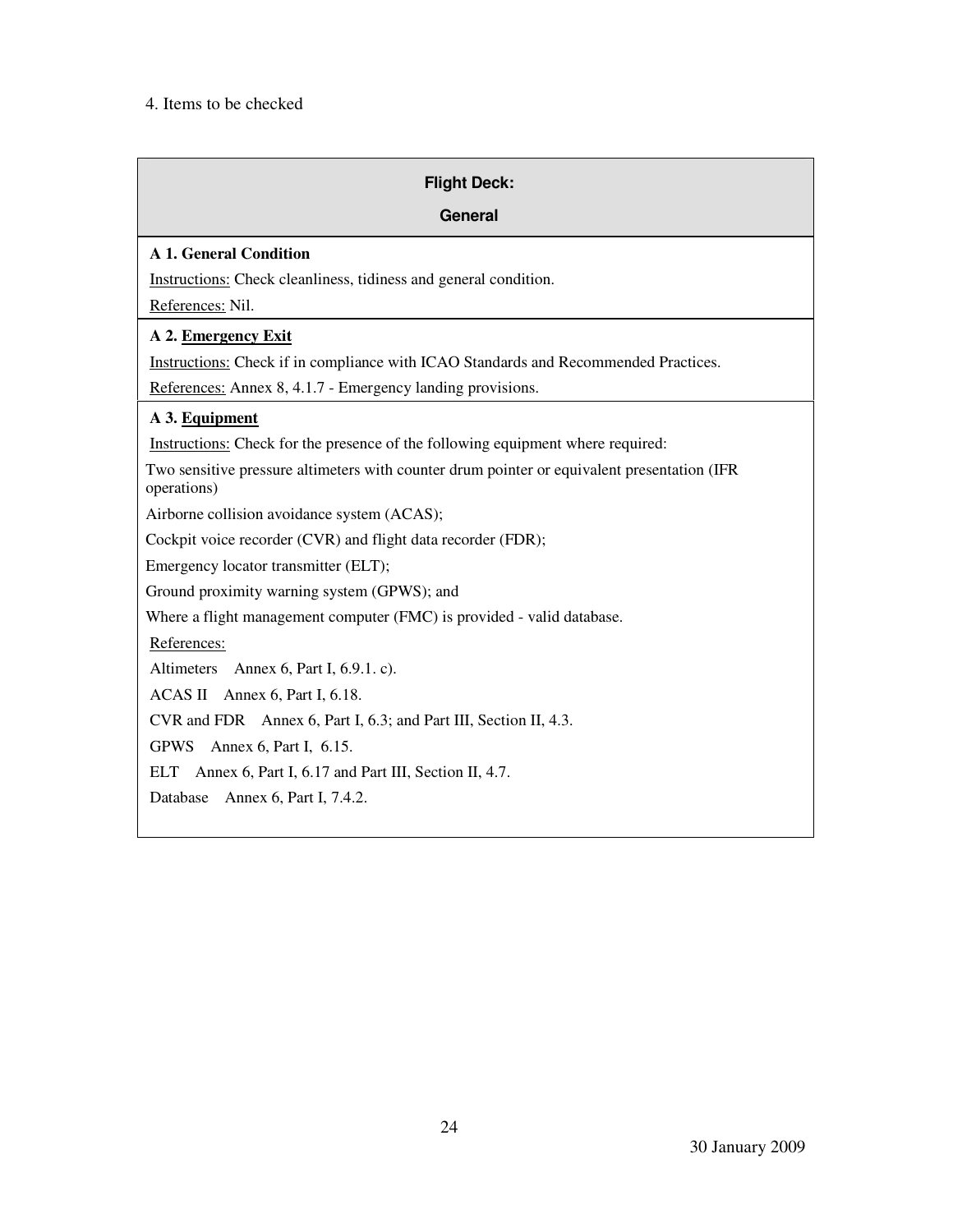#### **Documentation**

#### **A 4. Manuals**

All required manuals

Instructions: Check for presence. Check if manuals are up-to-date and accepted or approved as required. Flight manual data may be included in the operations manual which may itself be in several parts, some of which are dealt with in A5, 6 and 7 below.

#### References:

Flight Manual - Annex 6, Part I, 6.2.3, 11.1 and Part III, Section II, 4.2.3, 9.1;

Operations Manual - Annex 6, Part I, 4.2.2, 6.2.3 and Appendix 2 and Part III, Section II, 2.2.2, 4.2.3 and Attachment H; and

Aircraft operating manual - Annex 6, Part I, 6.1.4 and Appendix 2, 2.2 and Part III, Section II, 4.1.4 and Attachment H, 2.2.

#### **A 5 Checklists**

Instructions: Confirm checklists are available and up to date. Check if their content is in compliance with the requirement. Normal, non-normal and emergency checklists are sometimes combined in a *'Quick Reference Handbook'*;

Check the availability of an aircraft search procedure checklist; and

Confirm availability of the checklist of emergency and safety equipment.

References:

Flight crew checklists - Annex 6, Part I, 4.2.5, 6.1.4 and Appendix 2, 2.2.2; and Part III, Section II, 2.2.5, 4.1.4 and Attachment H, 2.2.10.

Aircraft search procedure checklist - Annex 6, Part I, 13.3 and Part III, Section II, 11.1.

Checklist of emergency and safety equipment - Annex 6, Part I, Appendix 2, 2.2.10 and Part III, Attachment H, 2.2.8.

#### **A 6. Route Guide**

Instructions: Check if a route guide, including charts, is available, suitable and up-to-date.

References: Annex 6, Part I, 6.2.3 and Appendix 2, 2.3.1; and Part III, Section II, 4.2.3 and Attachment H, 2.3.1.

#### **A 7. Minimum Equipment List (MEL)**

Instructions: Check if the MEL is available, up-to-date and approved.

References: Annex 6, Part I, 6.1.3, Appendix 2, 2.2.9 and Attachment G; and Part III, Section II, 4.1.3, Attachment E and Attachment H, 2.2.7.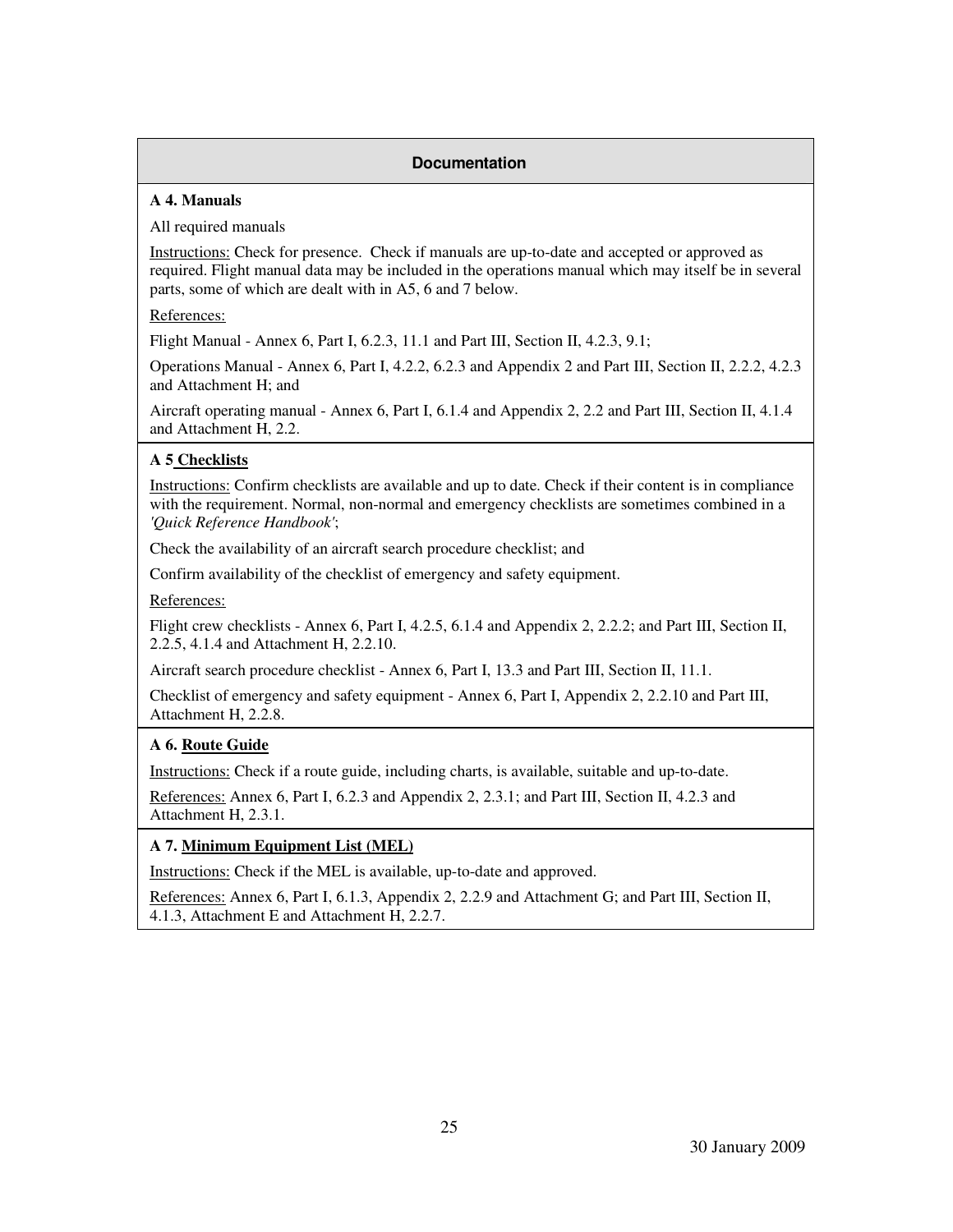### **A 8. Documents required to be carried on board**

## **a) Certificate of registration**

Instructions: Check for presence and accuracy and format.

References: Convention on International Civil Aviation, Article 29; and Annex 7, 7.

# **b) Identification plate**

Instructions: Check presence and location.

Reference: Annex 7, 8.

# **c) Certificate of Airworthiness**

Instructions: Check that the Certificate of Airworthiness of the aircraft is on board and valid.

References: Convention on International Civil Aviation, Articles 29 and 31; Annex 8, Part II, Chapter 3.

#### **d) Crew member licences**

Instructions: Check valid in: date; type rating; instrument rating; competency check; language proficiency endorsement; medical assessment; and format (see also item E 3 below).

References: Convention on International Civil Aviation, Article 29; Annex 1, 1.2.1, 1.2.5.1, 1.2.9, 2.1.3, 2.1.7 and Chapter 5; Annex 6, Part I, 9.4.4 and Part III, Section II, 7.4.4.

# **e) Journey log book or technical log and voyage report**

Instructions: Check entries up to date, validity of maintenance release. Check number of deferred defects (specify in the report where necessary). Check that defect deferments include time limits and comply with the stated time limits. Where applicable, check compliance with the aircraft MEL.

References: Convention on International Civil Aviation, Article 29; Annex 6, Part I, 4.3.1 and 11.4; and Part III, Section II, 2.3.1 and 9.4.

# **f) Radio station licence**

Instructions: Check available and up to date.

References: Convention on International Civil Aviation, Articles 29 and 30; Annex 6, Part I, 7.1; and Part III, Section II, 5.1.

# **g) Noise certification document or statement, where applicable**

Instructions: Check available and valid.

References: Annex 6, Part I, 6.13; Part III, Section II, 4.11; and Annex 16, Volume I, Parts I and II.

# **h) Air Operator Certificate (certified true copy) and Operations Specifications (copy)**

Instructions: Check available, applicable and valid.

References: Annex 6, Part I, 4.2.1, 6.1.2, Appendix 5, 7 and Appendix 6; and Part III, Section II, 2.2.1, 4.1.2, Appendix 1, 7 and Appendix 3.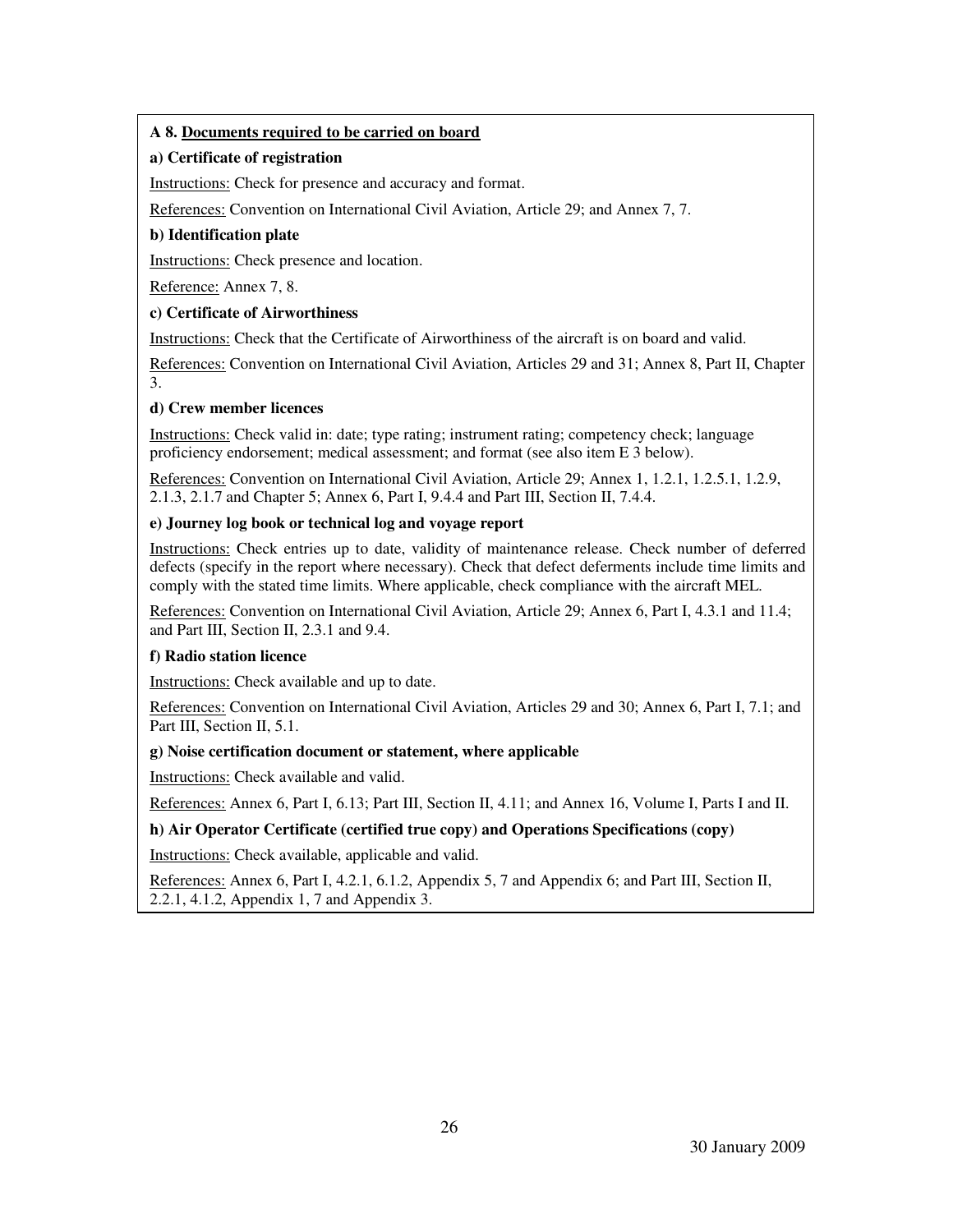# **Flight preparation**

## **A 9. Operational flight plan**

Instructions: Check for presence, accuracy and signature(s), and for adequate fuel and oil reserve planning and supply on board.

References: Annex 6, Part I, 4.3.3 and Appendix 2, 2.1.16; and Part III, Section II, 2.3.3 and Attachment H, 2.1.15.

#### **A 10. Mass and balance sheet**

Instructions: Check for presence of load sheet and accuracy.

References: Annex 6, Part I, 4.3.1 and Appendix 2, 2.1.14; and Part III, Section II, 2.3.1 and Attachment H, 2.1.13.

## **A 11. Aircraft performance limitations using current route, airport obstacles and runway analysis data**

Instructions: Check for availability of aircraft performance information including limitations and runway performance analysis based on current airport data.

References: Annex 6, Part I, 5.1, 5.2 and 5.3; and Part III, Section II, 3.1 and 3.2.

#### **A 12. Cargo manifest and , if applicable, passenger manifest**

Instructions: Check for availability of completed cargo manifest and, if required, passenger manifest.

References: Annex 9, 2.12, 2.13 and 4.12 and Appendices 2 and 3.

# **A 13. Pre-flight inspection**

Instructions: Check for presence of pre-flight inspection forms (landing documents, air traffic service flight plan).

References: Annex 6, Part I, 4.3; and Part III, Section II, 2.3.

#### **A 14. Weather reports and forecasts**

Instructions: Check for availability of weather reports and forecasts adequate for the flight.

References: Annex 6, Part I, 4.3.5.2; and Part III, Section II, 2.3.5.2.

# **A 15. NOTAM (Notice to Airman)**

Instructions: Check for availability of NOTAMs for the route of flight.

References: Annex 15, Chapter 1 – Definitions.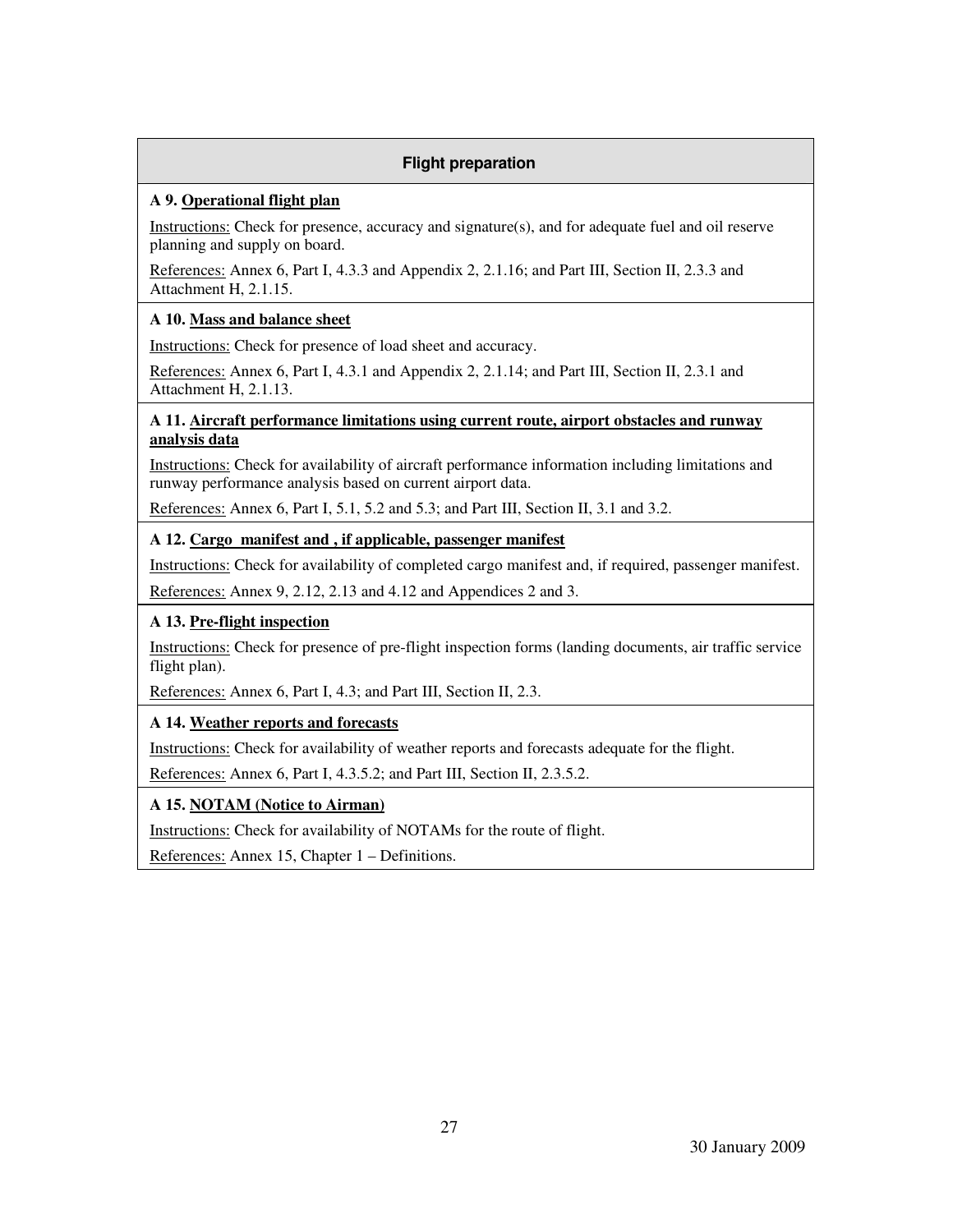# **Safety Equipment**

# **A 16. Portable Fire Extinguishers**

Instructions: Check for presence, number, condition and expiry date.

References: Annex 6, Part I, 6.2.2 b); and Part III, Section II, 4.2.2 b).

# **A 17. Life jackets/ Flotation devices**

Instructions: Check for presence, condition and where applicable expiry date.

References: Annex 6, Part I, 6.5; and Part III, Section II, 4.3.

# **A 18. Safety Harness**

Instructions: Check for presence, condition and quantity.

References: Annex 6, Part I, 6.2.2; and Part III, Section II, 4.2.2.

# **A 19. Oxygen equipment**

Instructions: Check for presence, quantity and condition.

References: Annex 6, Part I, 4.3.8; and Part III, Section II, 2.3.8.

# **A 20. Emergency flashlight**

Instructions: Check for appropriate quantities of emergency flashlight. Check their condition if possible.

References: Annex 6, Part I, 6.10; and Part III, Section II, 4.4.2.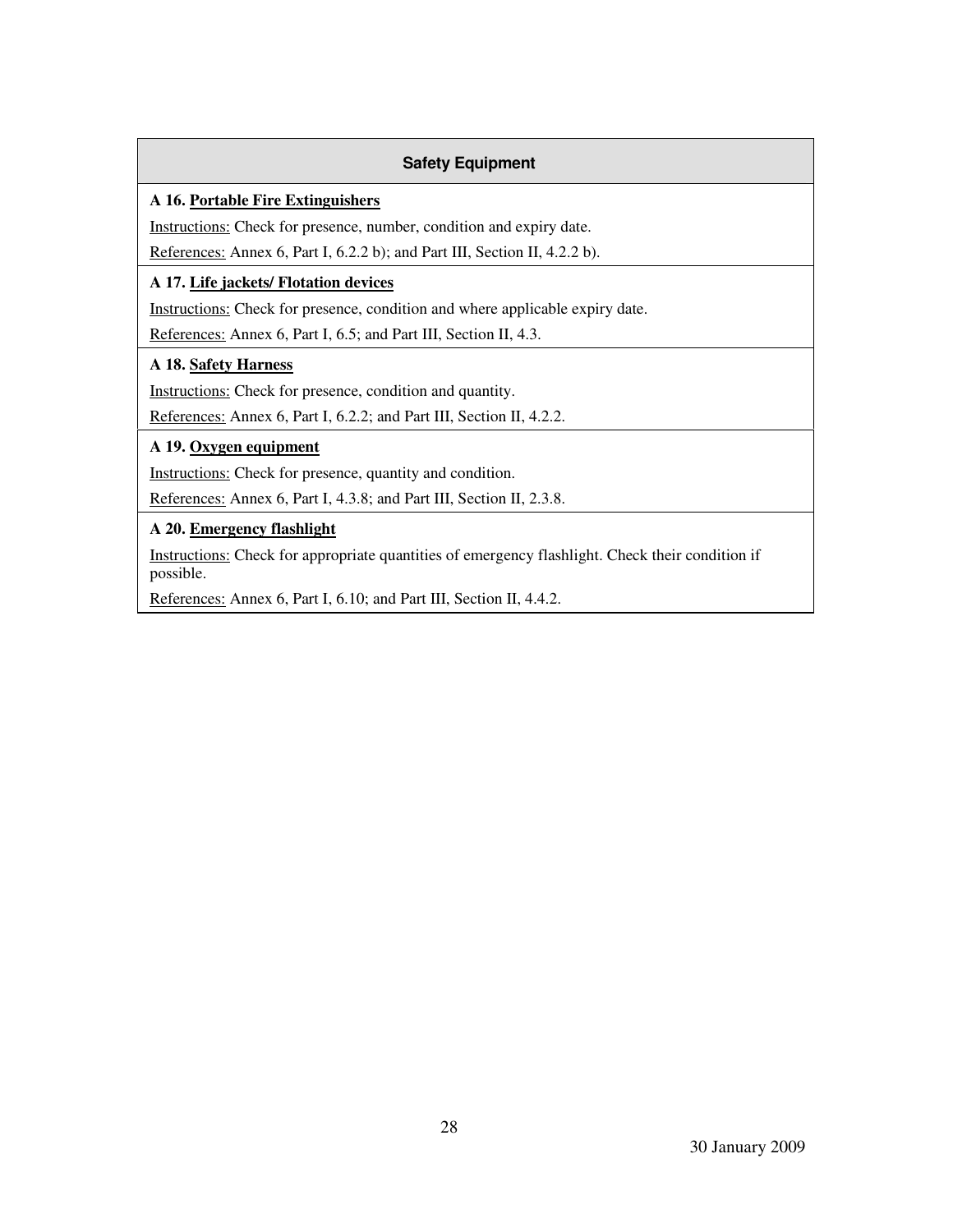# **B. Cabin / Safety**

## **B 1. General condition**

Instructions: Check for cleanliness, tidiness and general condition.

References: Annex 8, Part III, 8.3.

# **B 2 Cabin crew seats and safety harness**

Instructions: Check for presence and compliance with the requirement.

References: Annex 6, Part I, 6.16; and Part III, Section II, 4.12.

# **B 3. First aid kit/emergency medical kit**

Instructions: Check for presence, condition, location and expiry date if available.

References: Annex 6, 6.2.2.; and Part III, Section II, 4.2.2.

# **B 4. Portable fire extinguishers**

Instructions: Check for presence, number, condition and expiry date if available.

References: Annex 6, Part I, 6.2.2; and Part III, Section II, 4.2.2.

# **B 5. Life jackets/Flotation devices**

Instructions: Check for presence, condition and expiry date as applicable.

References: Annex 6, Part I, 6.5; and Part III, Section II, 4.5.

# **B 6. Seat belts**

Instructions: Check for presence and condition.

References: Annex 6, Part I, 6.2.2; and Part III, Section II, 4.2.2.

#### **B 7. Emergency exit lighting and marking, emergency flashlights**

Instructions: Check for presence of emergency exit signs, lighting and marking, and emergency flashlights (one per cabin crew member). Where possible, check condition of floor path lighting / marking and of flashlights.

References: Annex 6, Part I, 6.10; Part III, Section II, 4.4.2; and Annex 8, Part III A, 4.1.7.3 and Part IIIB, D.6.3.

#### **B 8. Slides / Life Rafts and pyrotechnical distress signalling devices (as required)**

Instructions: Check bottle gauge, slide bar and slide expiry date. Check presence of life raft, when required.

References: Annex 6, Part I, 6.5 and 6.6; Part III, Section II, 4.5.and 4.6; Annex 8, Part III A, 4.1.7 (and Part III D.6.2 to D.6.4).

#### **B 9. Oxygen supply - cabin crew and passengers**

Instructions: Check for presence and condition where applicable.

References: Annex 6, Part I, 4.3.8 and 6.7; and Part III, Section II, 2.3.8 and 4.8 and Section III, 2.9 and 4.5.

#### **B 10. Emergency Briefing Cards**

Instructions: Check for presence and accuracy.

References: Annex 6, Part I, 4.2.11.1 and 6.2.2; and Part III, Section II, 2.2.10 and Section III, 2.3.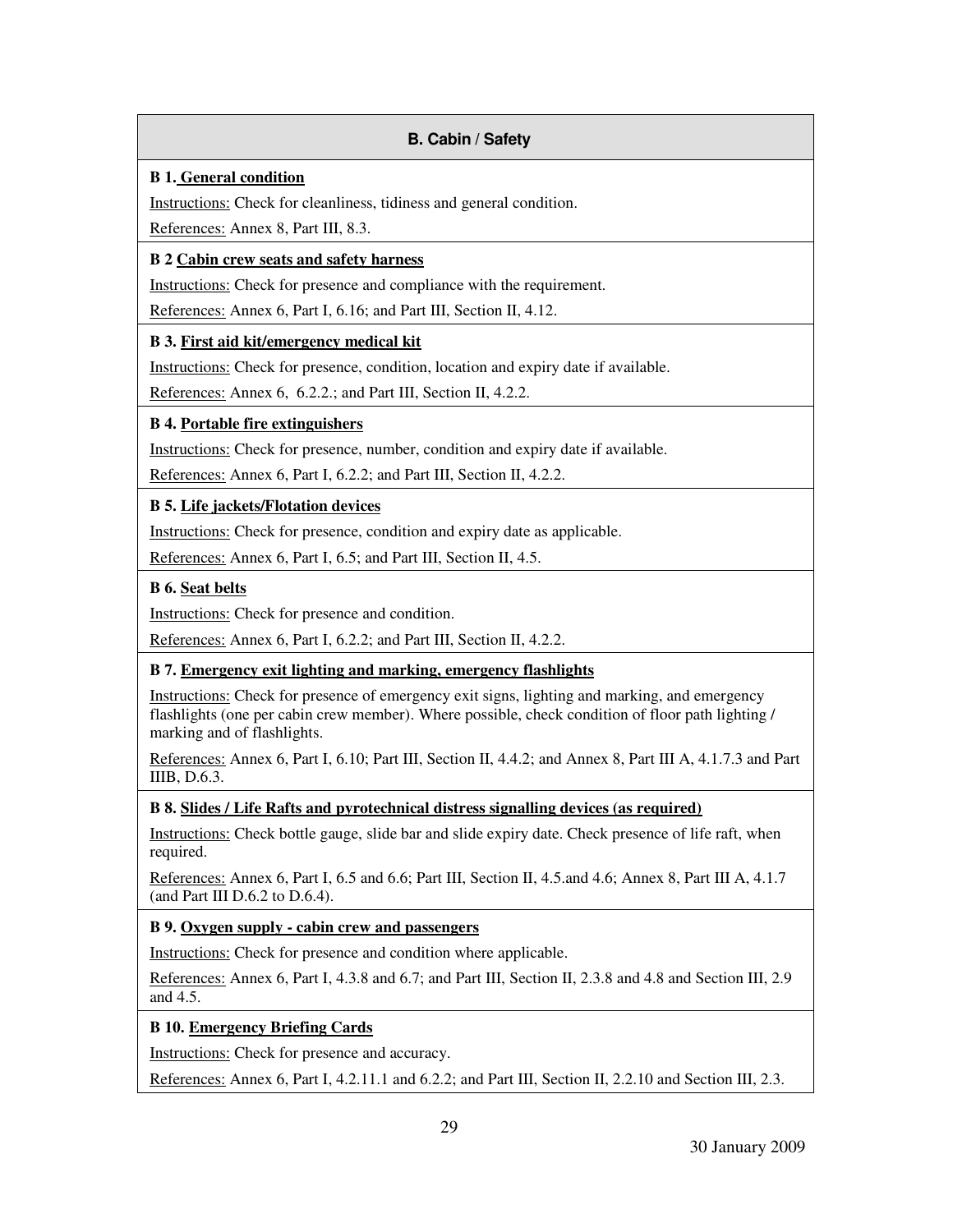## **B 11. Cabin crew members**

Instructions: Check that the number of cabin crew is appropriate. Check whenever possible that the location of cabin crew members allows to effect a safe and expeditious evacuation of the aircraft.

References: Annex 6, Part I, 12.1; and Part III, Section II, 10.1.

#### **B 12. Access to emergency exits**

Instructions: Check that appropriate access to emergency exits is provided and that it is not impeded.

References: Annex 8, Part III A, 4.1.7 (and Part III D.6.2 and D.6.3).

#### **B 13. Safety of cabin baggage**

Instructions: Check that the the crew and the passengers do not carry oversized hand baggage for the stowage capacity of the aircraft. Check proper stowage of cabin baggage.

References: Annex 6, Part I, 4.8; and Part III, Section II, 2.7.

#### **B 14. Seating capacity**

Instructions: Check that the number of persons boarding does not exceed the number permitted (number of seats normally, except specific circumstances).

References: Annex 6, Part I, 6.2.2; and Part III, Section II, 4.2.2.

#### **B 15. Security of the flight crew compartment door (if applicable)**

Instructions: Check that the flight crew compartment door, if provided, is lockable. Where applicable, check that the flight crew compartment door is penetration resistant.

References: Annex 6, Part I, 13.2.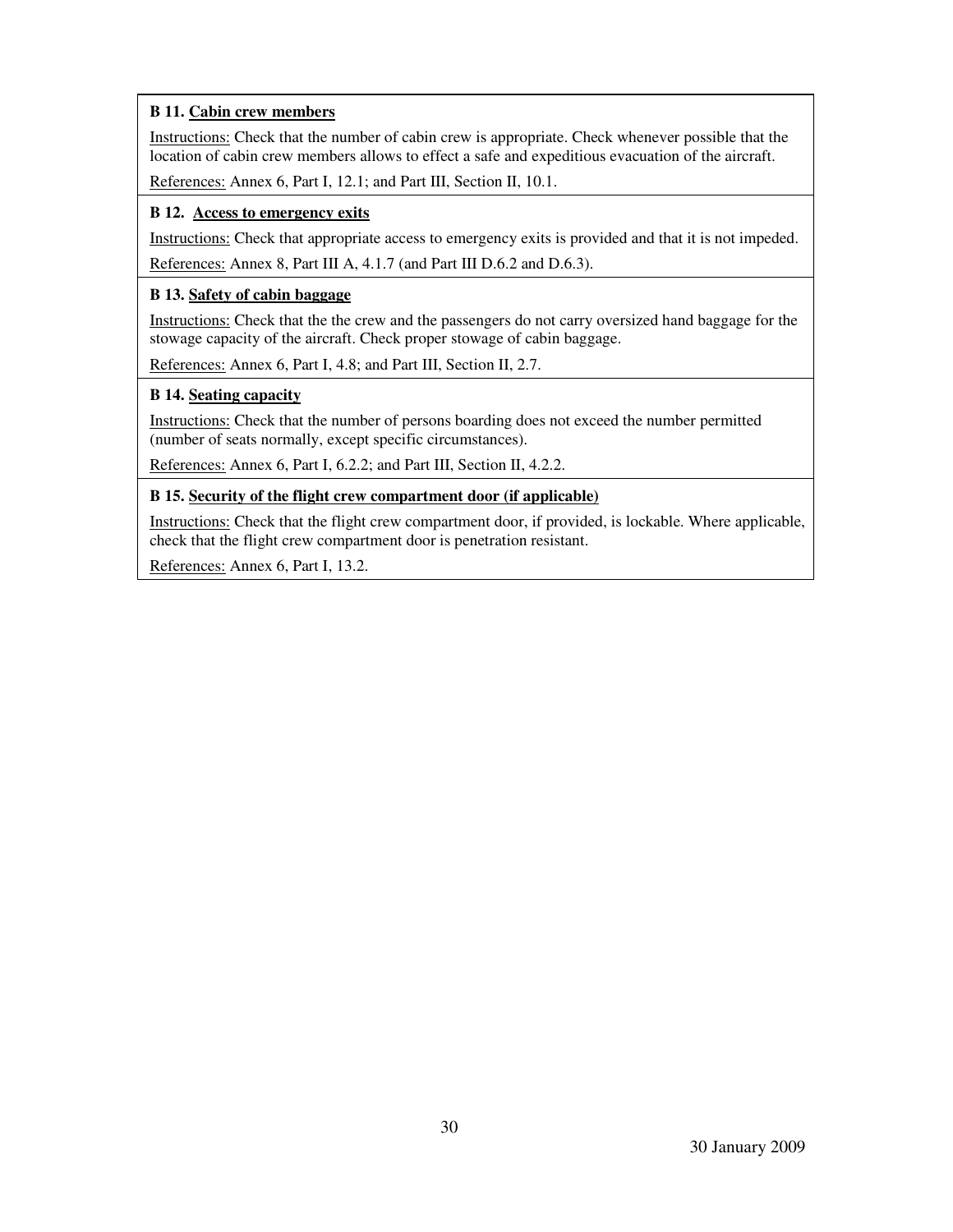# **C. Aircraft External Condition**

#### **C 1. General condition**

Instructions: Check general condition of the airframe: apparent corrosion; cleanliness; presence of ice, snow, frost; legibility of markings, etc.

References: For markings: Annex 7, 3, 4 and 5.

## **C 2. Doors and hatches**

Instructions: Check for passenger and cargo door condition, external markings, seals, operating instructions and condition of hatches.

References: Nil.

#### **C 3. Wings and Tail**

Instructions: Check wings, vertical and horizontal stabilizers, including all flight control surfaces. Check for obvious damage, corrosion, disbonding, evidence of lightning strikes, dents, looseness of fittings, missing static discharges, etc.

References: Nil.

#### **C 4. Wheels, brakes and tires**

Instructions: Inspect for damage, wear and signs of tire under inflation.

References: Nil.

#### **C 5. Undercarriage**

Instructions: Visual inspection. Focus on lubrication, leakage & corrosion and wear on door fittings and hinges.

References: Nil.

# **C 6. Wheel well**

Instructions: Visual inspection. Focus on cleanliness, leakage & corrosion.

References: Nil.

# **C 7. Intake & exhaust nozzle**

Instructions: Visual inspection. Focus on damage, cracking, dents and loose/missing fasteners (intake) and LPT blades (where visible), obvious damage to sensors, jet pipe nozzle, exhaust, thrust reversers, etc.

References: Nil.

#### **C 8. Fan blades (if applicable)**

Instructions: Visual inspection. Check for foreign object damage, cracks, cuts, corrosion, erosion etc. References: Nil.

#### **C 9. Propellers (if applicable)**

Instructions: Visual inspection. Check for corrosion, looseness of blades in hub, erosion, stone damage, anti/de-icing system, etc.

References: Nil.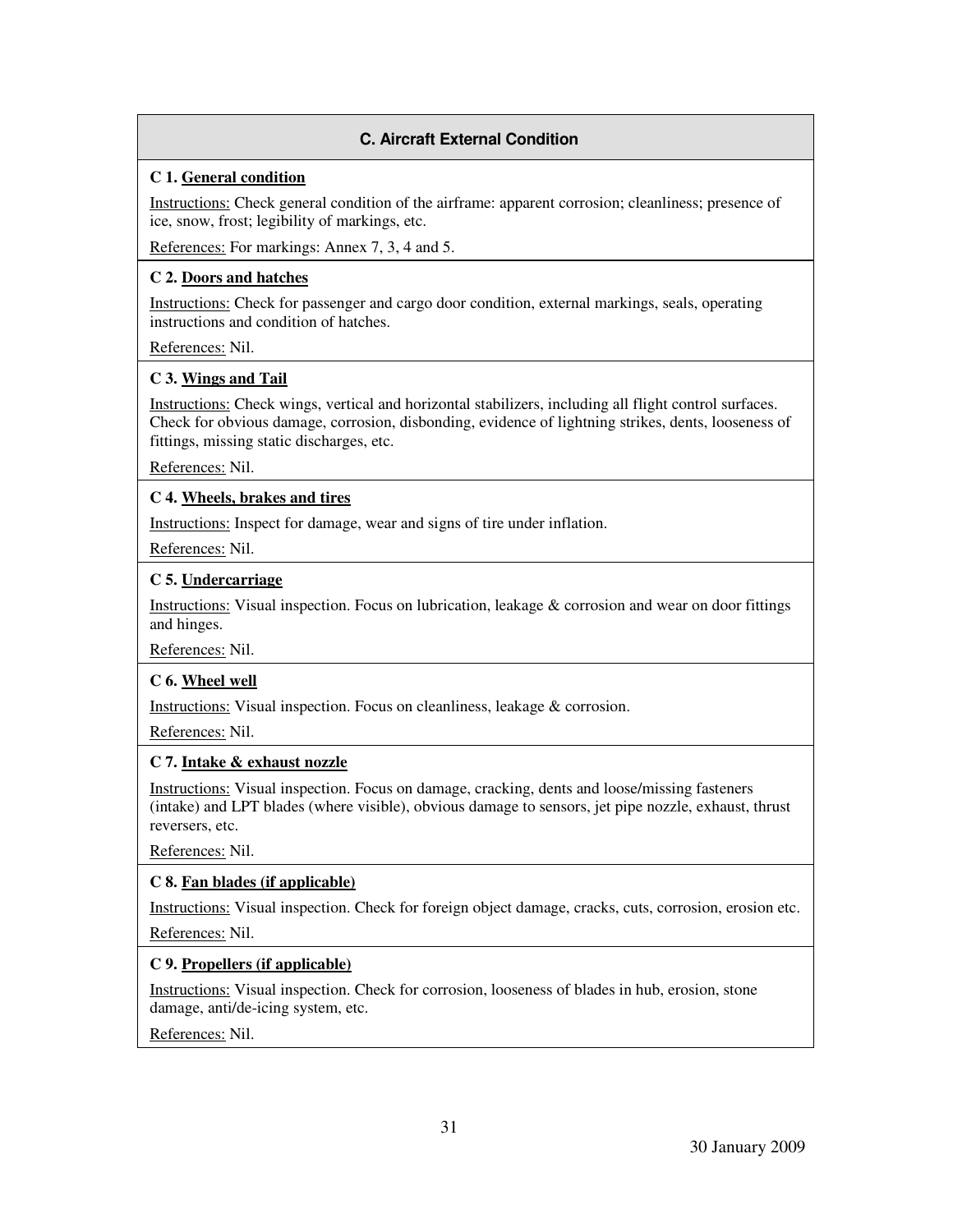### **C 1O. Previous structural repairs**

Instructions: Visual inspection. Note any previous repairs – check condition and verify compliance to standard practices.

References: Nil.

# **C 11. Obvious damage**

Instructions: Visual inspection. Note unassessed and unrecorded damage including corrosion, lightning strike damage, and bird strikes etc.

References: Annex 8, Part II, 3.6.

# **C 12. Leakage**

Instructions: Visual inspection: fuel, oil, hydraulic leaks. Inspect for toilet leaks at service locations. References: Nil.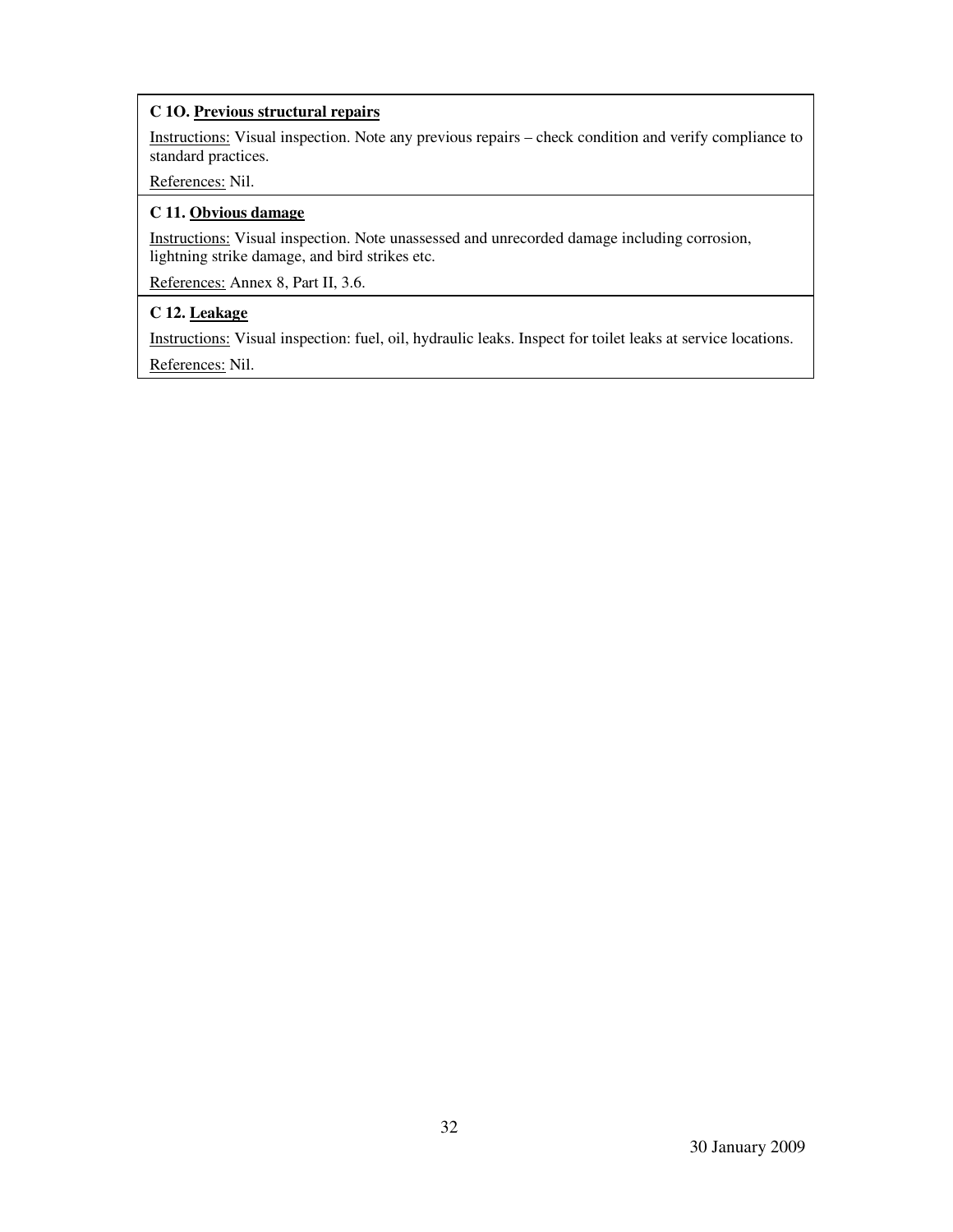# **D. Cargo**

## **D 1. General condition of cargo compartment and containers**

Instructions: Check for cleanliness and general condition of cargo compartment and containers. Check damage to compartment liners and condition of fire protection, detection  $\&$  extinguishing system (if appropriate). Check condition of container locking devices.

References: Nil.

# **D 2. Dangerous Goods**

Instructions: If dangerous goods are on board, check that the pilot has received appropriate notification, Check that the operations manual includes relevant information as required by ICAO Annex 18.

References: Annex 6, Part I, Appendix 2, 2.1.35; Part III, Attachment H, 2.1.28; and Annex 18, 9.1 and 9.2.

# **D 3. Safety of cargo on board**

Instructions: Check that loads are properly distributed and safely secured.

References: Annex 6, Part I, 4.3.1; Part III, Section II, 2.3.1.

# **E. General**

#### **E 1. Additional Remarks**

Instructions: Record and report any items of significant nature that may be observed which are not covered by this guidance.

References: Nil.

# **E 2. Refuelling**

Instructions: Check that the procedures relating to refuelling with passengers on board are complied with.

References: Annex 6, Part I, 4.3.7; and Part III, Section II, 2.3.7.

#### **E 3. Language for communication**

Instructions: Check that all pilots, and those flight navigators required to use the radio telephone, are fluent in the language used for radiotelephony communications or in the English language.

References: Annex 1, 1.2.9 and Annex 10, Volume II, 5.2.1.2.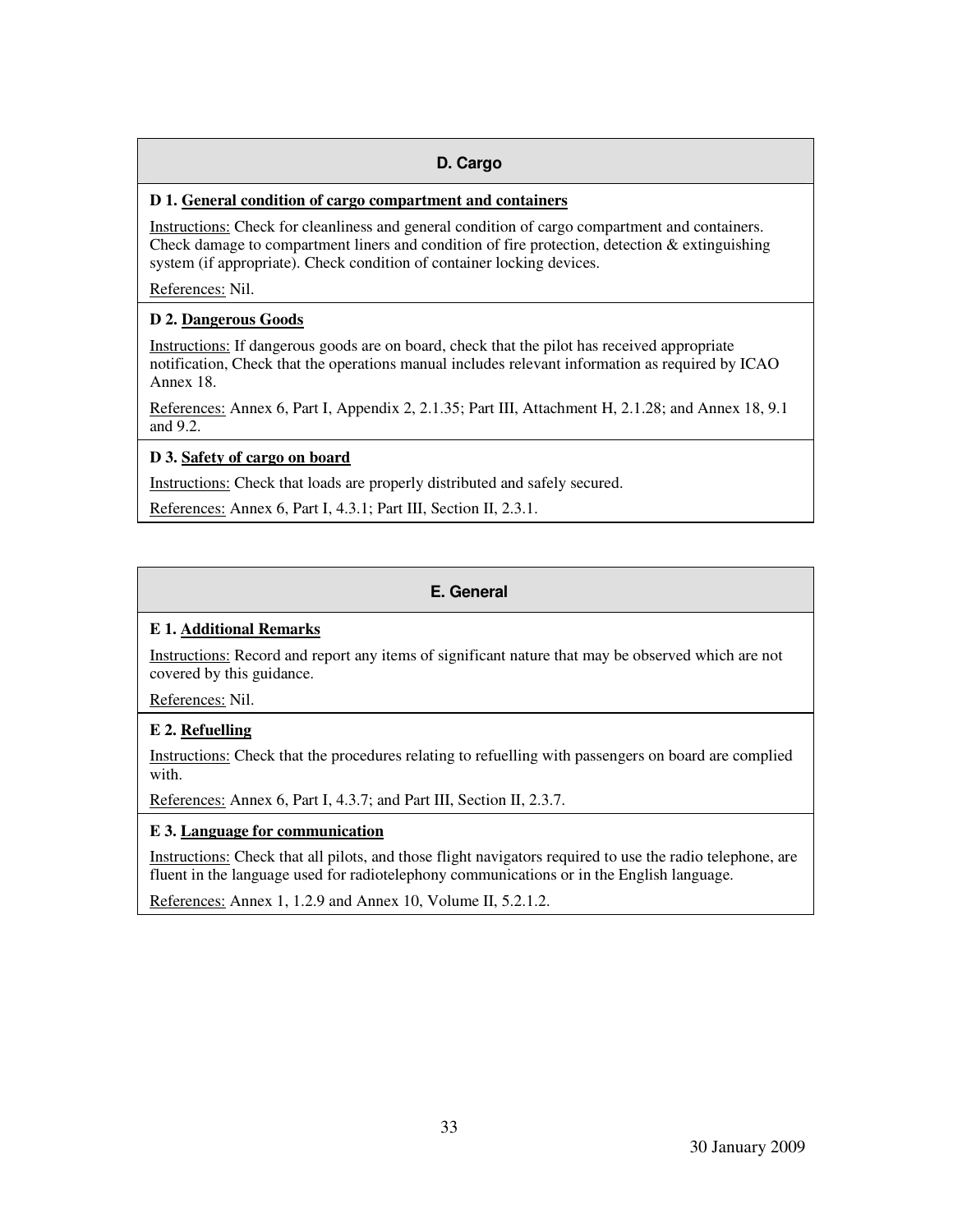Intentionally Blank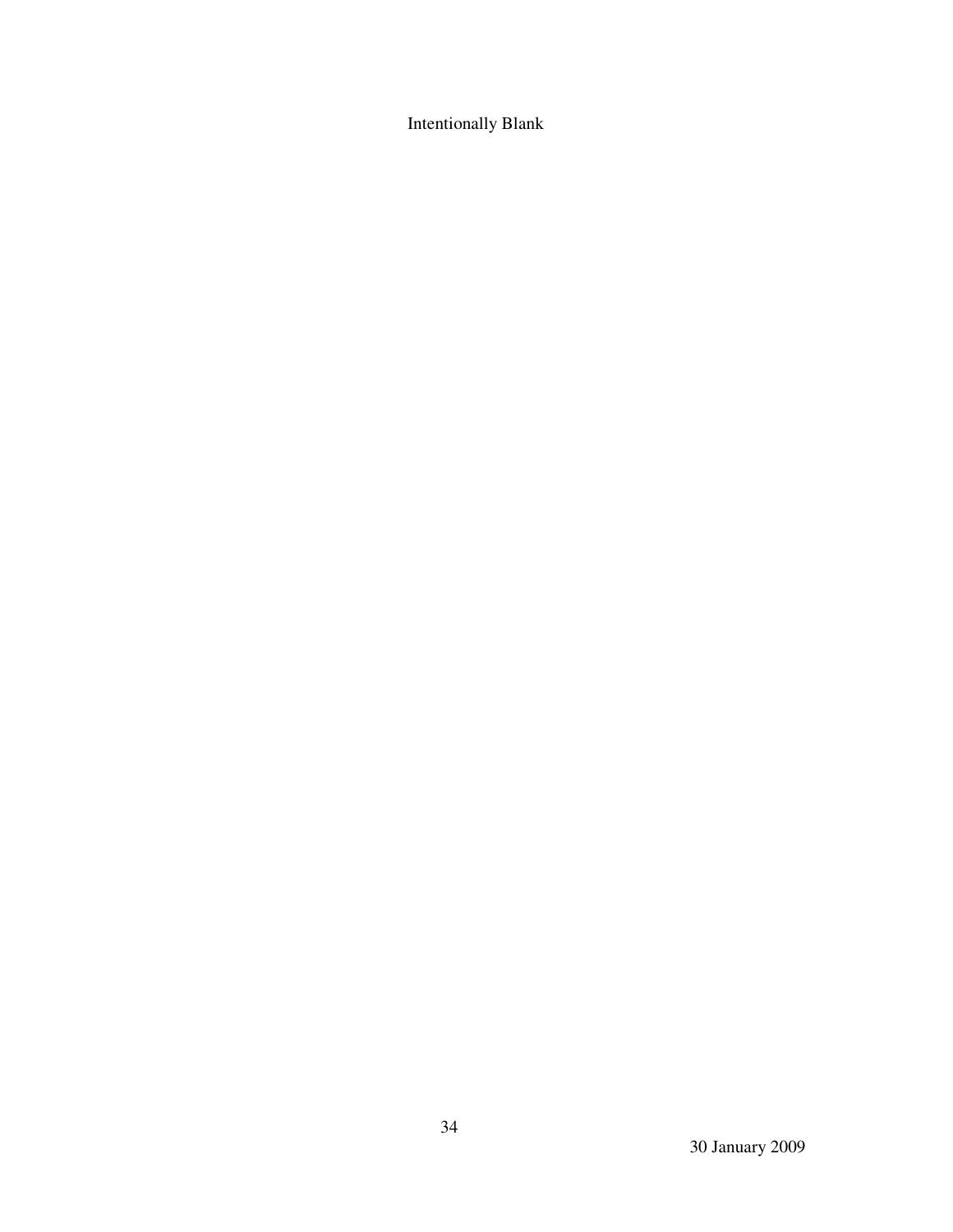|                                                                                                                              | <b>ACTIONS TO BE</b> | <b>Actions</b>                     |                                                                                                                                                                                                                                                                                                                                                                                                                                         |                                                                                                                                                                                                                                                                                     |  |  |
|------------------------------------------------------------------------------------------------------------------------------|----------------------|------------------------------------|-----------------------------------------------------------------------------------------------------------------------------------------------------------------------------------------------------------------------------------------------------------------------------------------------------------------------------------------------------------------------------------------------------------------------------------------|-------------------------------------------------------------------------------------------------------------------------------------------------------------------------------------------------------------------------------------------------------------------------------------|--|--|
| <b>TAKEN AFTER</b><br><b>FINDINGS DURING</b><br><b>A RAMP</b><br><b>INSPECTION OF A</b><br><b>FOREIGN</b><br><b>OPERATOR</b> |                      | Information to<br>pilot-in-command | Information to responsible LCAA (State of<br>the Operator and/or State of Registry) and<br>operational management of the operator                                                                                                                                                                                                                                                                                                       | Corrective actions                                                                                                                                                                                                                                                                  |  |  |
|                                                                                                                              | Minor                | Yes                                | No                                                                                                                                                                                                                                                                                                                                                                                                                                      | N <sub>0</sub>                                                                                                                                                                                                                                                                      |  |  |
| Seriousness                                                                                                                  | Significant          | Yes                                | Yes<br>Letter to CAA and copy to<br>operator's management                                                                                                                                                                                                                                                                                                                                                                               | N <sub>o</sub>                                                                                                                                                                                                                                                                      |  |  |
| of findings                                                                                                                  | Major                | Yes                                | Yes<br>Letter to CAA and copy to<br>Operator's management.<br>In case of aircraft damage affecting<br>airworthiness, a direct<br>communication with the State of<br>Registry CAA will also be<br>established and in accordance with<br>Annex 8 the State of Registry CAA<br>will establish conditions regarding<br>return to flight status. Confirmation<br>will be required by letter to LCAA<br>and copy to operator's<br>management. | Yes<br>Actions consisting of<br>operational restrictions,<br>corrective actions before<br>flight or at maintenance-<br>base, grounding and/or<br>withdrawal of validation<br>of air operator certificate<br>in the territory of the<br>[State] will depend on the<br>circumstances. |  |  |

# Appendix E -- Levels of seriousness and related actions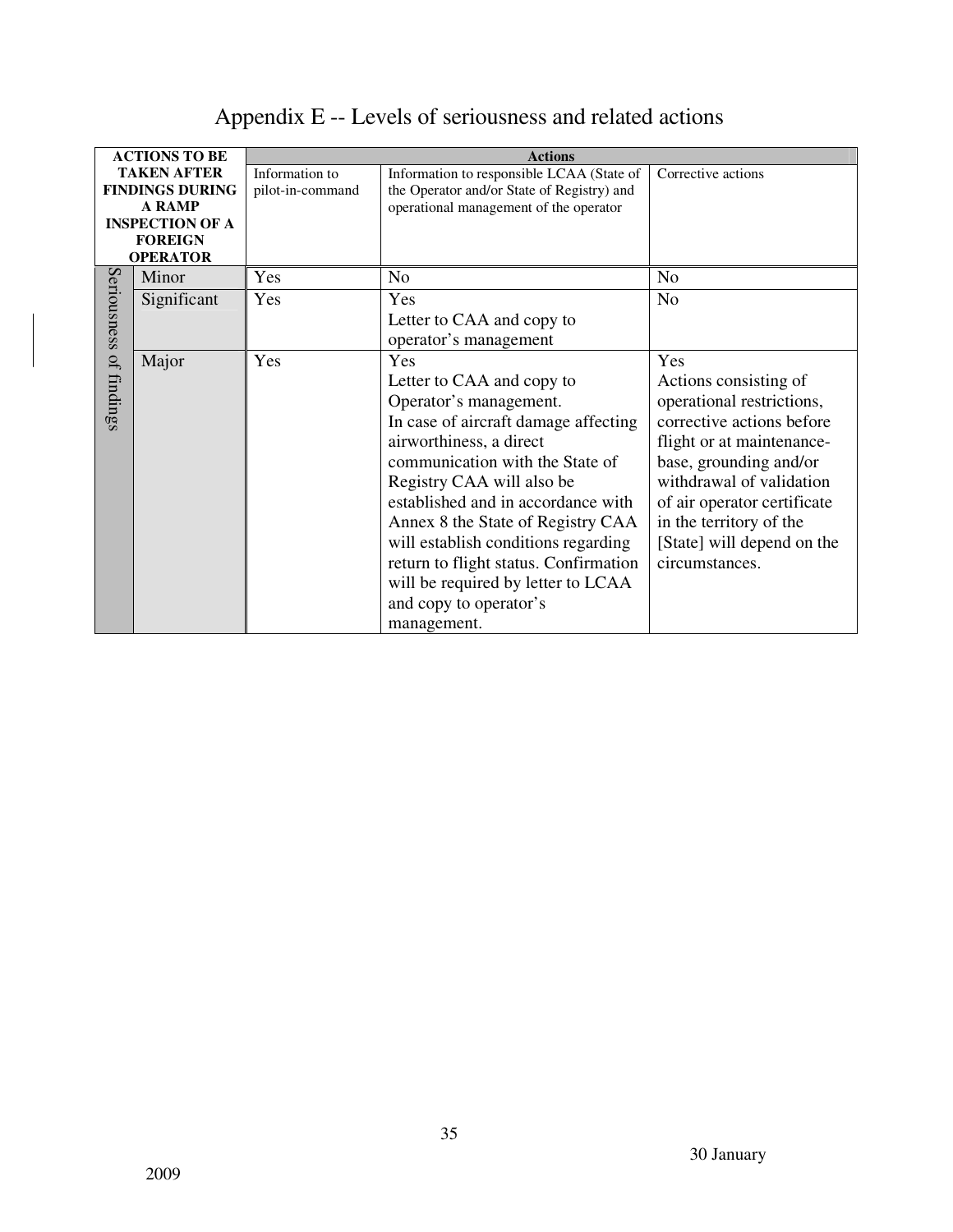# **Examples of findings and resulting actions**

The following table is based on the ramp check guidance contained in Appendix D. It describes various findings and gives examples of levels of seriousness and resulting actions that will be utilized by [State LCAA].

| Item#          | Seriousness: ><br>Item description                                 | <b>Minor</b>                                                                                                                   | Significant                                                                                                                                                              | <b>Major</b>                                                                                                                                                                 |
|----------------|--------------------------------------------------------------------|--------------------------------------------------------------------------------------------------------------------------------|--------------------------------------------------------------------------------------------------------------------------------------------------------------------------|------------------------------------------------------------------------------------------------------------------------------------------------------------------------------|
| A              |                                                                    | <b>Flight Deck:</b><br><b>General</b>                                                                                          |                                                                                                                                                                          |                                                                                                                                                                              |
| $\mathbf{1}$   | <b>General Condition</b>                                           | Dirty and<br>untidy                                                                                                            |                                                                                                                                                                          | Large unsecured<br>objects (eg. cargo<br>or baggage)<br>Unserviceable<br>flight crew seats                                                                                   |
| $\overline{c}$ | <b>Emergency Exits</b>                                             | Not all exits<br>are<br>serviceable,<br>but properly<br>deferred in<br>accordance<br>with MEL<br>provisions                    | Not all exits<br>are serviceable<br>and MEL<br>provisions not<br>applied                                                                                                 | No emergency<br>exits serviceable /<br>no provisions in<br>MEL for continued<br>operation                                                                                    |
| 3              | Equipment:<br><b>GPWS</b><br><b>FMC</b><br><b>ACAS/CVR/FDR/ELT</b> | Inoperative<br>and in<br>accordance<br>with MEL<br>provisions<br>Inoperative<br>and in<br>accordance<br>with MEL<br>provisions | Inoperative<br>and MEL<br>provisions not<br>applied<br><b>FMS</b> database<br>recently<br>outdated (<28<br>days).<br>Inoperative<br>and MEL<br>provisions not<br>applied | Not installed<br>Forward looking<br><b>GPWS</b><br>required and not<br>installed.<br><b>FMS</b> database<br>more than 28 days<br>outdated.<br>Required and not<br>installed. |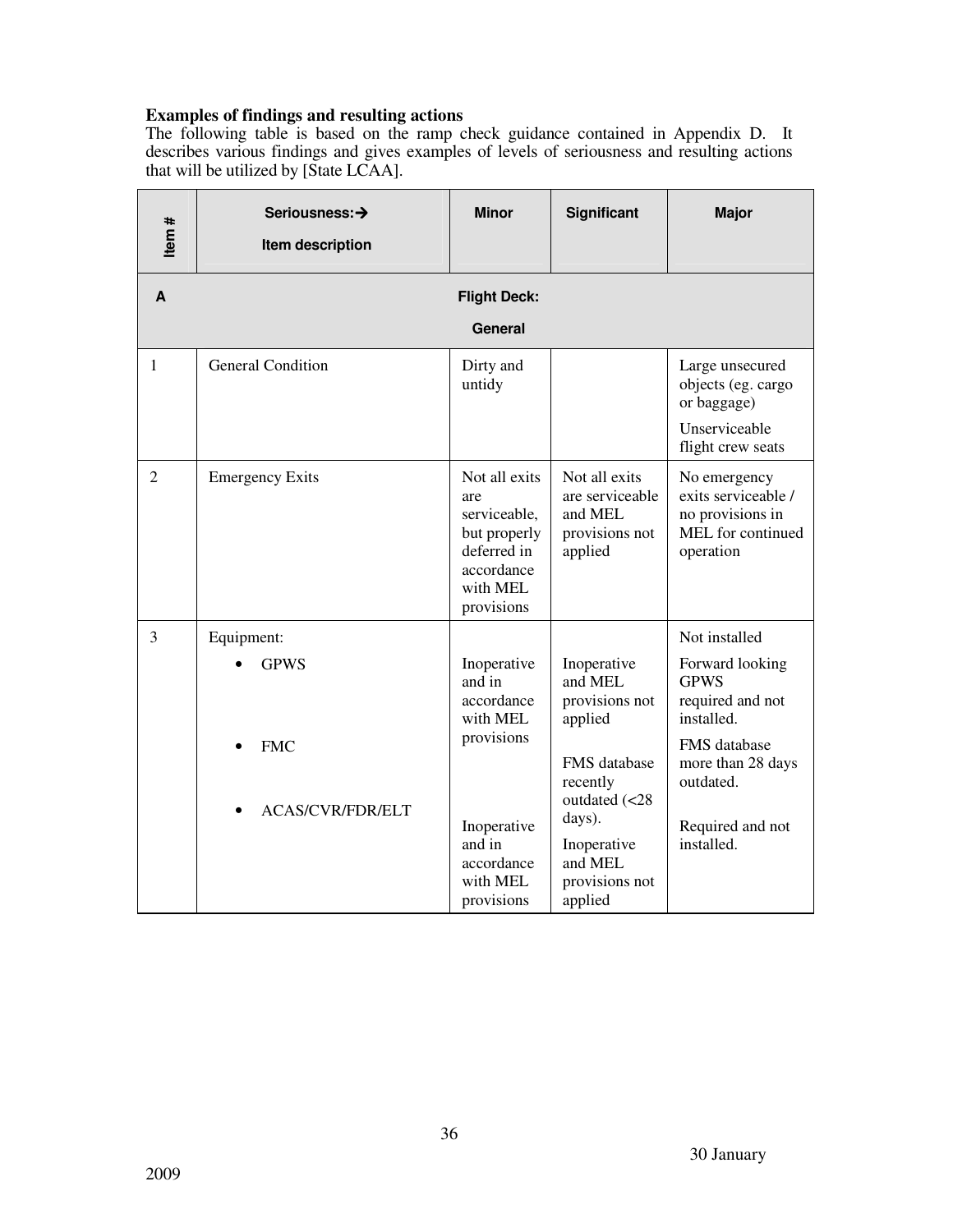| A              | <b>Documentation</b>               |                       |                                                                                                                                                             |                                                                 |
|----------------|------------------------------------|-----------------------|-------------------------------------------------------------------------------------------------------------------------------------------------------------|-----------------------------------------------------------------|
| $\overline{4}$ | Manuals:<br>Flight manual          |                       | No evidence<br>of State of<br>Registry<br>approval<br>Incomplete<br>but<br>performance<br>calculations<br>possible                                          | Not on board and<br>performance<br>calculations not<br>possible |
|                | <b>Operations Manual</b>           |                       | Incomplete<br>(see Appendix<br>2 of ICAO<br>Annex $6$ ) or<br>not approved<br>by State of the<br>Operator or<br>not the current<br>version                  | Not on board                                                    |
| 5              | Checklists                         | Not within<br>reach   | Not readily<br>available and<br>used or not the<br>current<br>version                                                                                       | Not on board                                                    |
| 6              | Route Guide (Navigation<br>charts) | Not within<br>reach   | Recently out<br>of date $\left(\leq 28\right)$<br>days)<br>Photocopies<br>of current<br>charts                                                              | Significantly out of<br>date (>28 days)<br>Not on board         |
| $\overline{7}$ | Minimum Equipment<br>List          |                       | Not on board<br>or MMEL<br>used, but no<br>deferred<br>defects<br>MEL content<br>does not<br>reflect aircraft<br>equipment<br>fitted<br>MEL not<br>approved | Not on board or<br>MMEL used, with<br>deferred defects          |
| 8a)            | Certificate of registration        | Non-certified<br>copy | Not on board<br>No English<br>translation                                                                                                                   |                                                                 |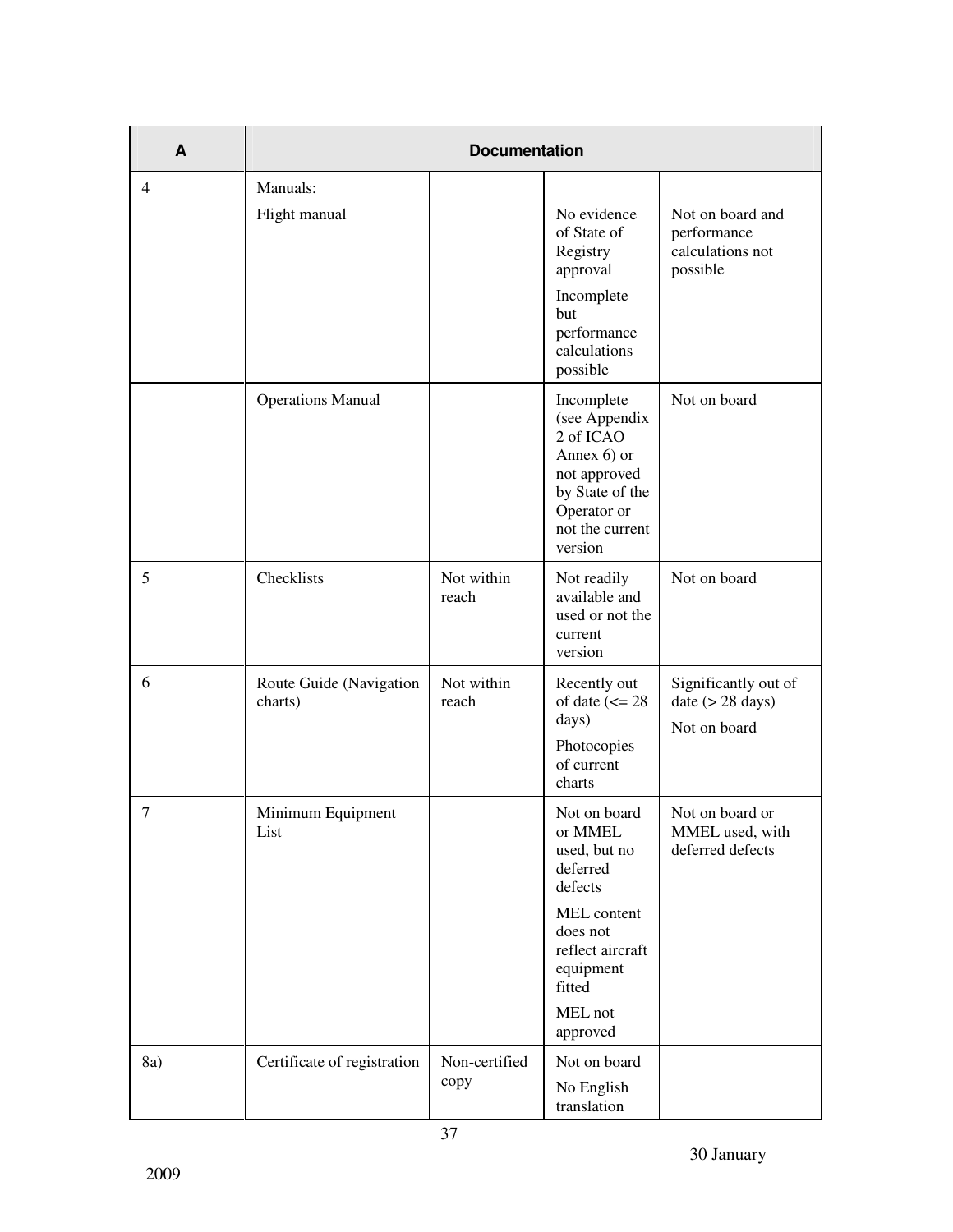| 8b) | Identification plate                                                              | Not installed<br>or not able to<br>read              |                                                                                                                                                            |                                                             |
|-----|-----------------------------------------------------------------------------------|------------------------------------------------------|------------------------------------------------------------------------------------------------------------------------------------------------------------|-------------------------------------------------------------|
| 8c) | Certificate of<br>airworthiness                                                   |                                                      | Not an<br>original or<br>certified true<br>copy<br>No English<br>translation                                                                               | Not on board<br>Out of date                                 |
| 8d) | Crew member licences<br>(see also E. General -<br>Language for<br>communications) | Form or<br>content not in<br>compliance<br>with ICAO | No English<br>translation                                                                                                                                  | Not valid for the type<br>of aircraft<br>Not on board or no |
|     |                                                                                   | standard                                             |                                                                                                                                                            | proper validation<br>from the registration<br>authority     |
|     |                                                                                   |                                                      |                                                                                                                                                            | Expired or no class 1<br>medical assessment                 |
| 8e) | Journey Log Book or<br>equivalent technical log                                   | Minor defects<br>not<br>documented                   | On board but<br>not properly<br>filled in                                                                                                                  | Not on board or no<br>equivalent document                   |
|     |                                                                                   |                                                      |                                                                                                                                                            | Maintenance release<br>expired or not valid                 |
|     |                                                                                   |                                                      |                                                                                                                                                            | Defects MEL<br>deadline expired                             |
| 8f) | Radio station licence                                                             | Non-certified<br>copy                                | Not on board                                                                                                                                               |                                                             |
| 8g) | Noise certificate (where<br>applicable)                                           | Not on board<br>No English<br>translation            |                                                                                                                                                            |                                                             |
| 8h) | Air Operator Certificate                                                          | Non-certified<br>copy                                | Not accurate<br>(out of date,<br>incorrect<br>operation<br>type/route,<br>incorrect<br>aircraft or<br>operator,<br>$etc$ ) or no<br>English<br>translation | Not on board                                                |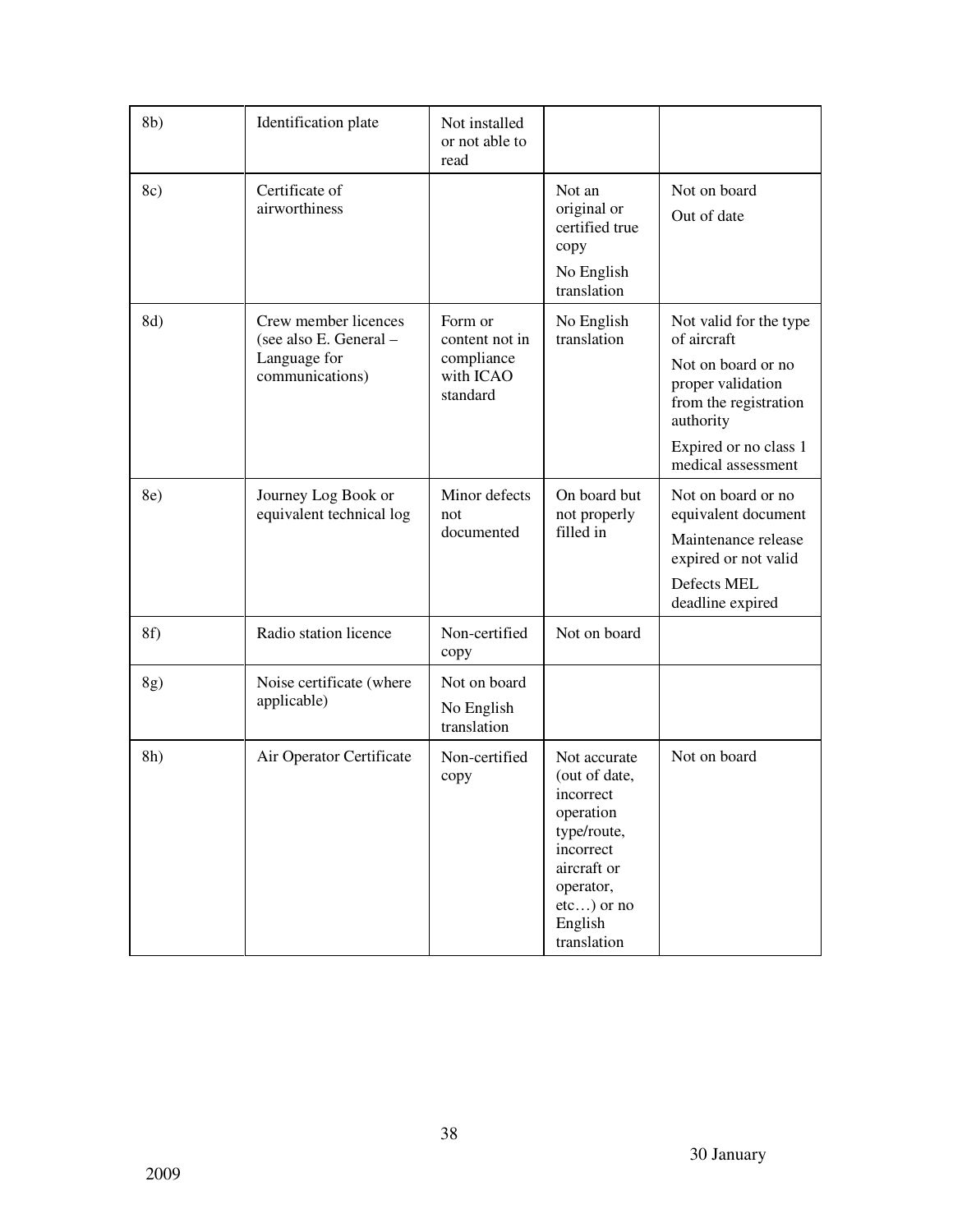| 9  | Operational flight plan                                                                                   | Copy not<br>retained on<br>ground                                                                                                                                    | Actual flight<br>calculations<br>but no actual<br>documents<br>Lack of fuel<br>monitoring<br>data (arrival<br>flight)<br>Fuel<br>calculation<br>unsatisfactory<br>(departing<br>flight) | No or incomplete<br>flight preparation<br>Required fuel<br>calculation not<br>available or not up<br>dated for actual<br>conditions |
|----|-----------------------------------------------------------------------------------------------------------|----------------------------------------------------------------------------------------------------------------------------------------------------------------------|-----------------------------------------------------------------------------------------------------------------------------------------------------------------------------------------|-------------------------------------------------------------------------------------------------------------------------------------|
| 10 | Mass and balance sheet<br>and data                                                                        |                                                                                                                                                                      | Incorrect but<br>within a/c<br>limits                                                                                                                                                   | Incorrect and outside<br>operational limits or<br>missing<br>Weight and balance<br>data not available                               |
| 11 | Aircraft performance<br>limitations using current<br>route, airport obstacles<br>and runway analysis data | Incomplete<br>but not<br>affecting the<br>operation on<br>that date (e.g.<br>no<br>contaminated<br>or wet runway<br>data but these<br>conditions are<br>not present) | Not current<br>data or data<br>validity date<br>not available                                                                                                                           | Not available                                                                                                                       |
| 12 | Cargo manifest and, if<br>applicable, passenger<br>manifest                                               |                                                                                                                                                                      | Some limited<br>inaccuracy or<br>missing data<br>not affecting<br>safety                                                                                                                | Not available or<br>grossly<br>inaccurate/incomplete                                                                                |
| 13 | Pre-flight inspection                                                                                     | Form on<br>board but<br>incomplete                                                                                                                                   | Not performed<br>for inbound<br>flight                                                                                                                                                  | Not performed for<br>outbound flight                                                                                                |
| 14 | Weather reports and<br>forecasts                                                                          | Not the latest<br>available data<br>but valid                                                                                                                        | Not printed<br>but<br>handwritten                                                                                                                                                       | Not valid or not<br>available                                                                                                       |
| 15 | NOTAM (Notice to<br>Airman)                                                                               |                                                                                                                                                                      | Some en-route<br>relevant data<br>missing                                                                                                                                               | Not available                                                                                                                       |
| A  | <b>Safety Equipment</b>                                                                                   |                                                                                                                                                                      |                                                                                                                                                                                         |                                                                                                                                     |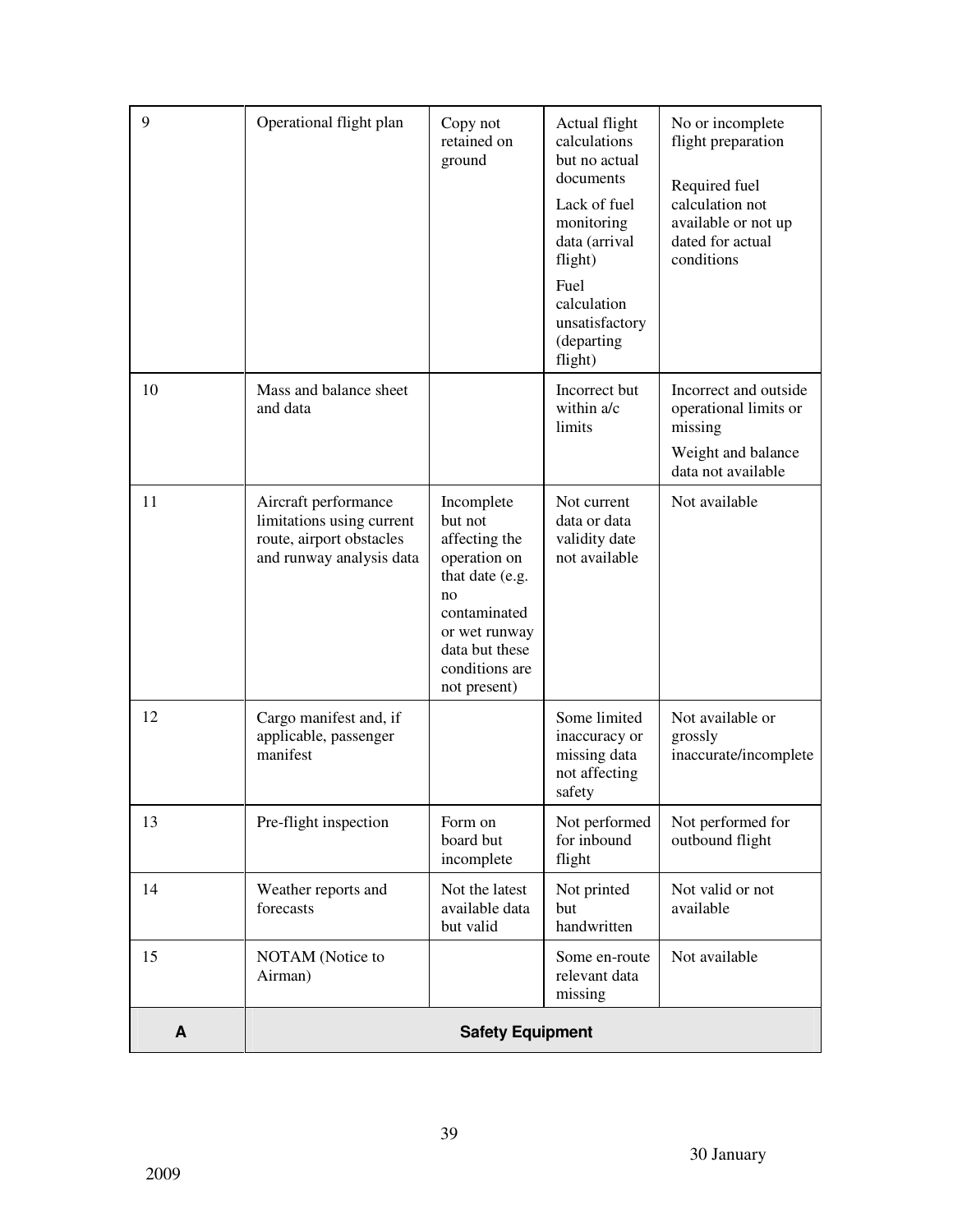| 16 | Portable fire<br>extinguishers                                       | Not easily<br>accessible   | Expired<br>Not properly<br>secured | Empty or insufficient<br>number or missing<br>Significantly low<br>pressure<br>Not accessible       |
|----|----------------------------------------------------------------------|----------------------------|------------------------------------|-----------------------------------------------------------------------------------------------------|
| 17 | Life jackets/flotation<br>device<br>(if required)                    | Not directly<br>accessible | Expired, as<br>applicable          | Not available for<br>each cockpit crew<br>member on board                                           |
| 18 | <b>Safety Harness</b>                                                |                            | Seat belt<br>instead of<br>harness | Not available or<br>serviceable for all<br>flight crew members                                      |
| 19 | Oxygen equipment<br>(if required)                                    |                            | No direct<br>access                | Not available or<br>serviceable for all<br>flight crew members<br>Oxygen quantity not<br>sufficient |
| 20 | Emergency flashlight<br>(night operations)<br>conducted by operator) | Only one<br>available      | Weak battery                       | Not in cockpit or<br>unserviceable                                                                  |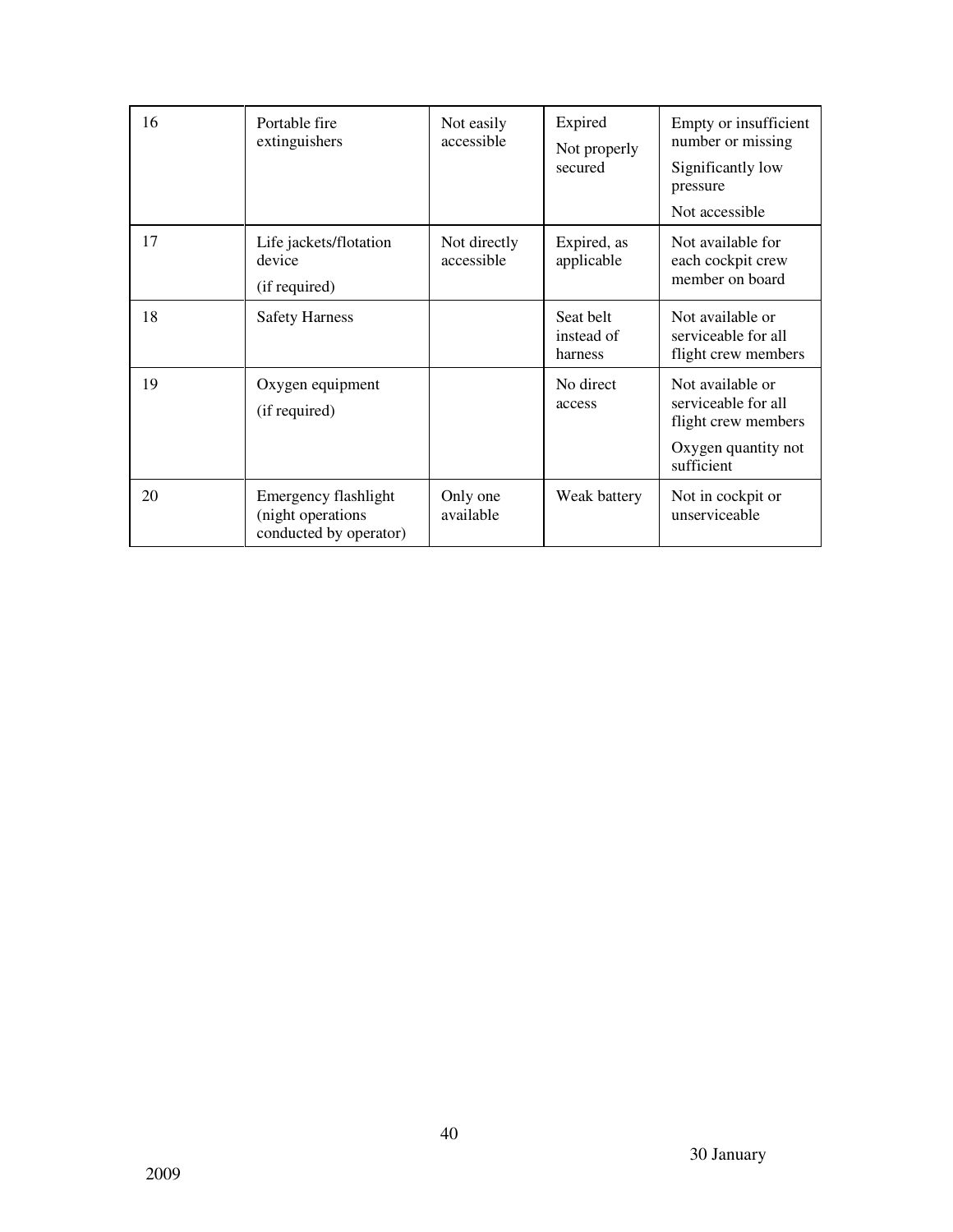| B              |                                                  | Safety / Cabin:                                                                                                                                                                  |                                                                                                                          |                                                                                                                                                                      |
|----------------|--------------------------------------------------|----------------------------------------------------------------------------------------------------------------------------------------------------------------------------------|--------------------------------------------------------------------------------------------------------------------------|----------------------------------------------------------------------------------------------------------------------------------------------------------------------|
| 1              | <b>General Condition</b>                         | Dirty, untidy<br>and in bad<br>condition                                                                                                                                         | Loose carpet<br>Loose or<br>damaged floor<br>panel<br>Unserviceable<br>seats (and not<br>identified as<br>such)          | Not possible to<br>perform normal and<br>abnormal duties<br>unrestricted                                                                                             |
| $\overline{2}$ | Cabin crew seats and<br>safety harness           | Harness/belt is<br>difficult to<br>operate                                                                                                                                       | Strap or<br>buckle worn<br>out or<br>damaged-<br>item is not<br>serviceable                                              | For any member of<br>the minimum<br>required cabin crew:<br>a seat is not<br>available; or<br>proper harness and<br>seat belt not<br>available or not<br>serviceable |
| 3              | First aid kit/Emergency<br>medical kit           | Expired<br>Incomplete<br>Not at the<br>indicated<br>location                                                                                                                     |                                                                                                                          | Not available                                                                                                                                                        |
| 4              | Portable fire<br>extinguishers                   | Not directly<br>accessible                                                                                                                                                       | Expired<br>Not correctly<br>secured                                                                                      | Empty, significantly<br>low pressure or<br>missing or not<br>serviceable                                                                                             |
| 5              | Life jackets/ Flotation<br>devices (if required) | Not directly<br>accessible                                                                                                                                                       | Expired, as<br>applicable                                                                                                | Not available for<br>each person to be<br>carried                                                                                                                    |
| 6              | Seat belts (passenger<br>seats)                  | Strap worm or<br>buckle worn<br>out or<br>damaged<br>Not available<br>or serviceable<br>for all<br>passenger<br>seats and<br>aircraft<br>dispatched in<br>accordance<br>with MEL | Not available<br>or serviceable<br>for all<br>passengers<br>and aircraft<br>not despatched<br>in accordance<br>with MEL. | Not available or not<br>serviceable for any<br>passenger                                                                                                             |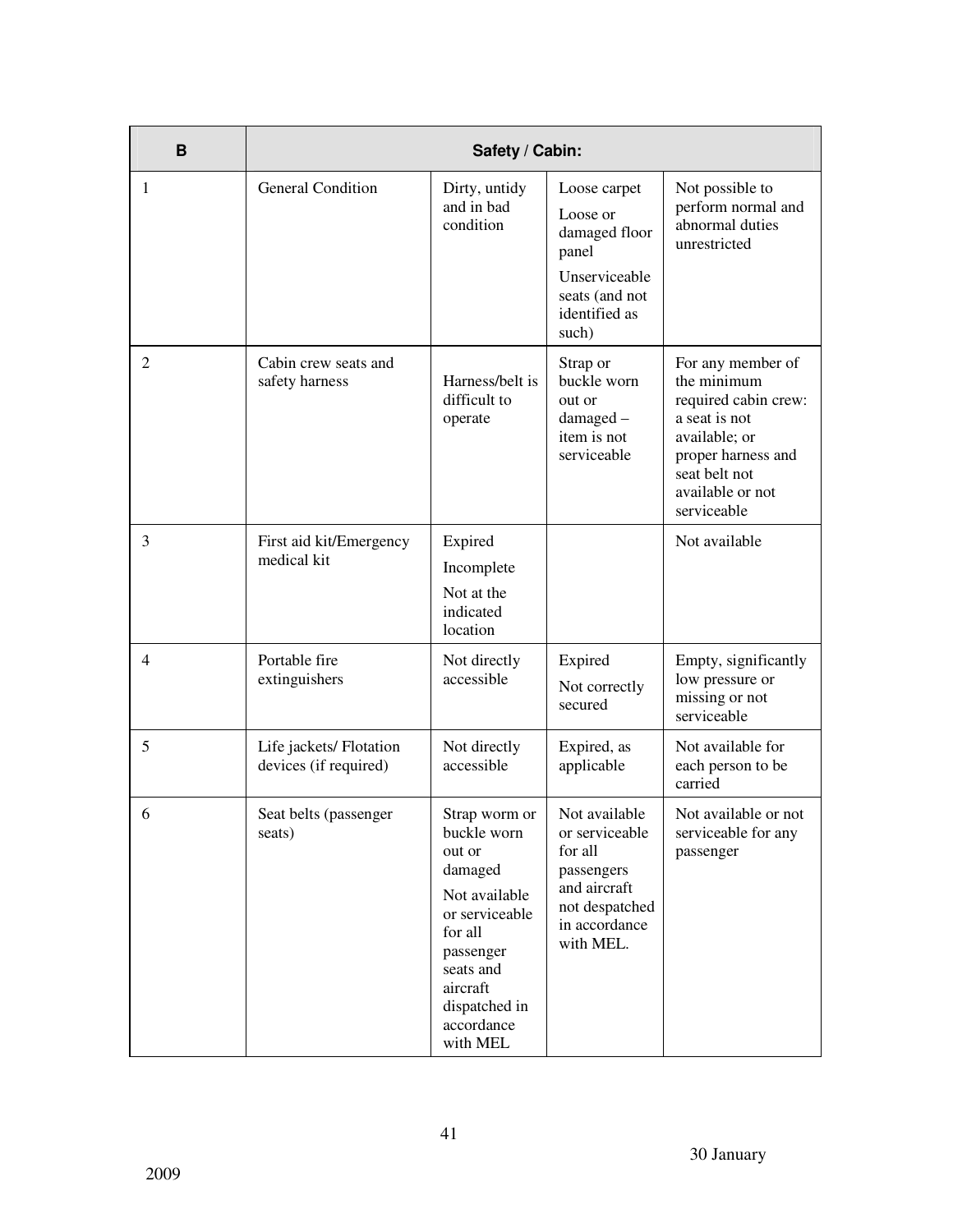| $\overline{7}$ | Emergency exit, lighting<br>and marking, emergency<br>flashlights                                                              |                                                                                                                           | Some<br>emergency<br>exit signs out<br>of order<br>Insufficient<br>number of<br>emergency<br>flashlights<br>emergency<br>flashlights not<br>correctly<br>located<br>emergency<br>flashlight<br>batteries weak<br>or flat | <b>Emergency facilities</b><br>defects not<br>acceptable according<br>to MEL provisions |
|----------------|--------------------------------------------------------------------------------------------------------------------------------|---------------------------------------------------------------------------------------------------------------------------|--------------------------------------------------------------------------------------------------------------------------------------------------------------------------------------------------------------------------|-----------------------------------------------------------------------------------------|
| 8              | Slides/life-rafts (for long-<br>range over water flights)<br>and pyrotechnical<br>distress signalling<br>devices (as required) | Not in<br>specified<br>location, as<br>established by<br>the State of<br>the Operator                                     | Incorrectly<br>installed                                                                                                                                                                                                 | Insufficient number<br>Not serviceable                                                  |
| 9              | Oxygen Supply (cabin<br>crew and passengers)                                                                                   | Insufficient<br>quantity of<br>oxygen or<br>insufficient<br>quantity of<br>masks for<br>passengers<br>and crew<br>members | Insufficient<br>quantity of<br>oxygen or<br>insufficient<br>quantity of<br>masks for<br>passengers<br>and crew<br>members, and<br>flight<br>performed<br>above level<br>250                                              |                                                                                         |
| 10             | Emergency briefing<br>cards                                                                                                    | No enough<br>emergency<br>briefing cards<br>for all<br>passengers                                                         | Briefing cards<br>from another<br>aircraft or<br>from<br>obviously<br>different<br>versions<br>Some<br>information<br>missing or<br>incorrect                                                                            | No emergency<br>briefing cards on<br>board                                              |
| 11             | Cabin crew members                                                                                                             |                                                                                                                           | Cabin crew<br>members not<br>in specified<br>location                                                                                                                                                                    | Insufficient number<br>of cabin crew<br>members                                         |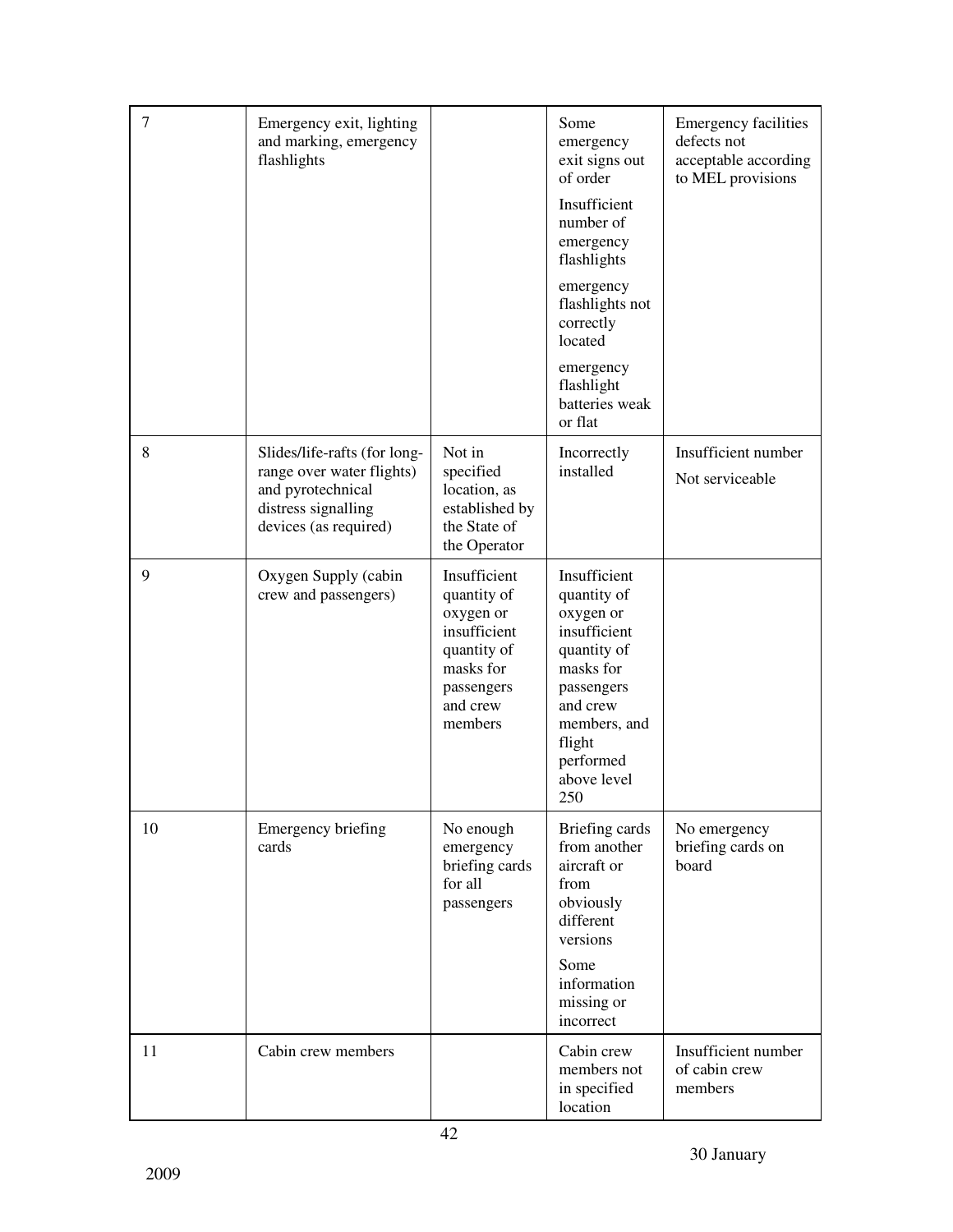| 12                                                                          | Access to emergency<br>exits |                                                                          | Impeded by luggage<br>or cargo, etc<br>Impeded by seats                                                      |
|-----------------------------------------------------------------------------|------------------------------|--------------------------------------------------------------------------|--------------------------------------------------------------------------------------------------------------|
| 13                                                                          | Safety of cabin baggage      |                                                                          | Not securely stowed                                                                                          |
| 14                                                                          | Seating capacity             |                                                                          | More seats than<br>certified capacity<br>Insufficient<br>serviceable seats for<br>all passengers on<br>board |
| 15 Security of<br>the flight crew<br>compartment<br>door (if<br>applicable) |                              | Door not<br>installed or<br>unserviceable<br>$ref.$ Annex $6$ ,<br>13.2) |                                                                                                              |

| C              |                               | <b>Aircraft condition:</b>          |                                                                                                                                     |                                                                                                  |
|----------------|-------------------------------|-------------------------------------|-------------------------------------------------------------------------------------------------------------------------------------|--------------------------------------------------------------------------------------------------|
| 1              | General external<br>condition | Minor defects                       | The defects<br>need not<br>necessarily be<br>corrected<br>before flight<br>(visible<br>corrosion,<br>marking not<br>legible, etc.)  | Safety related defect<br>(correction required<br>before departure)<br>Inadequate de-icing        |
| $\overline{2}$ | Doors and hatches             | Minor defects<br>but<br>serviceable | Door<br>operation<br>instructions<br>missing or<br>unclear<br>Seal slightly<br>damaged                                              | Unserviceable and<br>not compatible with<br>passenger number<br>Seal missing or<br>badly damaged |
| 3              | Wings and tail                | Minor defects                       | Poor condition<br>(damage,<br>missing<br>bonding strips<br>or static<br>discharges,<br>play, lack of<br>lubrication,<br>disbanding) | Damage, corrosion,<br>leaks or wear outside<br>limits of MEL,<br>$SRM2$ , etc                    |

 2 Structural repair manual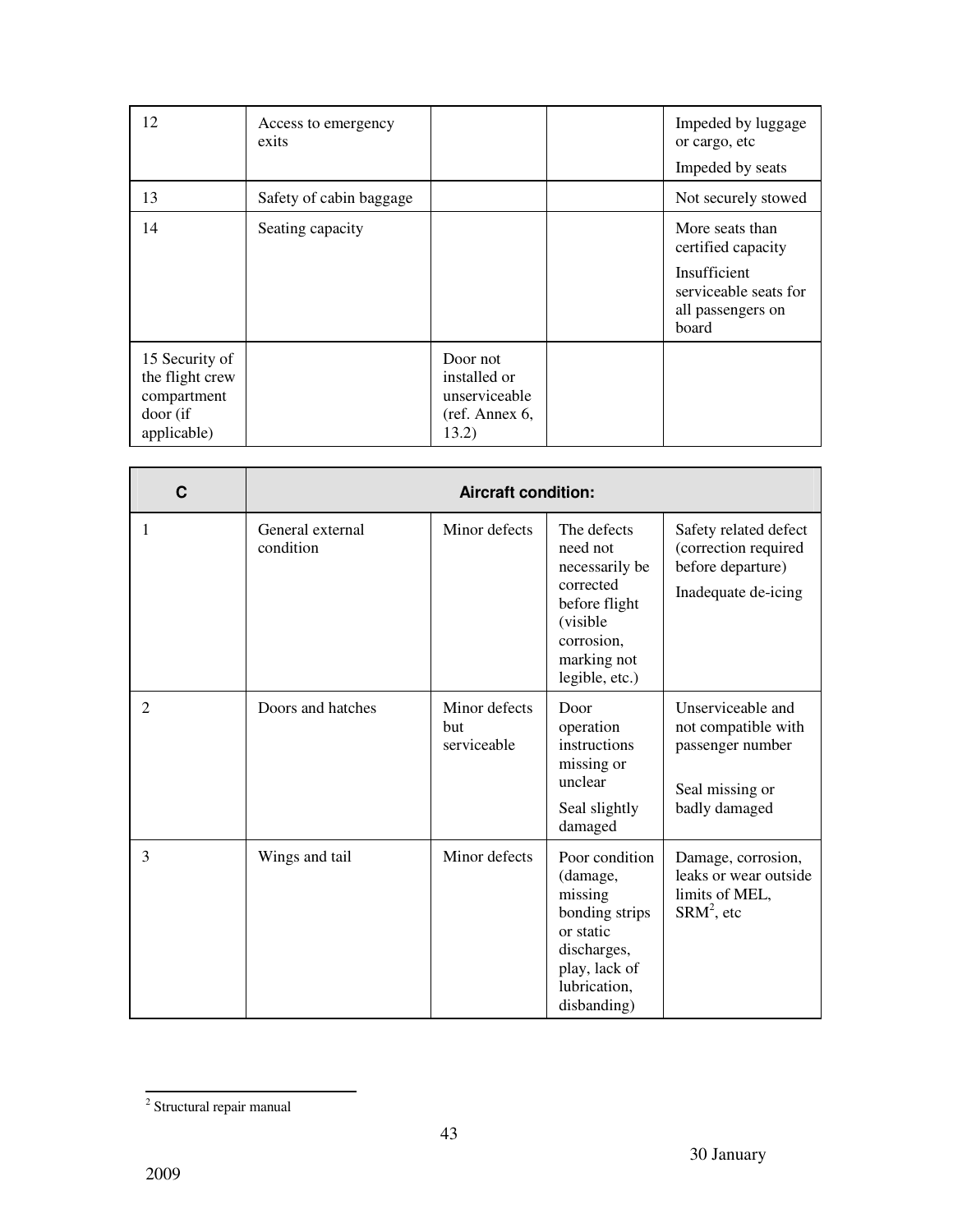| $\overline{4}$ | Wheels, tires and brakes      | Minor defects             | Signs of under<br>inflation<br>Incorrect tire<br>pressure<br>Unusual wear<br>and tear                                                                                                                 | Tires worn out or<br>damaged beyond<br>limits<br>Brakes worn out,<br>leaking or damaged<br>beyond limits<br>Damaged<br>components or<br>missing parts (i.e.,<br>tie bolts, heat<br>sensors) |
|----------------|-------------------------------|---------------------------|-------------------------------------------------------------------------------------------------------------------------------------------------------------------------------------------------------|---------------------------------------------------------------------------------------------------------------------------------------------------------------------------------------------|
| 5              | Undercarriage                 | Minor defects             | Significant<br>signs of<br>leakage, strut<br>under-<br>pressure,<br>corrosion and<br>obvious lack<br>of lubrication                                                                                   | Damage, corrosion,<br>missing parts and/or<br>leakage outside<br>limits                                                                                                                     |
| 6              | Wheel well                    | Minor defects<br>or dirty | Signs of<br>leakage,<br>corrosion and<br>obvious lack<br>of lubrication                                                                                                                               | Damage, wide<br>spread corrosion,<br>leakage outside<br>limits                                                                                                                              |
| 7              | Intake and exhaust<br>nozzle  | Minor defects             | Damage to<br>casing or<br>lining<br>Dents and<br>cracks in<br>exhaust area<br>all within<br>limits, but not<br>recorded in<br><b>Technical Log</b><br>or equivalent<br>Minor leaks of<br>oil and fuel | Damage (nicks,<br>dents, cracks, etc.)<br>outside the MEL,<br>$AMM3$ , SRM, etc<br>limits<br>Leakage out-of-<br>limits                                                                      |
| 8              | Fan Blades (if<br>applicable) | Minor defects             | Damage to fan<br>blades within<br>limits but not<br>recorded in<br><b>Technical Log</b><br>or equivalent                                                                                              | Damage (nicks,<br>dents, cracks, etc)<br>outside the MEL,<br>AMM, SRM, etc.<br>limits                                                                                                       |

 3 Aircraft maintenance manual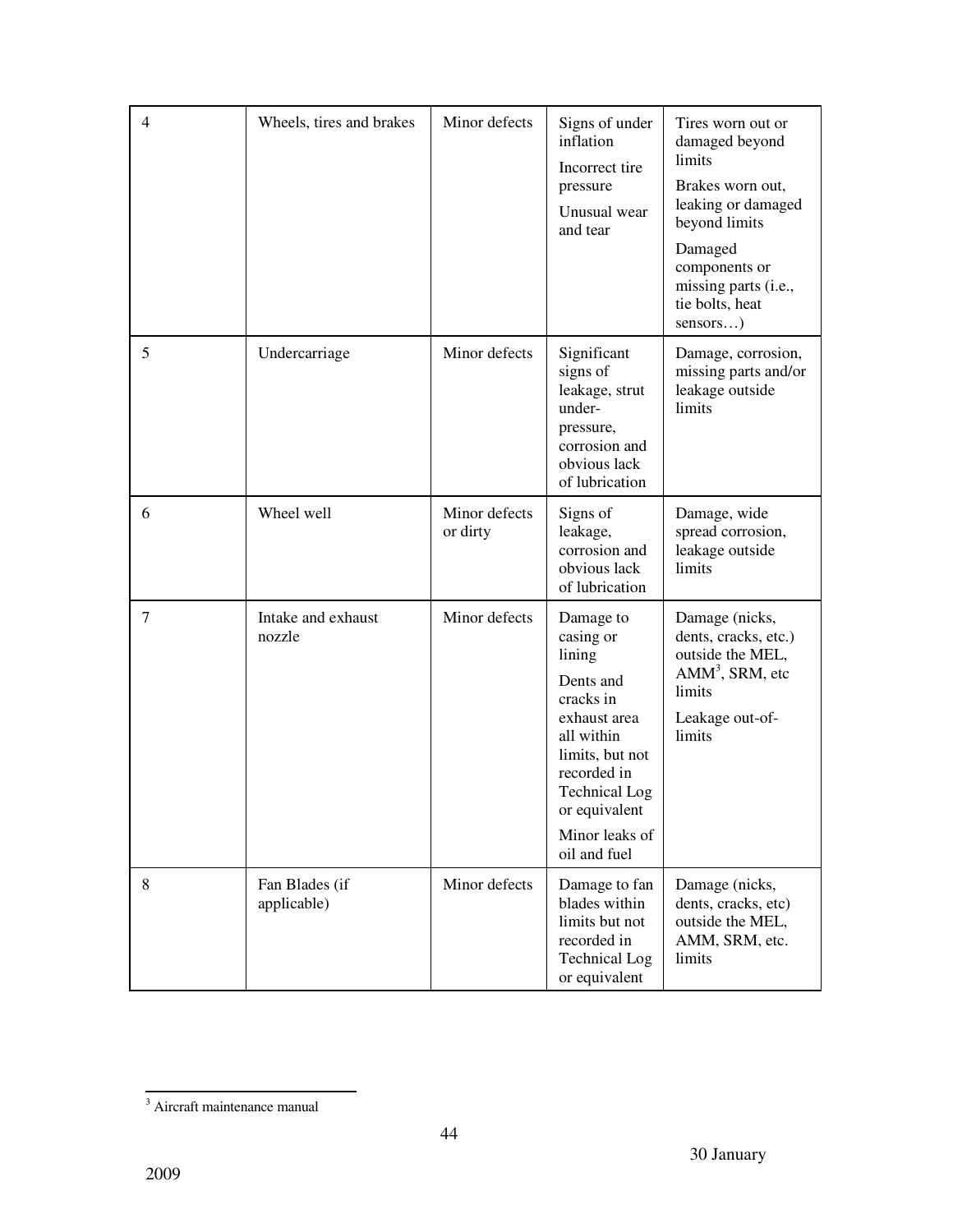| 9  | Propellers (if applicable)     | Minor defects | Damage to<br>propellers<br>within limits<br>but not<br>recorded in<br><b>Technical Log</b><br>or equivalent                                                   | Damage (nicks,<br>dents, cracks, etc.),<br>leakage, looseness of<br>blades outside the<br>MEL, AMM, SRM,<br>etc limits |
|----|--------------------------------|---------------|---------------------------------------------------------------------------------------------------------------------------------------------------------------|------------------------------------------------------------------------------------------------------------------------|
| 10 | Previous structural<br>repairs | Minor defects | N <sub>0</sub><br>information<br>about<br>temporary<br>repairs, doubts<br>about old<br>repairs, and<br>repairs<br>acceptable for<br>continuation<br>of flight | Improperly<br>performed repairs or<br>apparent<br>unsatisfactory<br>design. Damage to<br>old repair                    |
| 11 | Obvious un-repaired<br>damage  | Within limits | Within limits<br>but not<br>recorded                                                                                                                          | Unassessed and not<br>recorded damage<br>affecting<br>airworthiness                                                    |
| 12 | Leakage                        | Within limits | Long standing<br>water and<br>lavatory leaks<br>(blue ice)                                                                                                    | Leakage (oil, fuel,<br>hydraulic, water)<br>outside limits                                                             |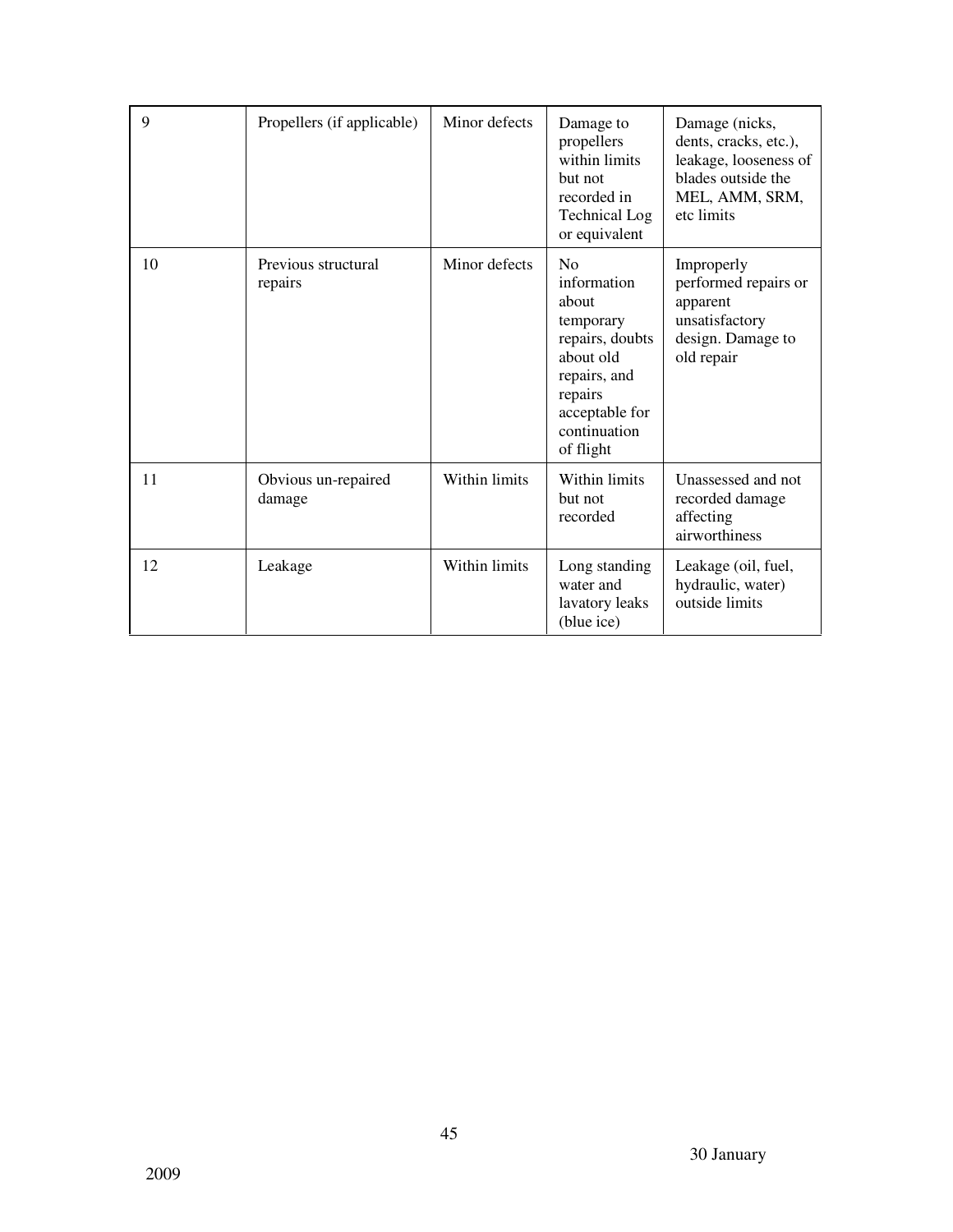| D              |                                                             | Cargo:                                                                                   |                                                                                                                                                                                                                     |                                                                                                                                                                                                                                                                                                                                                                                                                                   |
|----------------|-------------------------------------------------------------|------------------------------------------------------------------------------------------|---------------------------------------------------------------------------------------------------------------------------------------------------------------------------------------------------------------------|-----------------------------------------------------------------------------------------------------------------------------------------------------------------------------------------------------------------------------------------------------------------------------------------------------------------------------------------------------------------------------------------------------------------------------------|
| 1              | General condition of<br>cargo compartment and<br>containers | Partly<br>defective lights<br>Minor defects<br>but safe<br>condition                     | Partly damaged<br>panelling<br>Partly damaged<br>containers<br>Defective<br>lights<br>Floor locks<br>(partly) u/s<br>Limited access<br>to cargo (for<br>combi)<br>Dividing net or<br>door protection<br>net damaged | Damaged panelling<br>out-of-limits<br>Damaged containers<br>Structural damage<br>out of limits<br>Defective or missing<br>fire extinguishing<br>system (where<br>applicable)<br>Cargo area not used<br>in accordance with<br>classification<br>No access to cargo<br>area (for combi)<br>No barrier net<br>(combi and cargo<br>aircraft)<br>No smoke<br>barrier/curtain<br>Floor locks<br>unserviceable and<br>outside MEL limits |
| $\overline{2}$ | Dangerous Goods                                             | Unable to<br>recognize<br>dangerous<br>goods<br>presented to<br>operator for<br>shipment | No dangerous<br>goods<br>regulations or<br>references                                                                                                                                                               | No or incomplete<br>information to the<br>captain of dangerous<br>goods carried, in<br>contradiction to<br>Doc. 9284<br>provisions.<br>Deficiencies:<br>leakage, wrong<br>packaging, label<br>missing<br>Dangerous Goods<br>not correctly secured<br>Loading not<br>performed in<br>accordance with<br>ICAO Annex 18<br>Dangerous Goods<br>carried without<br>authorization or in<br>contradiction to<br>Annex 18 or Doc.<br>9284 |

46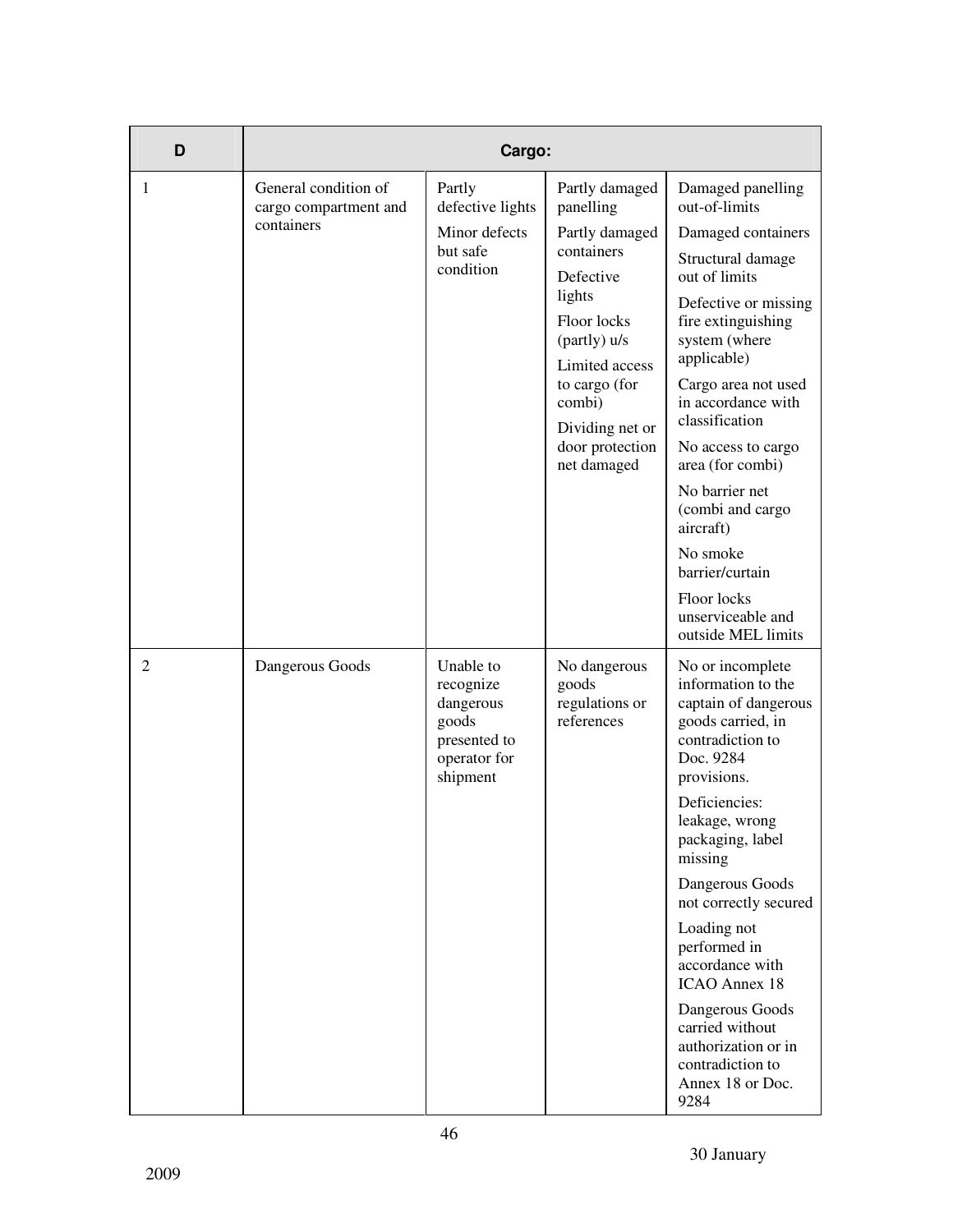| 3              | Safety of cargo on board       | Minor damage<br>to: lashing, tie<br>down<br>equipment,<br>pallet/container<br>and/or locks | Damaged<br>pallet,<br>container or net                                                                                                                                                                                                                           | Cargo not correctly<br>secured and/or<br>safely distributed:<br>- lashing<br>- tie-down<br>equipment<br>- pallets and<br>containers<br>- locks<br>Load<br>distribution/floor<br>load limit exceeded |
|----------------|--------------------------------|--------------------------------------------------------------------------------------------|------------------------------------------------------------------------------------------------------------------------------------------------------------------------------------------------------------------------------------------------------------------|-----------------------------------------------------------------------------------------------------------------------------------------------------------------------------------------------------|
| E              |                                | General:                                                                                   |                                                                                                                                                                                                                                                                  |                                                                                                                                                                                                     |
| 1              | <b>Additional Remarks</b>      | General<br>findings with<br>minor safety<br>impact                                         | General<br>findings with<br>significant<br>safety impact                                                                                                                                                                                                         | General findings<br>with major safety<br>impact                                                                                                                                                     |
| $\overline{c}$ | Refuelling                     | Cabin crew not<br>aware of<br>refuelling with<br>passengers on<br>board                    | No procedures<br>in place for<br>refuelling with<br>passengers on<br>board                                                                                                                                                                                       | Procedures in place<br>but not carried out                                                                                                                                                          |
| 3              | Language for<br>communications |                                                                                            | Pilot licences<br>with no<br>language<br>proficiency<br>endorsement,<br>in the English<br>language or the<br>language used<br>in<br>radiotelephony<br>(except if<br>implementation<br>plan made<br>available by<br>State of<br>issuance – until<br>5 March 2011) | Pilots not fluent in<br>the English language<br>or the language used<br>in radiotelephony                                                                                                           |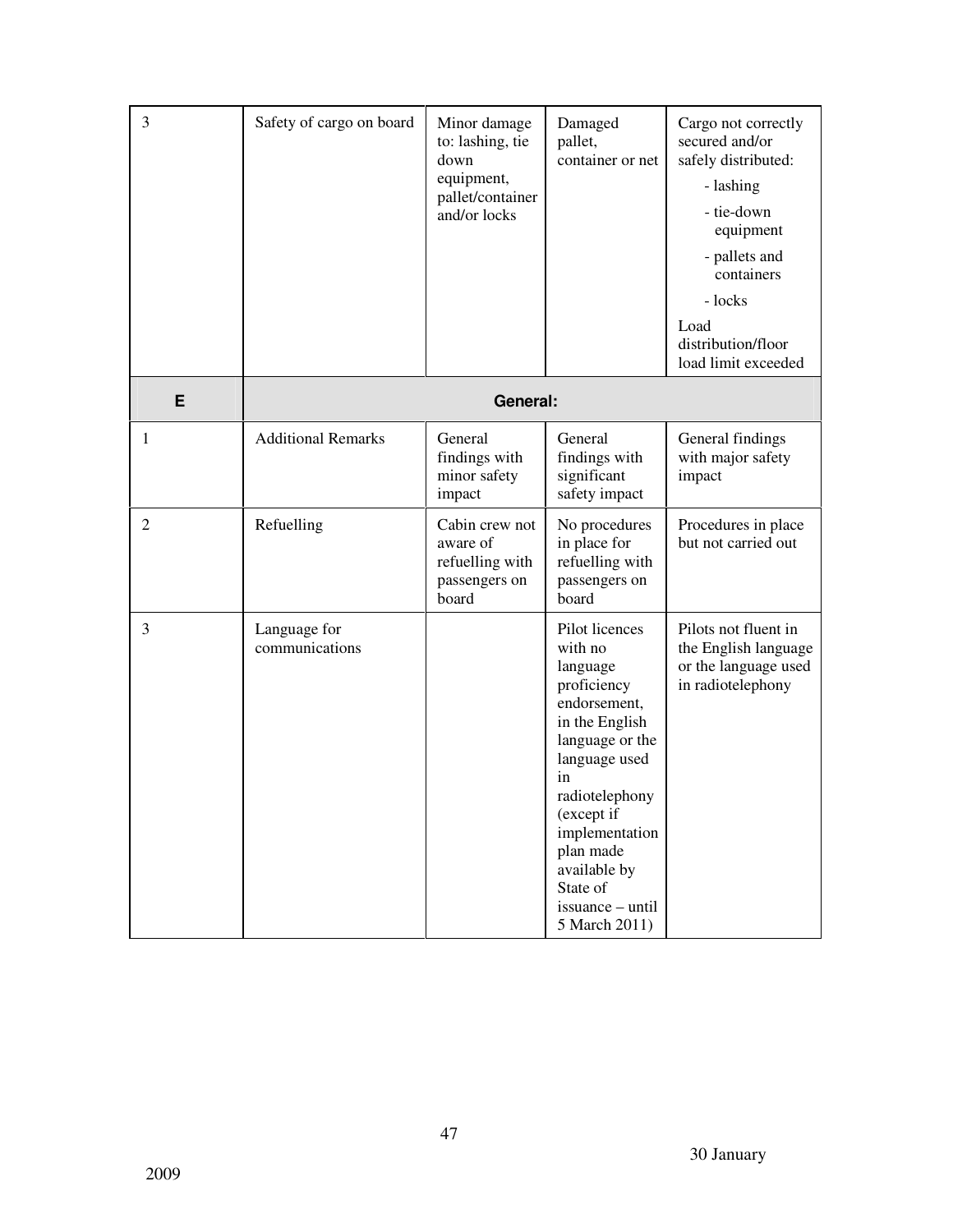# RAMP INSPECTION AIRWORTHINESS WORKSHEET Attachment I – Airworthiness Worksheet

| Date:            |                                                             |                     | Aircraft make and model:    | Handling Agent:      |
|------------------|-------------------------------------------------------------|---------------------|-----------------------------|----------------------|
| Operator:        |                                                             | Airframe serial no: |                             | Maintenance Support: |
|                  | State of the Operator:                                      |                     | Nationality and Reg. marks: | Station:             |
| Route from:      |                                                             | Inbound flight no:  |                             |                      |
| Route to:        |                                                             |                     |                             |                      |
|                  |                                                             | Check<br>(S/UN)     |                             | Remarks              |
| $\mathbf{A}$     | <b>Flight Deck</b>                                          |                     |                             |                      |
| 1                | General condition                                           |                     |                             |                      |
| 2                | Emergency exits                                             |                     |                             |                      |
| 3                | Equipment (GPWS, ACAS,<br>FMC, ELT, Cockpit door)           |                     |                             |                      |
| $\overline{7}$   | Minimum Equipment List and<br>deferred defect rectification |                     |                             |                      |
| 8 a)<br>$\ast$   | Certificate of Registration                                 |                     |                             |                      |
| 8 b)             | Identification plate                                        |                     |                             |                      |
| 8 c)<br>$\ast$   | <b>Certificate of Airworthiness</b>                         |                     |                             |                      |
| $8f$ *           | Radio station license                                       |                     |                             |                      |
| 8g)<br>$\ast$    | Noise certification or<br>equivalent (where applicable)     |                     |                             |                      |
| $8h$ )<br>$\ast$ | Air Operator Certificate                                    |                     |                             |                      |
| 16               | Portable Fire Extinguishers                                 |                     |                             |                      |
| 17               | Life Jackets/flotation devices                              |                     |                             |                      |
| 18               | <b>Safety Harness</b>                                       |                     |                             |                      |
| 19               | Oxygen equipment                                            |                     |                             |                      |
| 20               | <b>Emergency flashlight</b>                                 |                     |                             |                      |
| $\mathcal{C}$    | <b>Aircraft External Condition</b>                          |                     |                             |                      |
| $1*$             | General external condition                                  |                     |                             |                      |
| 2                | Doors and hatches                                           |                     |                             |                      |
| $3 *$            | Wings and Tail                                              |                     |                             |                      |
| $4 *$            | Wheels, brakes and tires                                    |                     |                             |                      |
| $5 *$            | Undercarriage                                               |                     |                             |                      |
| $6*$             | Wheel well                                                  |                     |                             |                      |
| $7 *$            | Intake and exhaust nozzle                                   |                     |                             |                      |
| $8 *$            | Fan blades (if applicable)                                  |                     |                             |                      |
| $9 *$            | Propellers (if applicable)                                  |                     |                             |                      |
| 10               | Previous structural repairs                                 |                     |                             |                      |
| $11 *$           | Obvious un-repaired damage                                  |                     |                             |                      |
| $12 *$           | Leakage                                                     |                     |                             |                      |
| D                | Cargo                                                       |                     |                             |                      |
| 1                | General condition of cargo<br>compartment and containers    |                     |                             |                      |
| $2*$             | Dangerous goods                                             |                     |                             |                      |
| 3                | Stowage of cargo on board                                   |                     |                             |                      |
| E                | General                                                     |                     |                             |                      |
| 1                | <b>Additional remarks</b>                                   |                     |                             |                      |
| $\overline{c}$   | Refuelling                                                  |                     |                             |                      |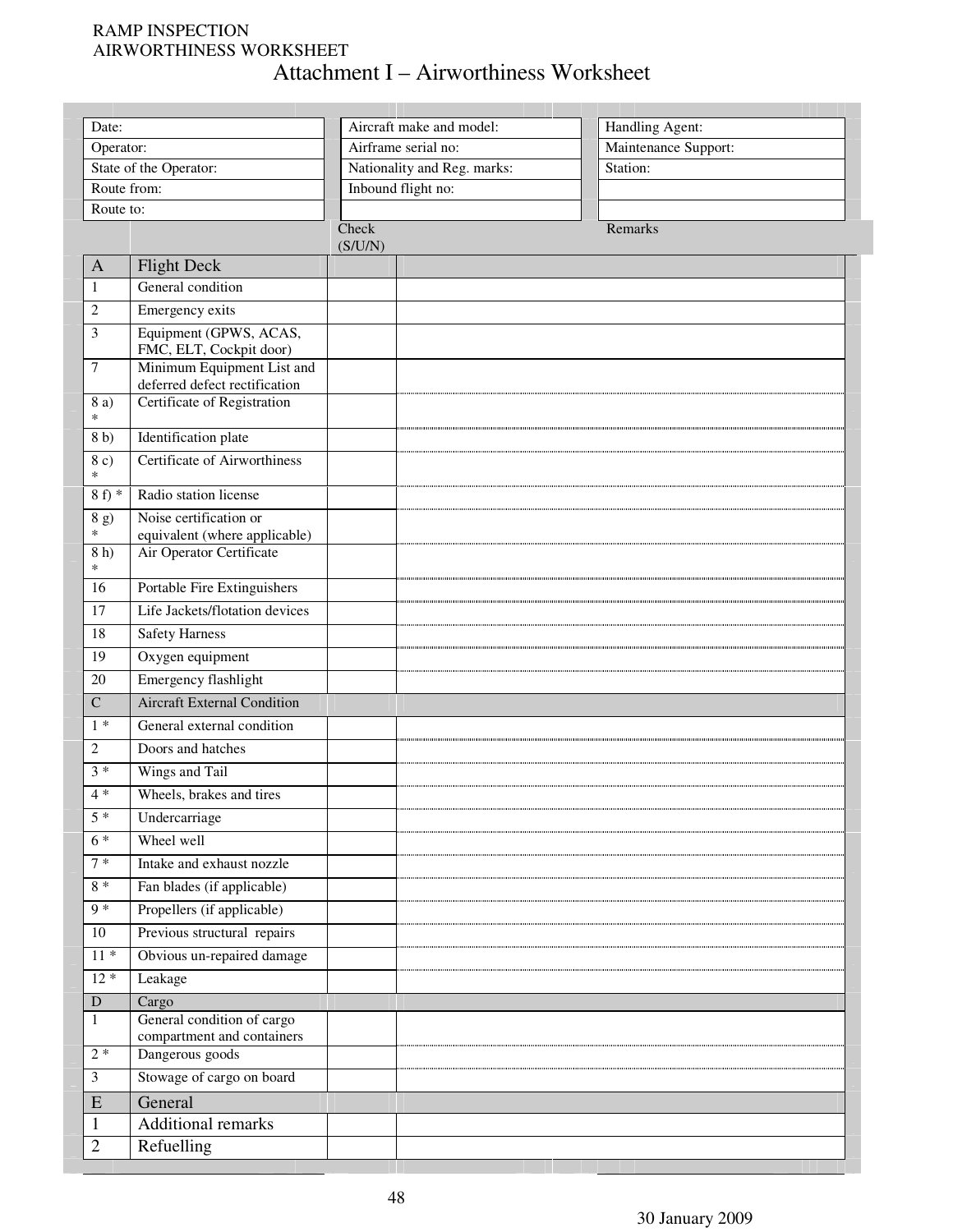#### RAMP INSPECTION AIRWORTHINESS WORKSHEET

| AIRWORTHINESS WORKSHEET |                         |
|-------------------------|-------------------------|
| Inspected by:           | Report No:              |
|                         |                         |
|                         |                         |
|                         |                         |
|                         |                         |
|                         | Revision date 15 August |
|                         |                         |

Note 1: The elements of the list that are marked with an asterisk (\*) are minimum items that should be addressed in a ramp inspection of an aircraft of an operator from another State. Time permitting, the remaining items should also be addressed to constitute a complete ramp inspection.

Note 2: If inspection is carried out as a team (airworthiness, cabin safety and flight operations), coordination between the inspectors is required to avoid duplication.

Note 3: If a cabin safety inspector is not available during the ramp inspection, the Cabin Safety checklist for cabin items is to be used by either the airworthiness inspector or the flight operations inspector as appropriate.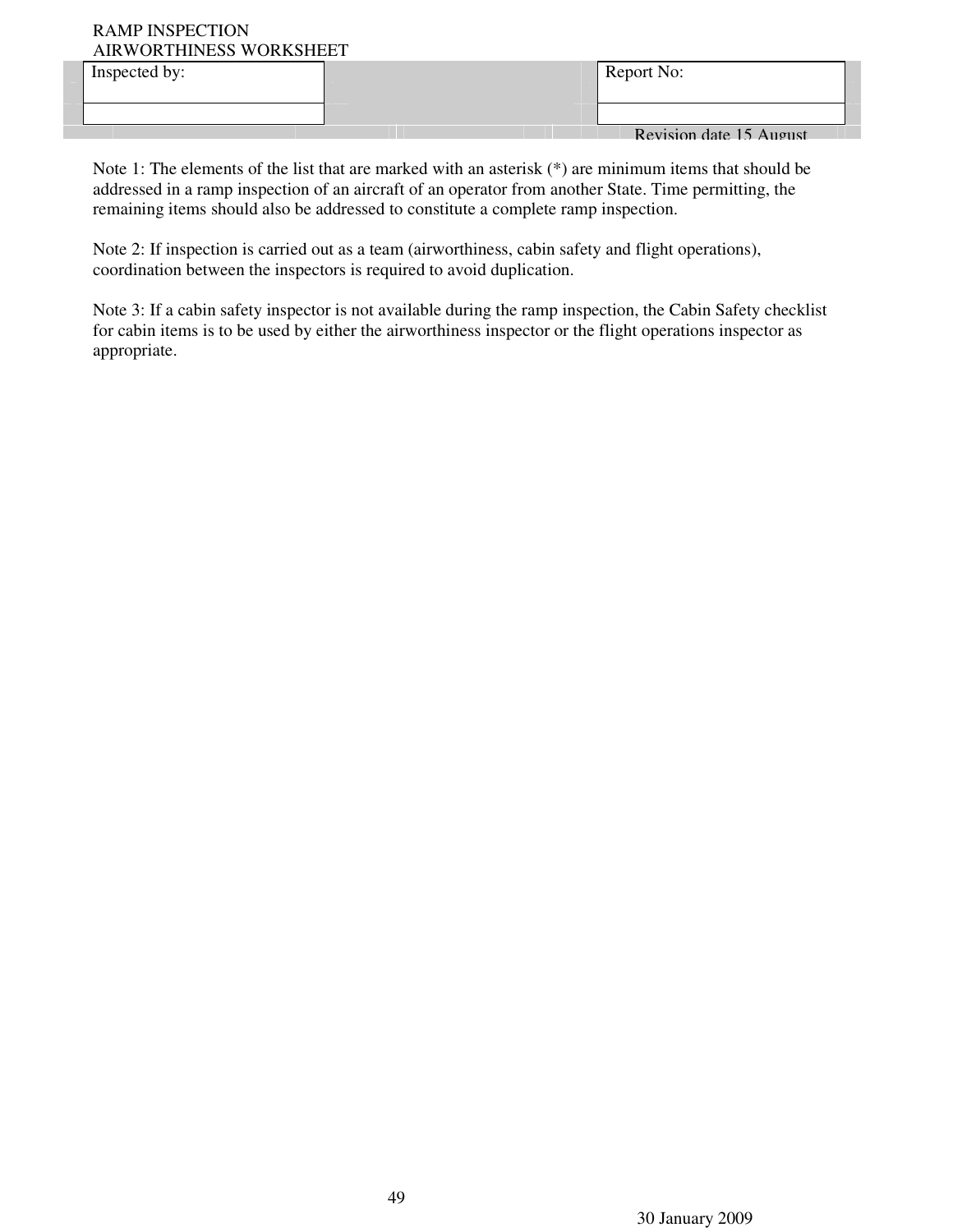# RAMP INSPECTION AIRWORTHINESS WORKSHEET

Intentionally Blank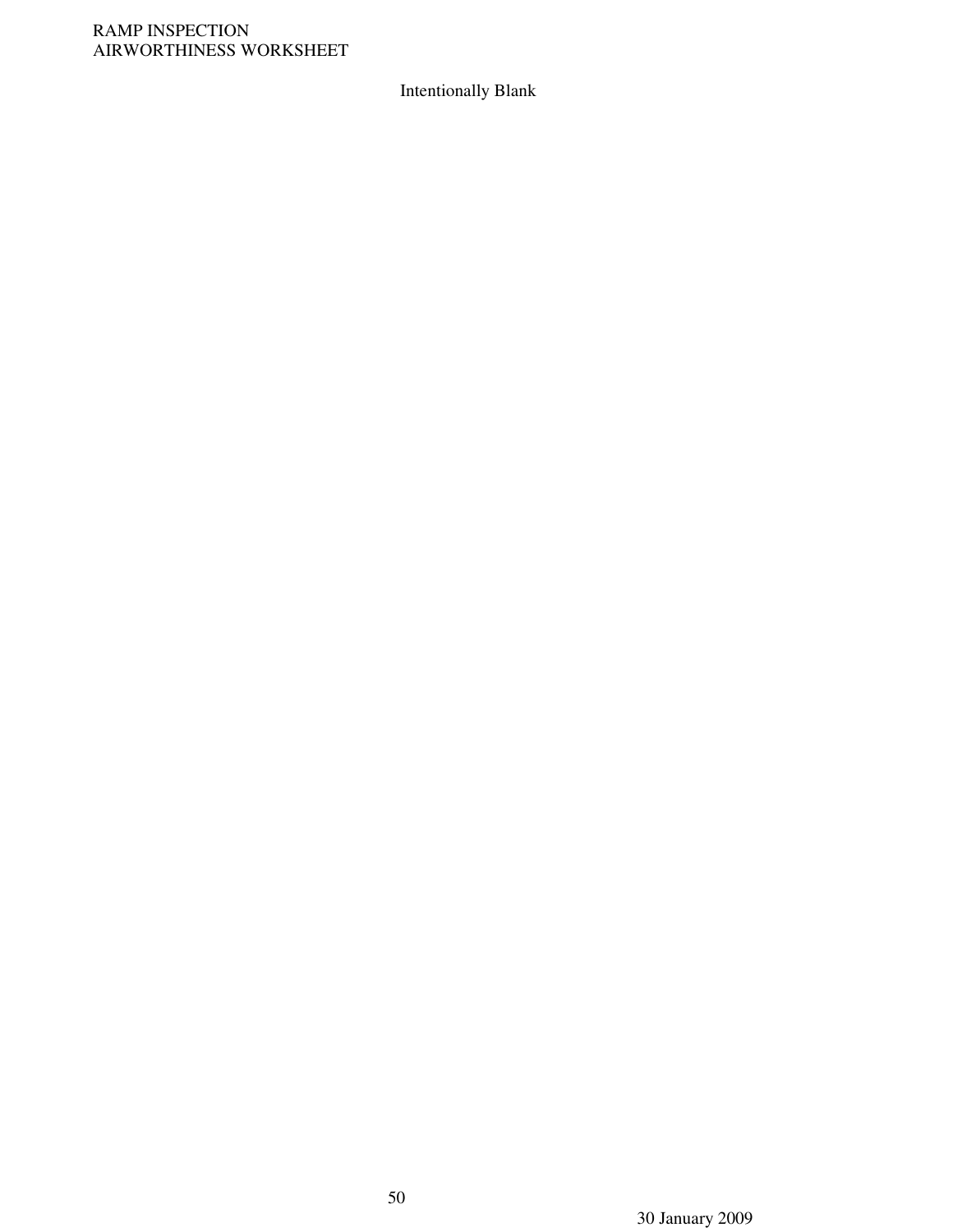# RAMP INSPECTION FLIGHT OPERATIONS WORKSHEET Attachment II – Flight Operations Worksheet

| Date:                                 |                                                                                                           |                             | Aircraft make and model: | Capt:              |
|---------------------------------------|-----------------------------------------------------------------------------------------------------------|-----------------------------|--------------------------|--------------------|
| Operator:                             |                                                                                                           | Nationality and Reg. marks: |                          | $\overline{F/O}$ : |
| State of the Operator:<br>Route from: |                                                                                                           | Airframe serial no:         |                          | $F/E$ or $S/O$     |
|                                       |                                                                                                           | Handling agent:             |                          | Sup/Capt:          |
| Route to:                             |                                                                                                           | Station:                    |                          | Sup/F/O:           |
|                                       | Inbound flight no:                                                                                        |                             |                          |                    |
|                                       |                                                                                                           | Check<br>(S/UN)             |                          | Remarks            |
| $\mathbf{A}$                          | Flight deck                                                                                               |                             |                          |                    |
| 1                                     | General condition                                                                                         |                             |                          |                    |
| 2                                     | Emergency exit                                                                                            |                             |                          |                    |
| 3                                     | Equipment (GPWS, ACAS,<br>FMC, ELT, Cockpit door)                                                         |                             |                          |                    |
|                                       | Documentation                                                                                             |                             |                          |                    |
| 4                                     | Manuals                                                                                                   |                             |                          |                    |
| 5                                     | Checklists                                                                                                |                             |                          |                    |
| 6                                     | Route Guide (Navigation<br>charts)                                                                        |                             |                          |                    |
| 7                                     | Minimum Equipment List and<br>deferred defect rectification                                               |                             |                          |                    |
| 8 a)<br>$\ast$                        | Certificate of Registration                                                                               |                             |                          |                    |
| 8 c)<br>$\ast$                        | Certificate of Airworthiness                                                                              |                             |                          |                    |
| 8 d)<br>$\ast$                        | Crew member licenses                                                                                      |                             |                          |                    |
| 8 e)<br>$\ast$                        | Journey logbook or equivalent<br>technical log                                                            |                             |                          |                    |
| 8f)<br>$\ast$                         | Radio license                                                                                             |                             |                          |                    |
| $\overline{8}$ g)                     | Noise certificate or equivalent<br>(where applicable)                                                     |                             |                          |                    |
| 8 h)<br>$\ast$                        | Air Operator Certificate                                                                                  |                             |                          |                    |
| $9 *$                                 | <b>Operational Flight Plan</b>                                                                            |                             |                          |                    |
| $10*$                                 | Mass and balance                                                                                          |                             |                          |                    |
| $11 *$                                | Aircraft performance<br>limitations using current route,<br>airport obstacles and runway<br>analysis data |                             |                          |                    |
| $12 *$                                | Cargo manifest and, if<br>applicable, passenger manifest                                                  |                             |                          |                    |
| $13 *$                                | Pre-flight inspection                                                                                     |                             |                          |                    |
| $14 *$                                | Weather reports and forecasts                                                                             |                             |                          |                    |
| $15 *$                                | NOTAM (Notice to Airman)                                                                                  |                             |                          |                    |
|                                       | <b>Safety Equipment</b>                                                                                   |                             |                          |                    |
| 16                                    | Portable fire extinguishers                                                                               |                             |                          |                    |
| 17                                    | Life jackets/flotation devices                                                                            |                             |                          |                    |
| $18\,$                                | Safety harness                                                                                            |                             |                          |                    |
| 19                                    | Oxygen equipment (if<br>required)                                                                         |                             |                          |                    |
| 20                                    | <b>Emergency flashlights</b>                                                                              |                             |                          |                    |
| ${\bf E}$                             | General                                                                                                   |                             |                          |                    |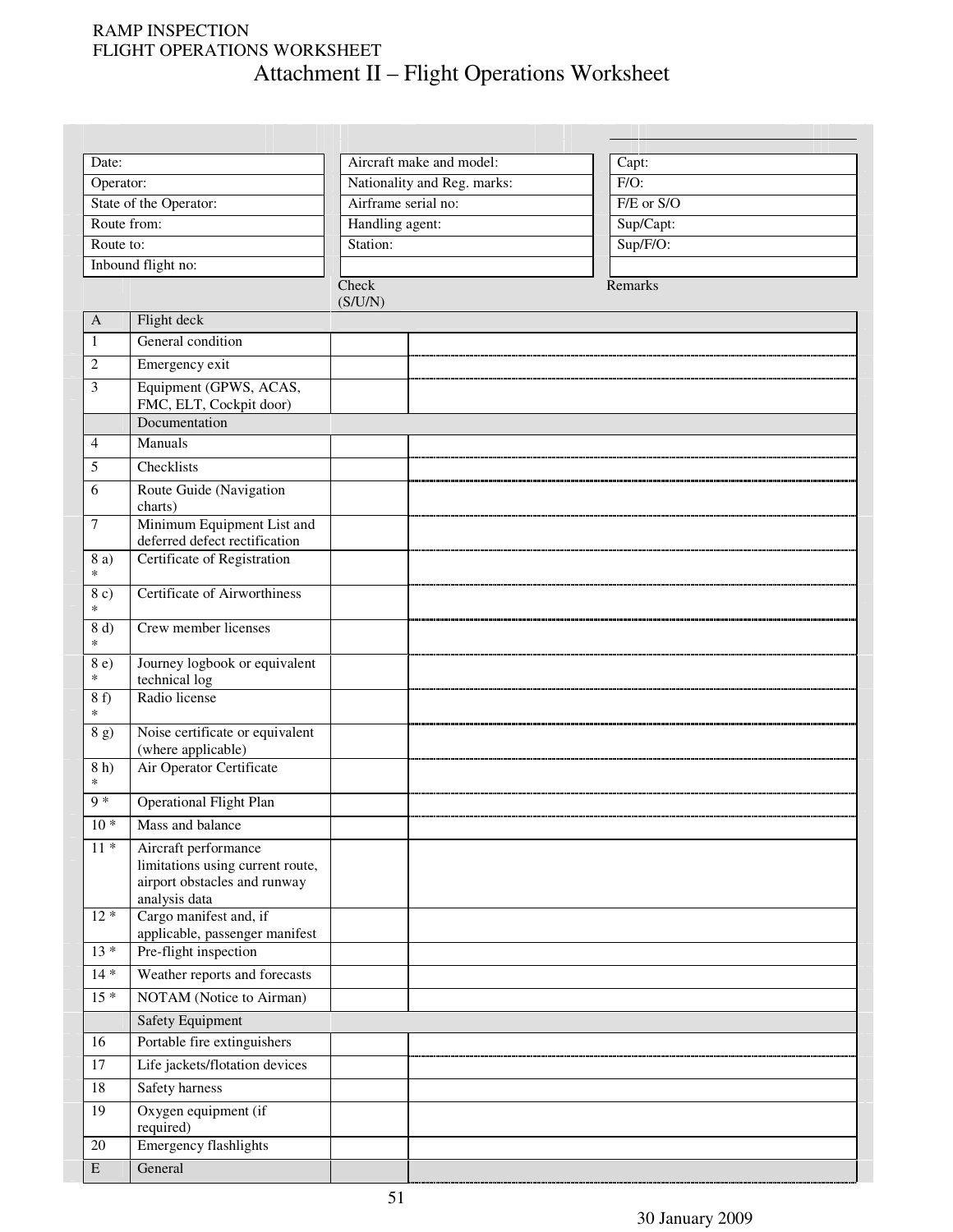# RAMP INSPECTION FLIGHT OPERATIONS WORKSHEET

| English language |  |                              |
|------------------|--|------------------------------|
| Inspected by:    |  | Report No:                   |
|                  |  | Revision date 15 August 2008 |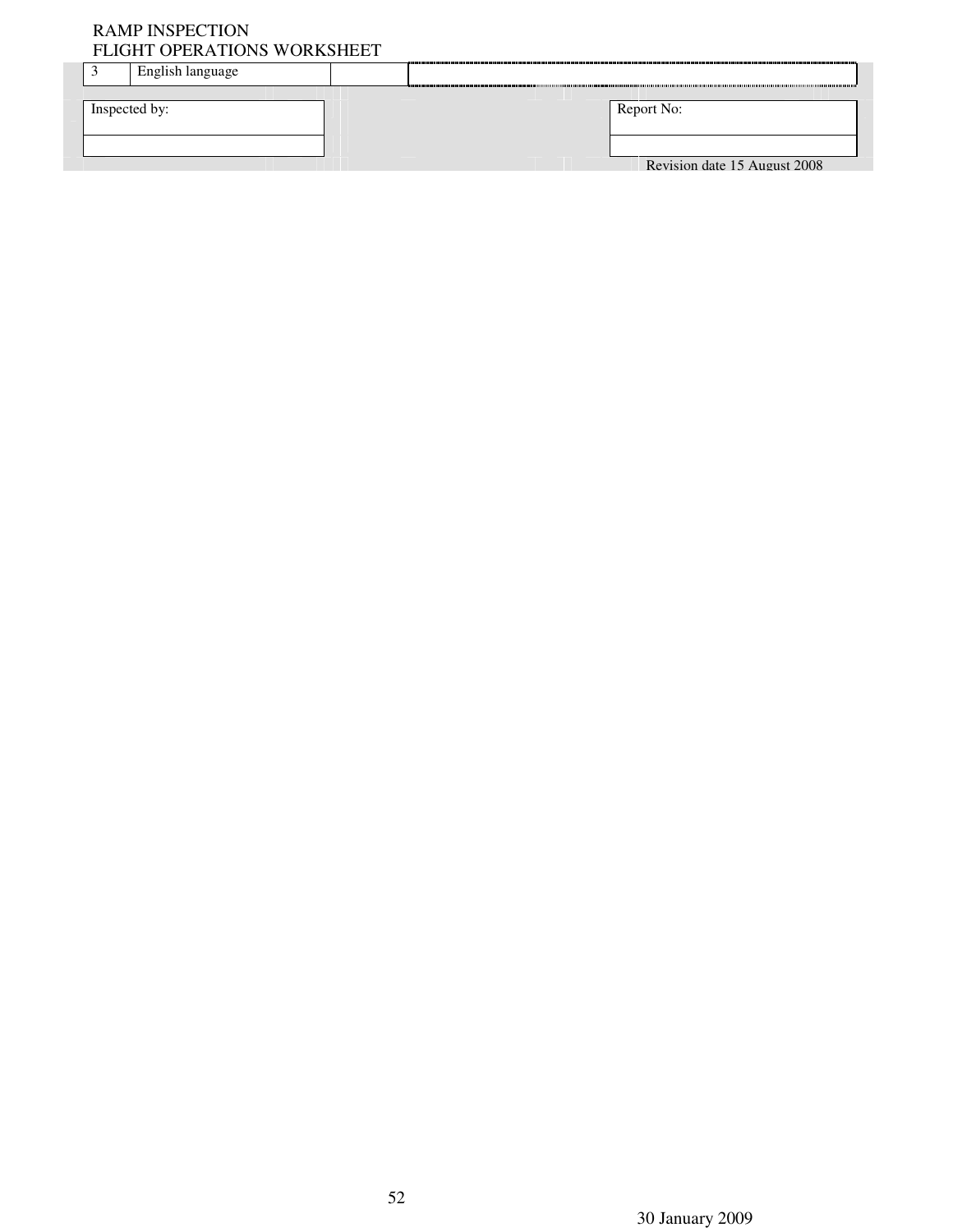# RAMP INSPECTION FLIGHT OPERATIONS WORKSHEET

| Date:                        |                                                                                                                         |        | Aircraft make and model: |  |                              |
|------------------------------|-------------------------------------------------------------------------------------------------------------------------|--------|--------------------------|--|------------------------------|
| Operator:                    |                                                                                                                         |        | Registration mark:       |  | $\ddot{\cdot}$               |
| State of the Operator:       |                                                                                                                         |        | Airframe serial no:      |  | Station:                     |
|                              | Route from:                                                                                                             |        | Inbound flight no:       |  |                              |
| Route to:                    |                                                                                                                         |        |                          |  |                              |
|                              |                                                                                                                         | Check  | Remarks                  |  |                              |
|                              |                                                                                                                         | (S/UN) |                          |  |                              |
| $\, {\bf B}$<br>$\mathbf{1}$ | Safety/Cabin<br><b>General Condition</b>                                                                                |        |                          |  |                              |
|                              |                                                                                                                         |        |                          |  |                              |
| $\overline{2}$               | Cabin Crew's seats and safety harness                                                                                   |        |                          |  |                              |
|                              |                                                                                                                         |        |                          |  |                              |
| 3                            | First aid kit/Emergency Medical kit                                                                                     |        |                          |  |                              |
| $\overline{4}$               | Portable Fire extinguishers                                                                                             |        |                          |  |                              |
| $\mathfrak{S}$               | Life jackets/Flotation device                                                                                           |        |                          |  |                              |
|                              |                                                                                                                         |        |                          |  |                              |
| 6                            | Passenger seat belts                                                                                                    |        |                          |  |                              |
| $\tau$                       | Emergency exit lighting and marking,<br>emergency flashlights                                                           |        |                          |  |                              |
|                              |                                                                                                                         |        |                          |  |                              |
| $\,8\,$                      | Slides/life-rafts (for long-range over<br>water flights) and pyrotechnical distress<br>signalling devices (as required) |        |                          |  |                              |
| 9                            | Oxygen supply (Cabin crew and<br>passengers)                                                                            |        |                          |  |                              |
|                              |                                                                                                                         |        |                          |  |                              |
| 10                           | <b>Emergency Briefing cards</b>                                                                                         |        |                          |  |                              |
| 11                           | Cabin crew members                                                                                                      |        |                          |  |                              |
| 12                           | Access to emergency exits                                                                                               |        |                          |  |                              |
| 13                           | Safety of cabin baggage                                                                                                 |        |                          |  |                              |
|                              |                                                                                                                         |        |                          |  |                              |
| 14                           | Seating capacity                                                                                                        |        |                          |  |                              |
|                              | Inspected by:                                                                                                           |        |                          |  | Report No:                   |
|                              |                                                                                                                         |        |                          |  |                              |
|                              |                                                                                                                         |        |                          |  | Revision date 15 August 2008 |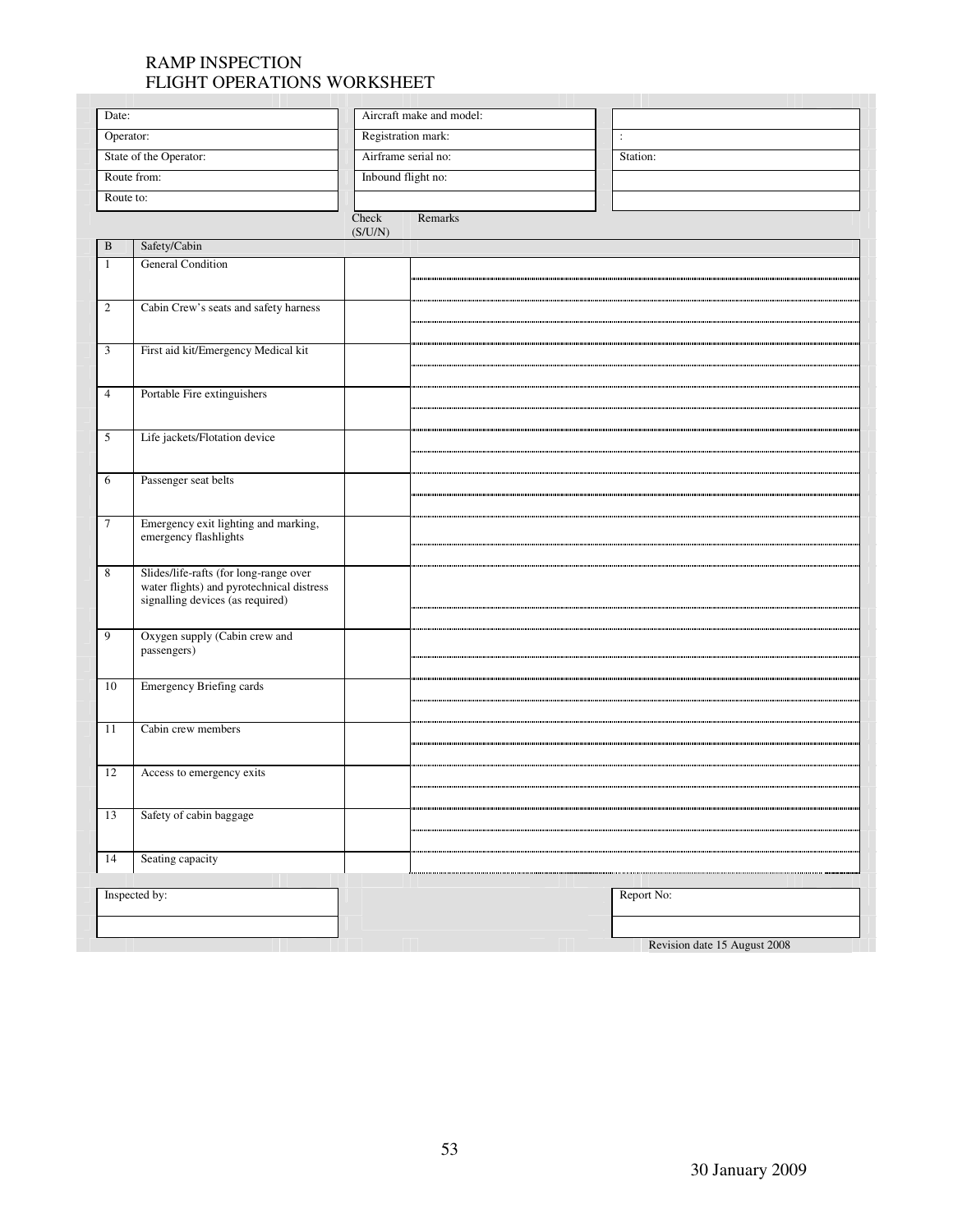# RAMP INSPECTION FLIGHT OPERATIONS WORKSHEET

Intentionally Blank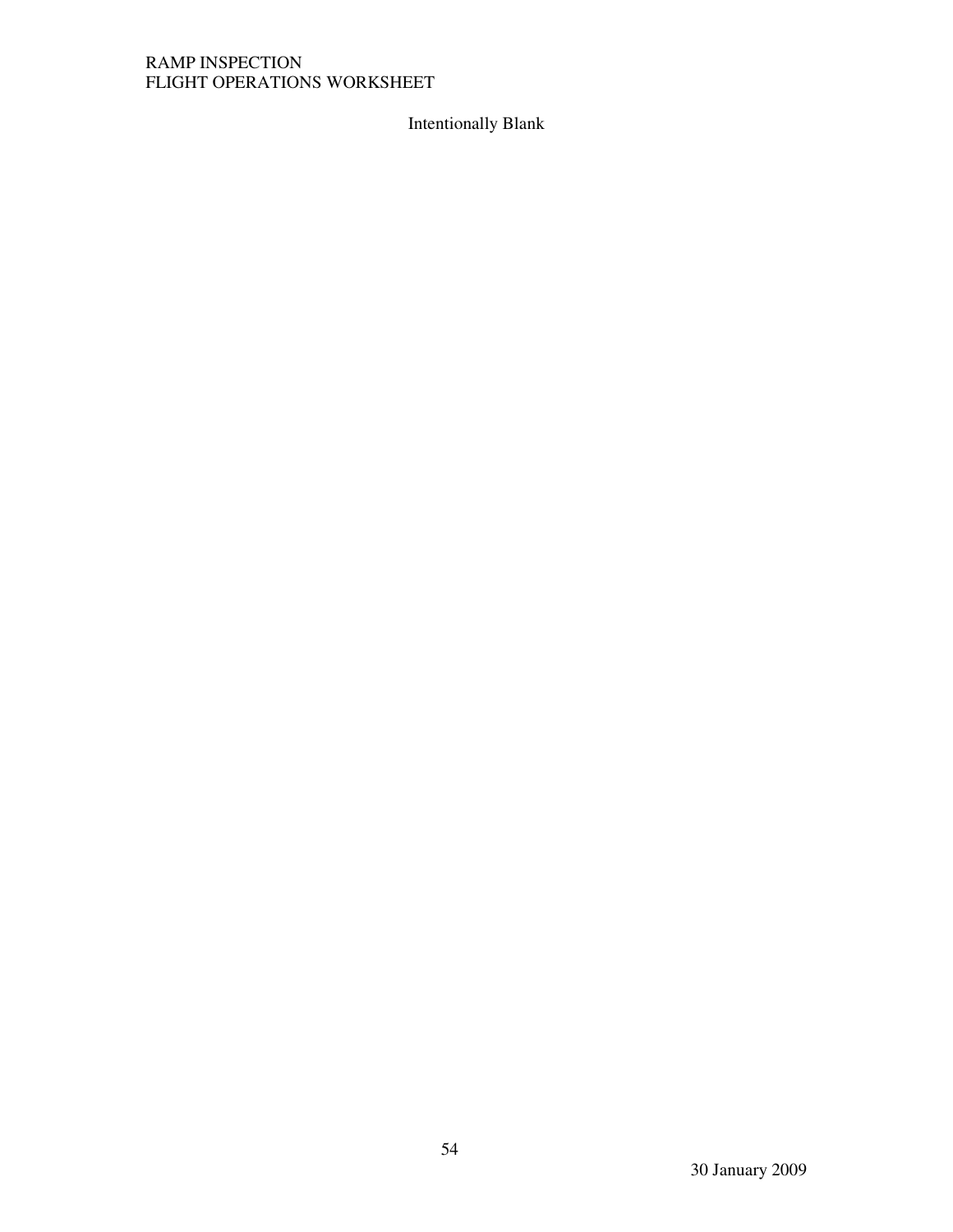# Attachment III – Sample Correspondence

File: 12345 XX August 2009

Mr. John Doe Station Manager….. XWZ Airline Fax: 123456

Dear Sir,

The Liberia Civil Aviation Authority conducts regular Ramp Inspections of Foreign Air Operators in Liberia. These inspections are conducted under the authority of Liberia Civil Aviation Regulations (LCARs) parts 9.1.1.11 & 10.1.1.5 which is in conformance with Article 16 of the ICAO Convention. The inspections are conducted using a detailed checklist which is based on certain aircraft operations Standards as contained in pertinent ICAO Annexes.

A routine Ramp Inspection was conducted on your flight XYZ123, aircraft registration X-XXXX, prior to its departure from XXX airport on [date]. Attached for your information is a copy of the report which contains minor finding(s). We would kindly request feedback on the report and that corrective action be taken by your airline within 30 days of receipt of this letter.

Yours sincerely,

Aviation Safety Inspector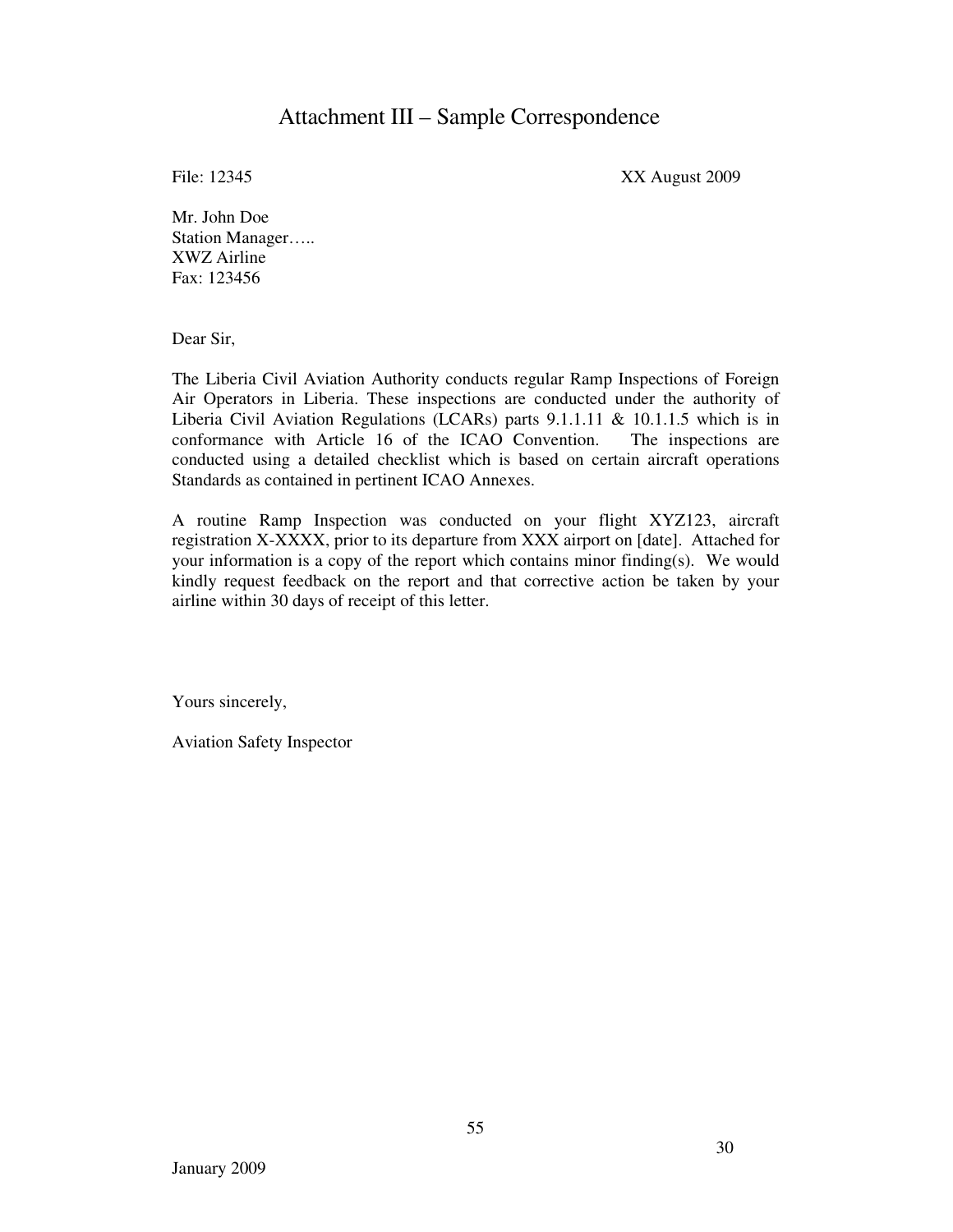DRAFT

File: 12345 XX August 2008

Mr. John Doe Station Manager …….. XWZ Airline Fax: 123456

Dear Mr. John Doe,

The Liberia Civil Aviation Authority conducts regular Ramp Inspections of Foreign Air Operators in Liberia. These inspections are conducted under the authority of the Liberia Civil Aviation Regulations (LCARs) which is in conformance with Article 16 of the ICAO Convention. The inspections are conducted using a detailed checklist which is based on certain aircraft operations Standards as contained in pertinent ICAO Annexes.

A routine Ramp Inspection was conducted on your flight XYZ123, aircraft registration X-XXXX, prior to its departure from XXX airport on [date]. Attached for your information is a copy of the report which contains significant finding(s). We would request feedback on the report and that corrective action to be taken by your airline. As you will note below we have also provided a copy of this letter to your Civil Aviation Authority, who may also wish to provide comments concerning these finding(s).

We would request a reply within 30 days of receipt of this letter.

Yours sincerely,

Aviation Safety Inspector

CC: Richelieu A. Williams Director General- LCAA